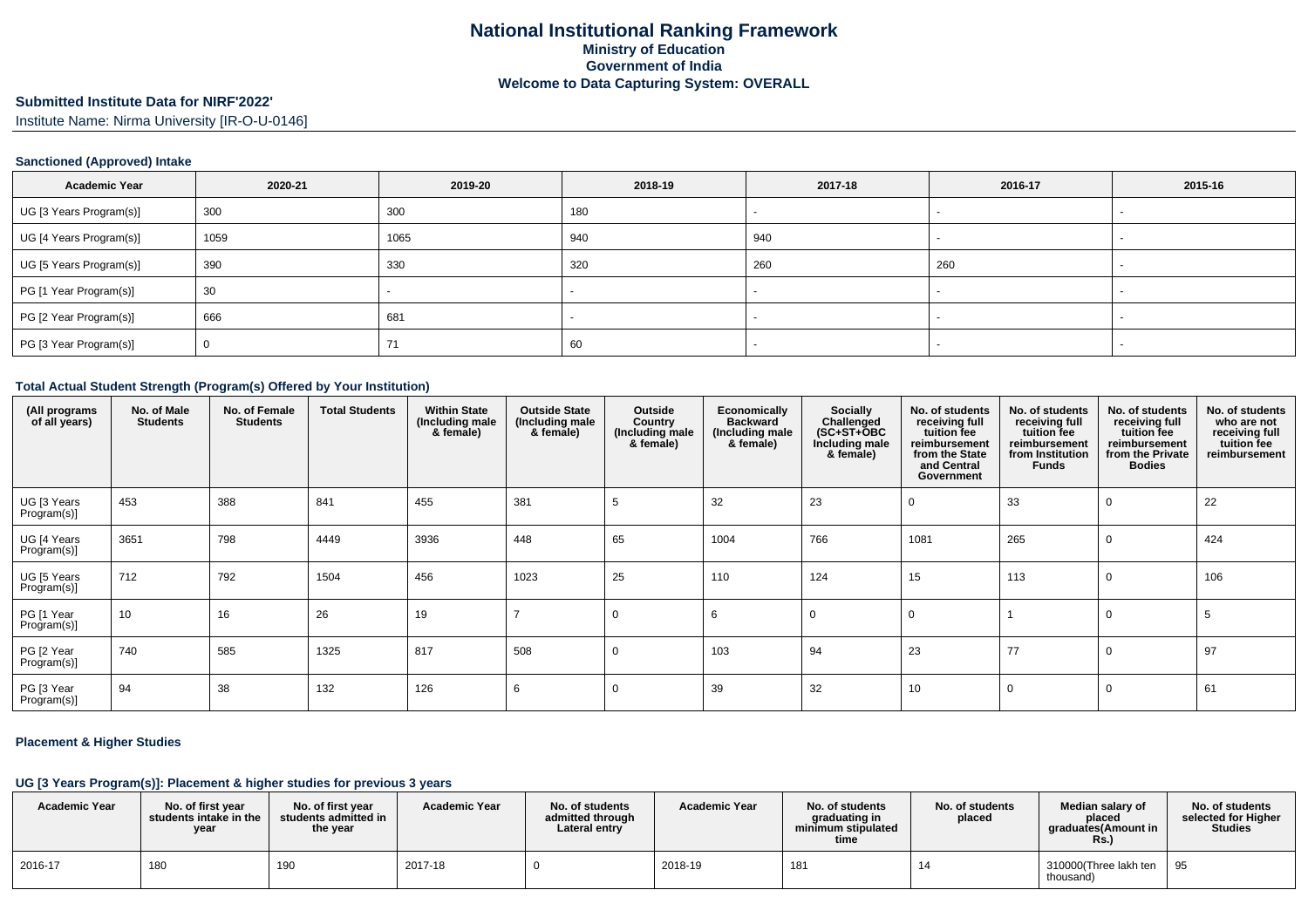| 2017-18 | 180 | 185        | 2018-19 | 2019-20 | 179 | c.<br>$\epsilon$ | 333000(Three lakh<br>thrity three thousand) | u<br>っこ |
|---------|-----|------------|---------|---------|-----|------------------|---------------------------------------------|---------|
| 2018-19 | 180 | 108<br>100 | 2019-20 | 2020-21 | 189 |                  | 300000(Three lakh<br>only)                  | 93      |

# **UG [4 Years Program(s)]: Placement & higher studies for previous 3 years**

| <b>Academic Year</b> | No. of first year<br>students intake in the<br>year | No. of first year<br>students admitted in<br>the year | <b>Academic Year</b> | No. of students<br>admitted through<br>Lateral entry | <b>Academic Year</b> | No. of students<br>graduating in<br>minimum stipulated<br>time | No. of students<br>placed | Median salary of<br>placed<br>graduates(Amount in<br><b>Rs.</b> ) | No. of students<br>selected for Higher<br><b>Studies</b> |
|----------------------|-----------------------------------------------------|-------------------------------------------------------|----------------------|------------------------------------------------------|----------------------|----------------------------------------------------------------|---------------------------|-------------------------------------------------------------------|----------------------------------------------------------|
| 2015-16              | 880                                                 | 943                                                   | 2016-17              | 166                                                  | 2018-19              | 968                                                            | 699                       | 410000(Four lakh ten<br>thousand)                                 | 239                                                      |
| 2016-17              | 940                                                 | 1007                                                  | 2017-18              | 148                                                  | 2019-20              | 1029                                                           | 711                       | 577000(Five lakh<br>seventy seven<br>thousand)                    | 186                                                      |
| 2017-18              | 940                                                 | 943                                                   | 2018-19              | 135                                                  | 2020-21              | 1053                                                           | 633                       | 450000(Four lakh fifty<br>thousand)                               | 116                                                      |

# **UG [5 Years Program(s)]: Placement & higher studies for previous 3 years**

| <b>Academic Year</b> | No. of first year<br>students intake in the<br>year | No. of first year<br>students admitted in<br>the year | <b>Academic Year</b> | No. of students<br>admitted through<br>Lateral entry | <b>Academic Year</b> | No. of students<br>graduating in<br>minimum stipulated<br>time | No. of students<br>placed | Median salary of<br>placed<br>graduates(Amount in<br>Rs.) | No. of students<br>selected for Higher<br><b>Studies</b> |
|----------------------|-----------------------------------------------------|-------------------------------------------------------|----------------------|------------------------------------------------------|----------------------|----------------------------------------------------------------|---------------------------|-----------------------------------------------------------|----------------------------------------------------------|
| 2014-15              | 220                                                 | 234                                                   | 2015-16              |                                                      | 2018-19              | 209                                                            | 101                       | 400000(Four lakh)                                         | 43                                                       |
| 2015-16              | 260                                                 | 274                                                   | 2016-17              | υ                                                    | 2019-20              | 260                                                            | 70                        | 350000(Three lakh fifty   27<br>thousand)                 |                                                          |
| 2016-17              | 260                                                 | 249                                                   | 2017-18              |                                                      | 2020-21              | 239                                                            | 99                        | 400000(Four lakh only)   29                               |                                                          |

# **PG [1 Years Program(s)]: Placement & higher studies for previous 3 years**

| <b>Academic Year</b> | No. of first year<br>students intake in the<br>year | No. of first year<br>students admitted in<br>the year | <b>Academic Year</b> | No. of students graduating in minimum<br>stipulated time | No. of students<br>placed | Median salary of<br>placed<br>graduates(Amount in<br><b>Rs.)</b> | No. of students<br>selected for Higher<br><b>Studies</b> |
|----------------------|-----------------------------------------------------|-------------------------------------------------------|----------------------|----------------------------------------------------------|---------------------------|------------------------------------------------------------------|----------------------------------------------------------|
| 2018-19              | 20                                                  | 20                                                    | 2018-19              | 15                                                       |                           | 420000(Four lakh<br>twenty thousand)                             |                                                          |
| 2019-20              | 30                                                  | 29                                                    | 2019-20              | 28                                                       | 15                        | 520000(Five lakh<br>twenty thousand)                             |                                                          |
| 2020-21              | 30                                                  | 26                                                    | 2020-21              | 21                                                       | 16                        | 450000(Four lakh fifty<br>thousand)                              |                                                          |

# **PG [2 Years Program(s)]: Placement & higher studies for previous 3 years**

| <b>Academic Year</b> | No. of first year<br>students intake in the<br>year | No. of first vear<br>students admitted in<br>the year | <b>Academic Year</b> | No. of students graduating in minimum<br>stipulated time | No. of students<br>placed | Median salary of<br>placed<br>graduates(Amount in<br><b>Rs.</b> ) | No. of students<br>selected for Higher<br><b>Studies</b> |
|----------------------|-----------------------------------------------------|-------------------------------------------------------|----------------------|----------------------------------------------------------|---------------------------|-------------------------------------------------------------------|----------------------------------------------------------|
| 2017-18              | 730                                                 | 707                                                   | 2018-19              | 675                                                      | 564                       | 700000(Seven lakh)                                                | 22                                                       |
| 2018-19              | 720                                                 | 709                                                   | 2019-20              | 682                                                      | 527                       | 800000(Eight lakh)                                                | 17                                                       |
| 2019-20              | 681                                                 | 661                                                   | 2020-21              | 653                                                      | 530                       | 800000(Eight lakh)                                                |                                                          |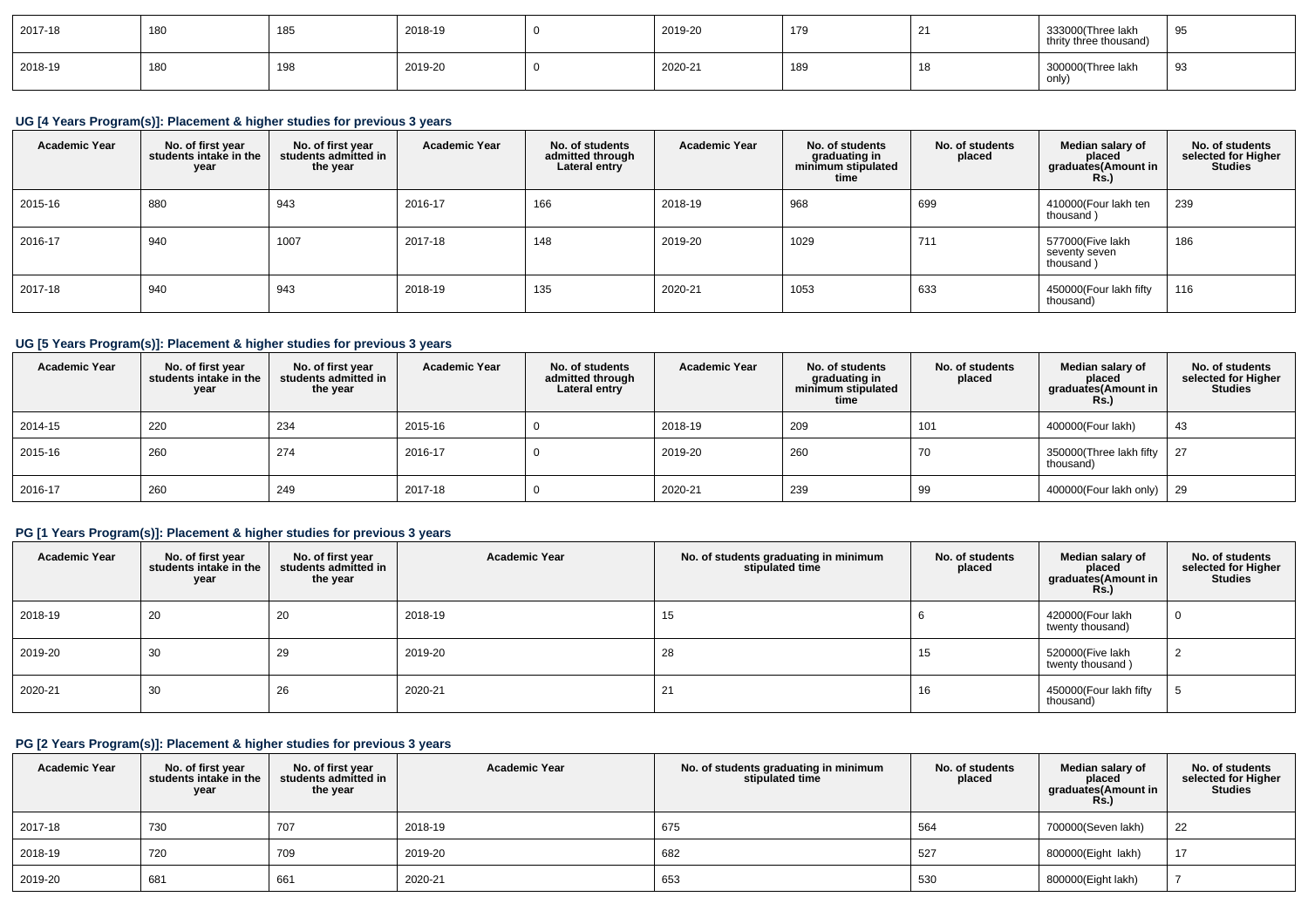## **PG [3 Years Program(s)]: Placement & higher studies for previous 3 years**

| <b>Academic Year</b> | No. of first year<br>students intake in the<br>year | No. of first year<br>students admitted in<br>the year | <b>Academic Year</b> | No. of students<br>admitted through<br>Lateral entry | <b>Academic Year</b> | No. of students<br>graduating in<br>minimum stipulated<br>time | No. of students<br>placed | Median salary of<br>placed<br>graduates(Amount in<br><b>Rs.)</b> | No. of students<br>selected for Higher<br><b>Studies</b> |
|----------------------|-----------------------------------------------------|-------------------------------------------------------|----------------------|------------------------------------------------------|----------------------|----------------------------------------------------------------|---------------------------|------------------------------------------------------------------|----------------------------------------------------------|
| 2016-17              | 60                                                  | 60                                                    | 2017-18              | 21                                                   | 2018-19              | 65                                                             | 65                        | 410000(Four lakh ten<br>thousand)                                | 0                                                        |
| 2017-18              | 60                                                  | 58                                                    | 2018-19              | 17                                                   | 2019-20              | 67                                                             | 51                        | 320000(Three lakh<br>twenty thousand)                            | 0                                                        |
| 2018-19              | 60                                                  | 44                                                    | 2019-20              | 24                                                   | 2020-21              | 68                                                             | 49                        | 300000(Three lakh)                                               | 0                                                        |

### **Ph.D Student Details**

| Ph.D (Student pursuing doctoral program till 2020-21 Students admitted in the academic year 2020-21 should not be entered here.) |                                                                                                                                  |         |         |  |  |  |  |  |  |
|----------------------------------------------------------------------------------------------------------------------------------|----------------------------------------------------------------------------------------------------------------------------------|---------|---------|--|--|--|--|--|--|
|                                                                                                                                  | <b>Total Students</b>                                                                                                            |         |         |  |  |  |  |  |  |
| Full Time                                                                                                                        |                                                                                                                                  | 120     |         |  |  |  |  |  |  |
| Part Time                                                                                                                        |                                                                                                                                  | 187     |         |  |  |  |  |  |  |
|                                                                                                                                  | No. of Ph.D students graduated (including Integrated Ph.D)                                                                       |         |         |  |  |  |  |  |  |
|                                                                                                                                  | 2020-21                                                                                                                          | 2019-20 | 2018-19 |  |  |  |  |  |  |
| Full Time                                                                                                                        | 15                                                                                                                               | 14      | 15      |  |  |  |  |  |  |
| Part Time                                                                                                                        | 31                                                                                                                               | 23      | 33      |  |  |  |  |  |  |
|                                                                                                                                  | PG (Student pursuing MD/MS/DNB program till 2020-21 Students admitted in the academic year 2021 - 22 should not be entered here) |         |         |  |  |  |  |  |  |
|                                                                                                                                  | Number of students pursuing PG (MD/MS/DNB) program                                                                               |         | O       |  |  |  |  |  |  |
| No. of students Graduating in PG (MD/MS/DNB) program                                                                             |                                                                                                                                  |         |         |  |  |  |  |  |  |
| 2020-21                                                                                                                          | 2019-20<br>2018-19                                                                                                               |         |         |  |  |  |  |  |  |
| 0                                                                                                                                | 0                                                                                                                                |         |         |  |  |  |  |  |  |

# **Online Education**

| : Does<br>s all programs/courses were completed on time. | Yes |
|----------------------------------------------------------|-----|
|                                                          |     |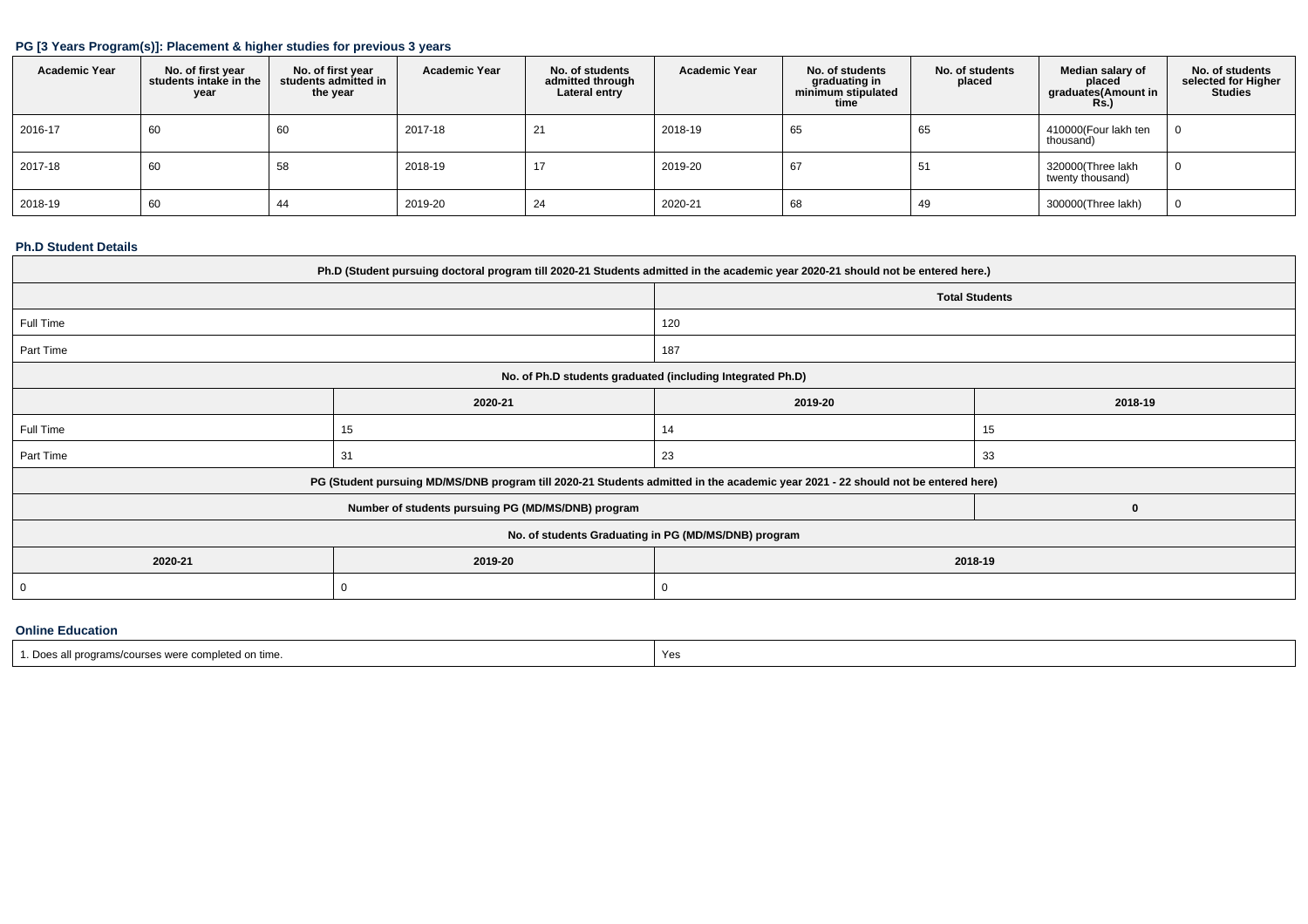| 2. Measures taken to complete the syllabus of courses and programs.                             |                                                                                       | Measures taken to complete the syllabus of courses and programs                                                                                                                                                                                                                                                                                                                                                                                                                                                                                                                                                                                                                                                                                                                                                                                                                                                                                                                                                                                                                                                                                                                                                                                                                                                                                                                                                                                                                                                                                                                                                                                                                                                                                                                                                                                                                                                                                                                                                                                                                                                                                                                                                                                                                                                                                                                                                                                                                                                                                                                                                                                                                                                                                                                                                                                                                                                                                                                                                                                                                                                                                                                                                                      |                                                                                                                                   |  |  |  |
|-------------------------------------------------------------------------------------------------|---------------------------------------------------------------------------------------|--------------------------------------------------------------------------------------------------------------------------------------------------------------------------------------------------------------------------------------------------------------------------------------------------------------------------------------------------------------------------------------------------------------------------------------------------------------------------------------------------------------------------------------------------------------------------------------------------------------------------------------------------------------------------------------------------------------------------------------------------------------------------------------------------------------------------------------------------------------------------------------------------------------------------------------------------------------------------------------------------------------------------------------------------------------------------------------------------------------------------------------------------------------------------------------------------------------------------------------------------------------------------------------------------------------------------------------------------------------------------------------------------------------------------------------------------------------------------------------------------------------------------------------------------------------------------------------------------------------------------------------------------------------------------------------------------------------------------------------------------------------------------------------------------------------------------------------------------------------------------------------------------------------------------------------------------------------------------------------------------------------------------------------------------------------------------------------------------------------------------------------------------------------------------------------------------------------------------------------------------------------------------------------------------------------------------------------------------------------------------------------------------------------------------------------------------------------------------------------------------------------------------------------------------------------------------------------------------------------------------------------------------------------------------------------------------------------------------------------------------------------------------------------------------------------------------------------------------------------------------------------------------------------------------------------------------------------------------------------------------------------------------------------------------------------------------------------------------------------------------------------------------------------------------------------------------------------------------------------|-----------------------------------------------------------------------------------------------------------------------------------|--|--|--|
|                                                                                                 |                                                                                       | Online teaching learning - A new normal mode is used by University during Covid-19 pandemic even in year 2020-21. The 21st<br>century is known for the disruptions - be it technological revolutions, social reforms or even a Pandemic like Covid - 19. The disruptions have affected our lives dramatically and the pandemic brought the life to a halt. I<br>reorganize, revive oneself and then move on. The erstwhile dormant inventions, a weakly adopted one then, partially drew the life<br>back on the track and one among them is online teaching - learning and assessment.<br>In the situation like COVID-19 pandemic, it is important to make sure that teaching-learning process does not suffer. Students be<br>facilitated by which they can learn at their place without the fear and at own pace. In view of that, online teaching has turn out to<br>be the boon and the only choice. With flexibility of time and place, it can also be highly efficient keeping the students abreast with<br>the knowledge, information and the skills.<br>The Nirma University (NU), Ahmedabad has always been on the forefront of knowledge dissemination and it continued even<br>during the pandemic with the change in the mode only - through an online option. The quick adoption of the ICT enabling tools by<br>the faculty members and the students kept the system precisely operative. The institute shift<br>with the insurgence of Covid – 19 pandemic since end of the March 2020. Initially tools like Google Meet, Zoom were employed<br>for synchronized discussions and YouTube videos, recorded presentations, recorded lectures, course blogs etc. were chosen for<br>asynchronous mode of teaching. Apart from these, various enabling web resources were explored for effective information sharing<br>and communications. Subsequently, the institute obtained licensed version of CISCO Webex platform to conduct online academic<br>sessions. In order to make online learning effective, faculties are using PPTs, simulations and detailed video recordings of lab<br>experiments. Sessions of online lectures and labs are then shared with students for their ref<br>Learning Management System (LMS) MOODLE is adopted to facilitate the teaching learning process amongst faculties and<br>students. For exchange of learning materials, assignment as well as lab manual submission and the entire evaluation component<br>- quiz, lab manual, assignments, quiz, sessional as well as Semester end exam answer book is carried out using LMS. The online<br>presentation and viva-voce is also undertaken. The successful completion of semester, adhering to the academic calendar and<br>confidence of learning in the students are the important outcomes at the end of the academic year. Not only these activities and<br>placed successfully to pursue their bright future. Moreover, the vigorous faculty training programme was conducted by University<br>for all faculty members to strengthen the teaching-learning process.<br>A well thought planning and execution ensures saving of one complete year of each student and it is proved at the Nirma<br>University, Ahmedabad. | actions, a full fledge placement activities continued over the online mode and as an outcome today a large number of students are |  |  |  |
| 3. The period of delay in completion of syllabus (in months).                                   |                                                                                       | 0                                                                                                                                                                                                                                                                                                                                                                                                                                                                                                                                                                                                                                                                                                                                                                                                                                                                                                                                                                                                                                                                                                                                                                                                                                                                                                                                                                                                                                                                                                                                                                                                                                                                                                                                                                                                                                                                                                                                                                                                                                                                                                                                                                                                                                                                                                                                                                                                                                                                                                                                                                                                                                                                                                                                                                                                                                                                                                                                                                                                                                                                                                                                                                                                                                    |                                                                                                                                   |  |  |  |
| 4. The period of delay in conducting exams (in months).                                         |                                                                                       | $\Omega$                                                                                                                                                                                                                                                                                                                                                                                                                                                                                                                                                                                                                                                                                                                                                                                                                                                                                                                                                                                                                                                                                                                                                                                                                                                                                                                                                                                                                                                                                                                                                                                                                                                                                                                                                                                                                                                                                                                                                                                                                                                                                                                                                                                                                                                                                                                                                                                                                                                                                                                                                                                                                                                                                                                                                                                                                                                                                                                                                                                                                                                                                                                                                                                                                             |                                                                                                                                   |  |  |  |
| <b>Portal Name</b>                                                                              | No, of students offered online courses which have credit<br>transferred to transcript | Total no, of online courses which have credit transferred<br>Total no. of credits transferred to transcript<br>to the transcript                                                                                                                                                                                                                                                                                                                                                                                                                                                                                                                                                                                                                                                                                                                                                                                                                                                                                                                                                                                                                                                                                                                                                                                                                                                                                                                                                                                                                                                                                                                                                                                                                                                                                                                                                                                                                                                                                                                                                                                                                                                                                                                                                                                                                                                                                                                                                                                                                                                                                                                                                                                                                                                                                                                                                                                                                                                                                                                                                                                                                                                                                                     |                                                                                                                                   |  |  |  |
| Swayam                                                                                          |                                                                                       | 0<br>$\Omega$                                                                                                                                                                                                                                                                                                                                                                                                                                                                                                                                                                                                                                                                                                                                                                                                                                                                                                                                                                                                                                                                                                                                                                                                                                                                                                                                                                                                                                                                                                                                                                                                                                                                                                                                                                                                                                                                                                                                                                                                                                                                                                                                                                                                                                                                                                                                                                                                                                                                                                                                                                                                                                                                                                                                                                                                                                                                                                                                                                                                                                                                                                                                                                                                                        |                                                                                                                                   |  |  |  |
| 5. No. of courses developed and available online on Swayam platform by your institution faculty |                                                                                       | $\Omega$                                                                                                                                                                                                                                                                                                                                                                                                                                                                                                                                                                                                                                                                                                                                                                                                                                                                                                                                                                                                                                                                                                                                                                                                                                                                                                                                                                                                                                                                                                                                                                                                                                                                                                                                                                                                                                                                                                                                                                                                                                                                                                                                                                                                                                                                                                                                                                                                                                                                                                                                                                                                                                                                                                                                                                                                                                                                                                                                                                                                                                                                                                                                                                                                                             |                                                                                                                                   |  |  |  |

# **Financial Resources: Utilised Amount for the Capital expenditure for previous 3 years**

| <b>Academic Year</b>                                                                                 | 2020-21                                                                                                                                                                            | 2019-20                                                                                           | 2018-19                                                                                        |  |
|------------------------------------------------------------------------------------------------------|------------------------------------------------------------------------------------------------------------------------------------------------------------------------------------|---------------------------------------------------------------------------------------------------|------------------------------------------------------------------------------------------------|--|
|                                                                                                      | <b>Utilised Amount</b>                                                                                                                                                             | <b>Utilised Amount</b>                                                                            | <b>Utilised Amount</b>                                                                         |  |
| Annual Capital Expenditure on Academic Activities and Resources (excluding expenditure on buildings) |                                                                                                                                                                                    |                                                                                                   |                                                                                                |  |
| Library                                                                                              | 36054965 (Three Crore Sixty Lakh Fifty Four Thousand Nine<br>33424997 (Three Crore Thirty Four Lakh Twenty Four<br>Hundred Sixty Five Only)<br>Thousand Nine Hundred Ninety Seven) |                                                                                                   | 34241762 (Three Crore Forty Two Lakh Forty One Thousand<br>Seven Hundred Sixty Two Only)       |  |
| New Equipment for Laboratories                                                                       | 20811365 (Two Crore Eight Lakhs Eleven Thousand Three<br>Hnured Sixty Five)                                                                                                        | 33740621 (Three Crore Thirty Seven Lakh Forty Thousand Six<br>Hundred Twenty One Only)            | 52662088 (Five Crore Twenty Six Lakh Sixty Two Thousand<br>Eighty Eight Only)                  |  |
| <b>Engineering Workshops</b>                                                                         | $0$ (Zero)                                                                                                                                                                         | 0 (Zero)                                                                                          | 0 (Zero)                                                                                       |  |
| Other expenditure on creation of Capital Assets (excluding<br>expenditure on Land and Building)      | 119379367 (Eleven Crore Ninety Three Lakhs Seventy Nine<br>Thousand Three Hundred Sixty Seven)                                                                                     | 235984241 (Twenty Three Crore Fifty Nine Lakh Eighty Four<br>Thousand Two Hundred Forty One Only) | 157765213 (Fifteen Crore Seventy Seven lakhs Sixty Five<br>Thousand Two Hundred Thirteen Only) |  |

# **Financial Resources: Utilised Amount for the Operational expenditure for previous 3 years**

| <b>Academic Year</b>                  | 2020-21                | 2019-20                | 2018-19                |  |  |
|---------------------------------------|------------------------|------------------------|------------------------|--|--|
|                                       | <b>Utilised Amount</b> | <b>Utilised Amount</b> | <b>Utilised Amount</b> |  |  |
| <b>Annual Operational Expenditure</b> |                        |                        |                        |  |  |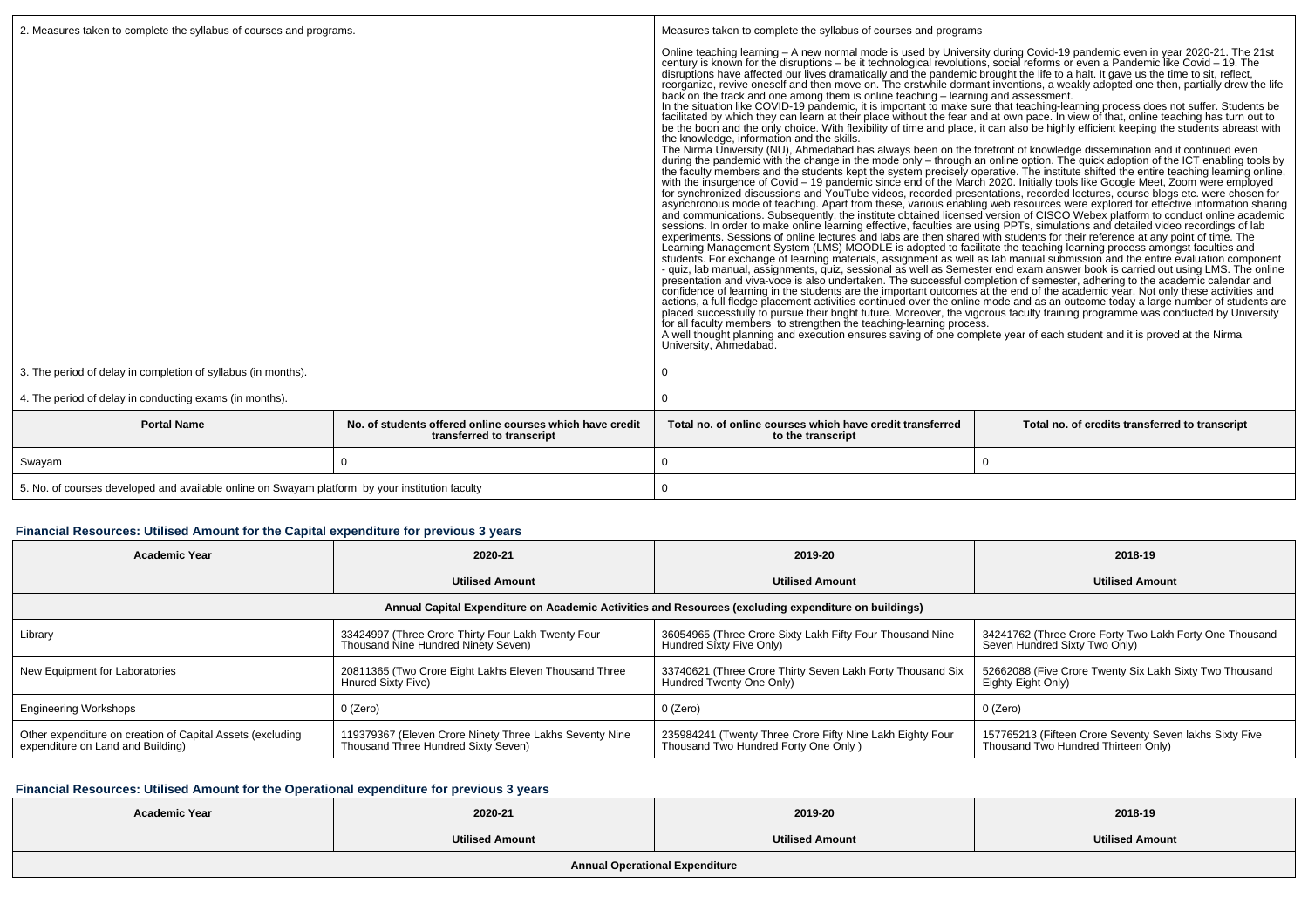| Salaries (Teaching and Non Teaching staff)                                                                                                                                                      | 919166807 (Ninety One Crore Ninety One Lakhs Sixty Six<br>Thousand Eight Hundred Seven) | 1005181814 (One Hundred Crore Fifty Three Lakh Eighty One<br>Thousand Eight Hundred and Fourteen ) | 927933719 (Ninety Two Crore Seventy Nine Lakh Thirty Three<br>Thousand Seven hundred Nineteen) |  |
|-------------------------------------------------------------------------------------------------------------------------------------------------------------------------------------------------|-----------------------------------------------------------------------------------------|----------------------------------------------------------------------------------------------------|------------------------------------------------------------------------------------------------|--|
| Maintenance of Academic Infrastructure or consumables and<br>other running expenditures (excluding maintenance of hostels<br>and allied services, rent of the building, depreciation cost, etc) | 641112045 (Sixty Four Crore Eleven Lakhs Twelve Thousand<br>Forty Five)                 | 722304195 (Seventy Two Crore Twenty Three Lakh Four<br>Thousand One Hundred and Ninety Five)       | 6269075717 (Sixty Crore Sixty Nine Lakh Seven Thousand<br>Five Hundred and Seventeen)          |  |
| Seminars/Conferences/Workshops                                                                                                                                                                  | 5228313 (Fifty Two Lakh Twenty Eight Thousand Three<br>Hundred Thirteen)                | 14583476 (One Crore Fourty Five Lakh Eighty Three<br>Thousand Four Hundred Seventy Six)            | 23404541 (Two Crore Thirty Four Lakh Four Thousand Five<br>Hundred Forty One)                  |  |

#### **IPR**

| Calendar year            | 2020 | 2019 | 2018 |
|--------------------------|------|------|------|
| No. of Patents Published |      |      |      |
| No. of Patents Granted   |      |      |      |

# **Sponsored Research Details**

| <b>Financial Year</b>                    | 2020-21                                                                       | 2019-20                                                          | 2018-19                                                                |  |
|------------------------------------------|-------------------------------------------------------------------------------|------------------------------------------------------------------|------------------------------------------------------------------------|--|
| Total no. of Sponsored Projects          | -51                                                                           | 55                                                               | -66                                                                    |  |
| Total no. of Funding Agencies            |                                                                               | 16                                                               | -24                                                                    |  |
| Total Amount Received (Amount in Rupees) | 34737685                                                                      | 26711540                                                         | 15436519                                                               |  |
| Amount Received in Words                 | Three Crore Forty Seven Lakh Thirty Seven Thousand Six<br>Hundred Eighty Five | Two Crore Sixty Seven Lakh Eleven Thousand Five Hundred<br>Forty | One Crore Fifty Four Lakh Thirty Six Thousand Five Hundred<br>Nineteen |  |

# **Consultancy Project Details**

| <b>Financial Year</b>                    | 2020-21                                                                      | 2019-20                                                       | 2018-19                                                           |  |
|------------------------------------------|------------------------------------------------------------------------------|---------------------------------------------------------------|-------------------------------------------------------------------|--|
| Total no. of Consultancy Projects        |                                                                              | 131                                                           | -85                                                               |  |
| Total no. of Client Organizations        |                                                                              |                                                               | -69                                                               |  |
| Total Amount Received (Amount in Rupees) | 9773854                                                                      | 10096129                                                      | 9312544                                                           |  |
| Amount Received in Words                 | Ninety Seven Lakh Seventy Thirty Thousand Eight Hundred<br><b>Fifty Four</b> | One Crore Ninety Six Thousand One Hundred Twenty Nine<br>Only | Ninety Three Lakh Tweleve Thousan Five Hundred Forty Four<br>Only |  |

# **Executive Development Program/Management Development Programs**

| <b>Financial Year</b>                                                             | 2020-21                          | 2019-20                         | 2018-19                                   |  |
|-----------------------------------------------------------------------------------|----------------------------------|---------------------------------|-------------------------------------------|--|
| Total no. of Executive Development Programs/ Management<br>Development Programs   |                                  |                                 |                                           |  |
| Total no. of Participants                                                         |                                  | 100                             | 69                                        |  |
| Total Annual Earnings (Amount in Rupees)(Excluding Lodging<br>& Boarding Charges) | 919000                           | 4012000                         | 3153000                                   |  |
| Total Annual Earnings in Words                                                    | Nine lakh nineteen thousand only | Forty Lakh Twelve Thousand Only | Thirty One Lakh Fifty Three Thousand Only |  |

# **PCS Facilities: Facilities of physically challenged students**

| 1. Do vour institution buildings have Lifts/Ramps? | 1 Yes, more than 80% of the buildings |
|----------------------------------------------------|---------------------------------------|
|                                                    |                                       |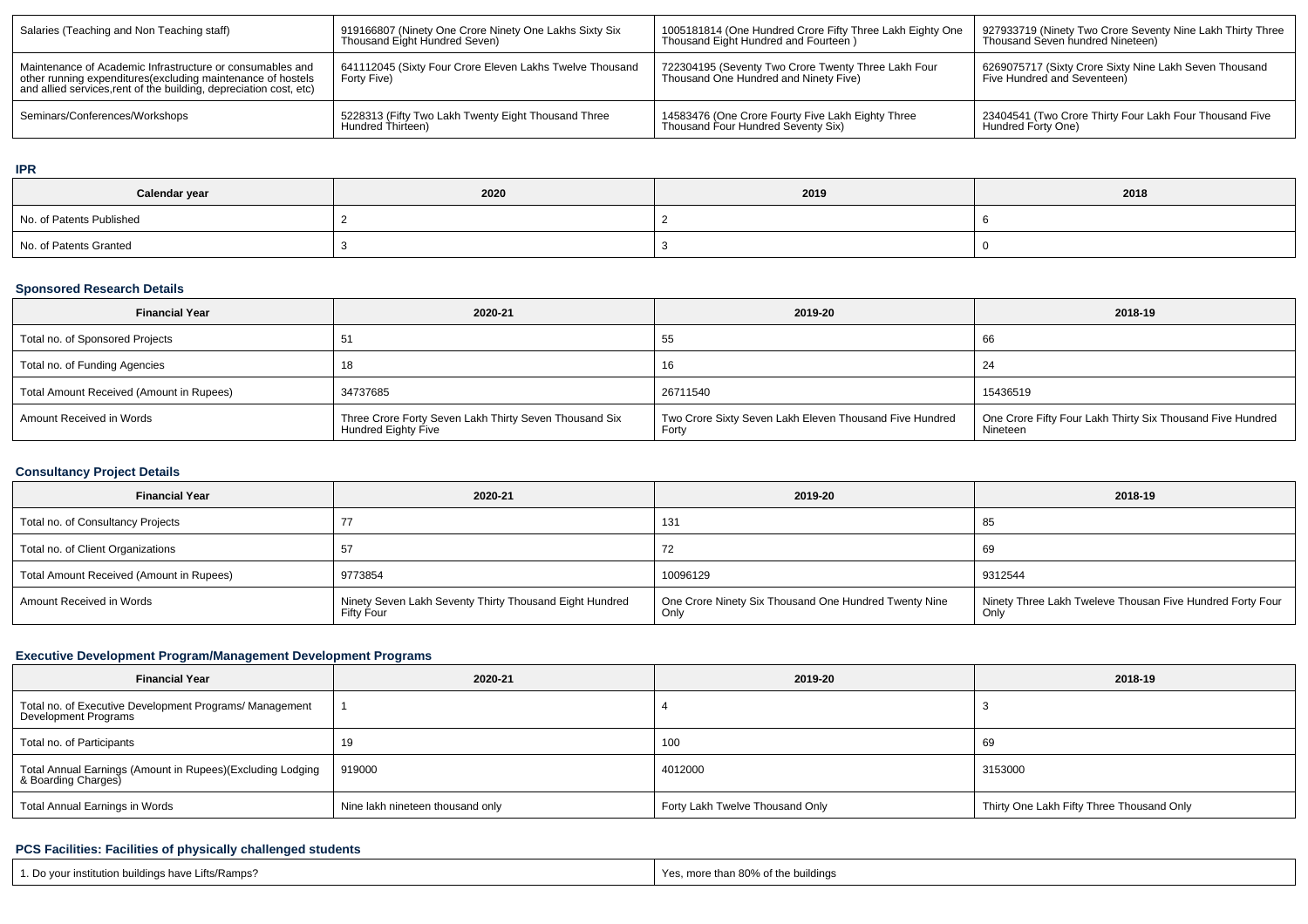| 2. Do your institution have provision for walking aids, including wheelchairs and transportation from one building to another for<br>handicapped students? | Yes                                 |
|------------------------------------------------------------------------------------------------------------------------------------------------------------|-------------------------------------|
| 3. Do your institution buildings have specially designed toilets for handicapped students?                                                                 | Yes, more than 80% of the buildings |

## **Accreditation**

#### **NBA Accreditation**

| 1. Does your institute have a valid NBA Accreditation? |                                                                                            | <b>YES</b>                    |                             |  |  |
|--------------------------------------------------------|--------------------------------------------------------------------------------------------|-------------------------------|-----------------------------|--|--|
|                                                        | Total number of programs (whose two batches have passed out) in the institution/department | Number of programs accredited |                             |  |  |
| 18                                                     |                                                                                            | 9                             |                             |  |  |
| Name of the accredited program                         | Valid from                                                                                 | Valid upto                    | <b>Accreditation Status</b> |  |  |
| B Tech in Chemical Engneering                          | 01-07-2018                                                                                 | 30-06-2021                    | Accredited for 3 years      |  |  |
| B Tech in Computer Engneering                          | 01-07-2018                                                                                 | 30-06-2021                    | Accredited for 3 years      |  |  |
| B Tech in Electronics and Communication Engineering    | 01-07-2018                                                                                 | 30-06-2021                    | Accredited for 3 years      |  |  |
| B Tech in Mechanical Engneering                        | 01-07-2018                                                                                 | 30-06-2021                    | Accredited for 3 years      |  |  |
| <b>B Tech Civil Engneering</b>                         | 01-07-2020                                                                                 | 30-06-2023                    | Accredited for 3 years      |  |  |
| B Tech in Instrumental and Control Engineering         | 01-07-2020                                                                                 | 30-07-2023                    | Accredited for 3 years      |  |  |
| B Tech in Electrical Engneering                        | 01-07-2020                                                                                 | 30-06-2023                    | Accredited for 3 years      |  |  |
| Master of Business Administration                      | 01-07-2019                                                                                 | 30-06-2022                    | Accredited for 3 years      |  |  |
| <b>B.Pharm</b>                                         | 01-07-2019                                                                                 | 30-06-2022                    | Accredited for 6 years      |  |  |

#### **NAAC Accreditation**

| 1. Does your institute have a valid NAAC Accreditation? |            | <b>YES</b> |             |  |
|---------------------------------------------------------|------------|------------|-------------|--|
| Valid from                                              | Valid upto |            | <b>CGPA</b> |  |
| 15-11-2015                                              | 31-03-2022 |            | 3.17        |  |

# **Faculty Details**

| <b>Srno</b> | Name                                 | Age | Designation                | Gender | Qualification    | <b>Experience (In</b><br><b>Months</b> ) | <b>Currently working</b><br>with institution? | <b>Joining Date</b> | <b>Leaving Date</b>      | <b>Association type</b> |
|-------------|--------------------------------------|-----|----------------------------|--------|------------------|------------------------------------------|-----------------------------------------------|---------------------|--------------------------|-------------------------|
|             | <b>ANKIT KUMAR</b>                   | 36  | <b>Assistant Professor</b> | Male   | PGDAE            | 126                                      | Yes                                           | 30-06-2018          | $\overline{\phantom{a}}$ | Regular                 |
|             | APARNA                               | 41  | <b>Assistant Professor</b> | Female | Ph.D             | 164                                      | Yes                                           | 06-06-2016          | $\sim$                   | Regular                 |
|             | <b>Arvind Patel</b>                  | 67  | Other                      | Male   | B. Arch          | 492                                      | Yes                                           | 01-07-2019          | $\sim$                   | Visiting                |
|             | <b>ASTHA REDDY</b>                   | 43  | Other                      | Female | Master of Design | 228                                      | Yes                                           | 01-07-2019          | $\overline{\phantom{a}}$ | Visiting                |
|             | Avani Mistry                         | 29  | Other                      | Female | B. Arch          | 72                                       | Yes                                           | 08-05-2021          | $\overline{\phantom{a}}$ | Visiting                |
|             | <b>BHAGAT JAYDEEP</b><br>PRADEEP     | 49  | Professor                  | Male   | M.Arch.          | 301                                      | Yes                                           | 01-04-2019          | $\sim$                   | Regular                 |
|             | <b>BHAVSAR FORAM</b><br><b>VIRAL</b> | 35  | <b>Assistant Professor</b> | Female | M.Plan           | 126                                      | Yes                                           | 21-05-2016          | $\overline{\phantom{a}}$ | Regular                 |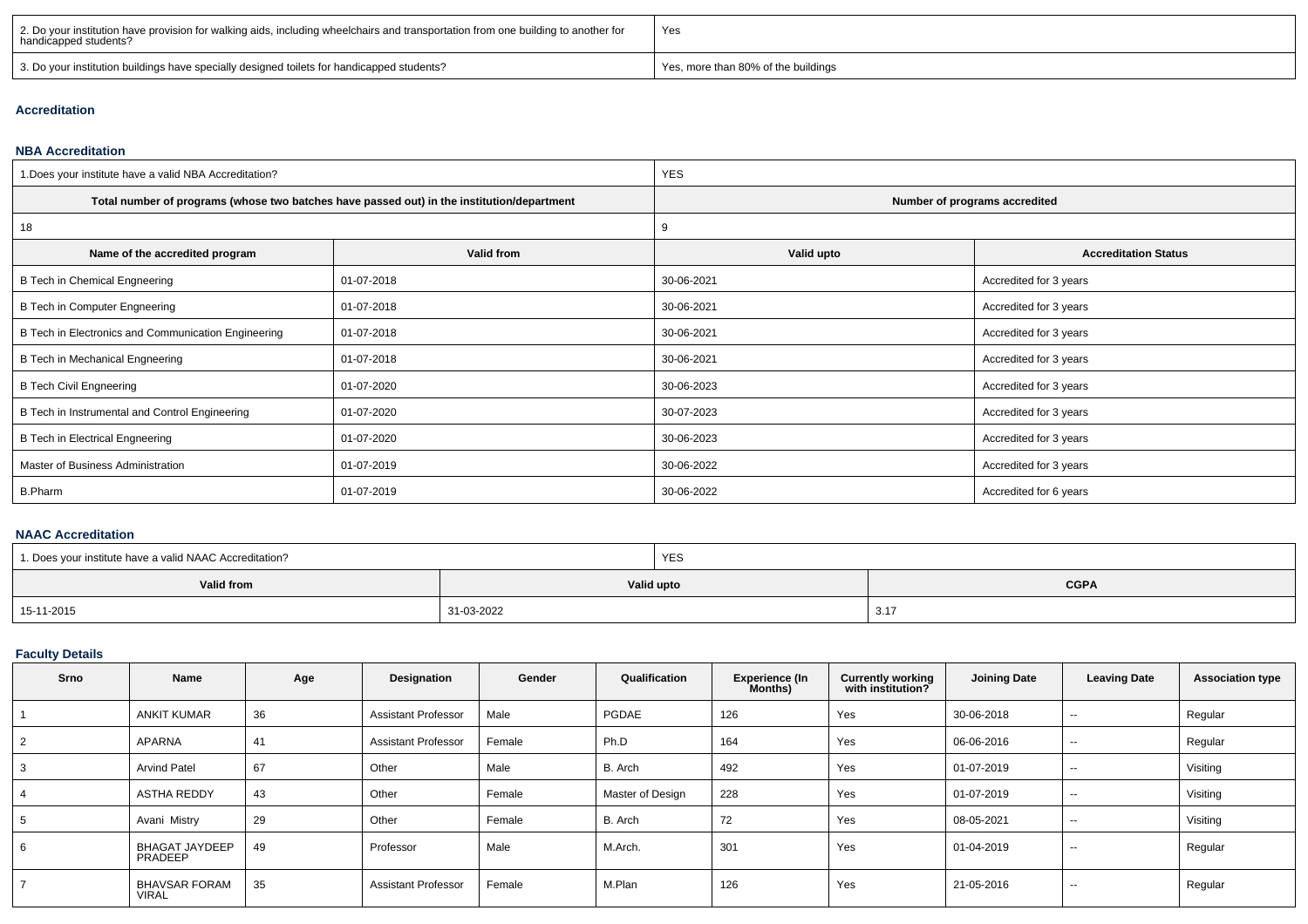| 8      | C N RAY                                                | 66     | Other                      | Male   | Ph.D          | 108 | Yes | 01-07-2019 | $\overline{\phantom{a}}$ | Visiting            |
|--------|--------------------------------------------------------|--------|----------------------------|--------|---------------|-----|-----|------------|--------------------------|---------------------|
| 9      | CHAUHAN DHAVAL<br>CHANDRAKANT                          | 40     | <b>Assistant Professor</b> | Male   | M.Arch.       | 170 | Yes | 17-08-2015 | --                       | Regular             |
| 10     | <b>FALGUNI</b><br><b>GOGHARI</b>                       | 58     | Other                      | Female | B. Arch       | 156 | Yes | 23-07-2018 | $\overline{a}$           | Visiting            |
| 11     | <b>GAJJAR VIBHA</b><br><b>HARESH</b>                   | 49     | Associate Professor        | Female | M.Plan        | 318 | Yes | 01-12-2015 | $\overline{\phantom{a}}$ | Regular             |
| 12     | <b>GANDHI DEVAL</b>                                    | 47     | Associate Professor        | Female | M.Arch.       | 120 | Yes | 08-04-2019 | $\overline{a}$           | Adhoc / Contractual |
| 13     | <b>IMRAN MANSURI</b>                                   | 41     | Other                      | Male   | M.Arch.       | 246 | Yes | 23-07-2018 | $\overline{\phantom{a}}$ | Visiting            |
| 14     | <b>JADAV PURVI</b><br><b>VISHAL</b>                    | 35     | <b>Assistant Professor</b> | Female | M.Arch.       | 165 | Yes | 26-05-2015 | $\overline{\phantom{a}}$ | Regular             |
| 15     | JAYANT GUNJARIA                                        | 78     | Other                      | Male   | B. Arch       | 648 | Yes | 23-07-2018 | $\overline{a}$           | Visiting            |
| 16     | <b>JIGNESH PATEL</b>                                   | 45     | Other                      | Male   | B. Arch       | 300 | Yes | 23-07-2018 | --                       | Visiting            |
| 17     | <b>KANSAGRA</b><br><b>NISHANT</b><br><b>MUKESHBHAI</b> | 29     | <b>Assistant Professor</b> | Male   | M.Arch.       | 85  | Yes | 24-05-2018 | $\overline{\phantom{a}}$ | Regular             |
| 18     | <b>KARTIK SHUKLA</b>                                   | 71     | Other                      | Male   | DA            | 180 | Yes | 23-07-2018 | $\overline{a}$           | Visiting            |
| 19     | <b>KEYUR SARDA</b>                                     | 48     | Other                      | Male   | <b>B.Tech</b> | 229 | Yes | 23-07-2018 | $\overline{\phantom{a}}$ | Visiting            |
| 20     | <b>KOTHARY SWATI</b>                                   | 46     | <b>Assistant Professor</b> | Female | Ph.D          | 156 | Yes | 24-05-2018 | $-$                      | Regular             |
| 21     | MADHAVI<br><b>PRATYOOSH</b>                            | 35     | <b>Assistant Professor</b> | Female | M.Plan        | 93  | Yes | 12-07-2018 | --                       | Regular             |
| 22     | <b>MAHENDRA NIKAM</b>                                  | 38     | Other                      | Male   | <b>DPM</b>    | 163 | Yes | 23-07-2018 | --                       | Visiting            |
| 23     | MANGESH<br>BELSARE                                     | 33     | Other                      | Male   | M.Arch.       | 35  | Yes | 23-07-2018 | $\overline{\phantom{a}}$ | Visiting            |
| 24     | <b>MANISHA BASU</b>                                    | 72     | Other                      | Female | M.Arch.       | 432 | Yes | 23-07-2018 | --                       | Visiting            |
| 25     | <b>MEHTA DIGISHA</b><br><b>KIRTAN</b>                  | 34     | <b>Assistant Professor</b> | Female | M.Plan        | 94  | Yes | 24-05-2019 | $\overline{\phantom{a}}$ | Regular             |
| 26     | MENGHANI<br>JITENDRA CHETAN                            | 45     | Associate Professor        | Male   | M.Plan        | 176 | Yes | 12-06-2017 | -−                       | Regular             |
| 27     | <b>MEWADA JITESH</b><br>KANAIYALAL                     | 31     | <b>Assistant Professor</b> | Male   | B. Arch       | 116 | Yes | 18-05-2015 | --                       | Regular             |
| 28     | <b>MISTRY PARAG</b><br>VASANTKUMAR                     | 40     | <b>Assistant Professor</b> | Male   | M.Plan        | 176 | Yes | 01-12-2015 | $\overline{\phantom{a}}$ | Regular             |
| $29\,$ | NIKEETA RUNGTA                                         | 46     | Other                      | Female | B.Des.        | 264 | Yes | 23-07-2018 | $\overline{\phantom{a}}$ | Visiting            |
| 30     | NIKUNJ VAKANI                                          | 33     | Other                      | Male   | B. Arch       | 154 | Yes | 01-07-2019 | н.                       | Visiting            |
| 31     | NIRAV MISTRY                                           | 35     | Other                      | Male   | B. Arch       | 120 | Yes | 23-07-2018 | щ.                       | Visiting            |
| 32     | PAL SUPRIYA<br><b>GAUTAM</b>                           | 35     | Associate Professor        | Female | M.Arch.       | 164 | Yes | 19-07-2021 | щ.                       | Adhoc / Contractual |
| 33     | PARMANAND<br><b>DALWADI</b>                            | 80     | Other                      | Male   | B.A           | 672 | Yes | 01-07-2019 | щ.                       | Visiting            |
| 34     | PATEL PRACHI<br>KUNAL                                  | $35\,$ | <b>Assistant Professor</b> | Female | M.Arch.       | 145 | Yes | 23-05-2019 | ₩,                       | Regular             |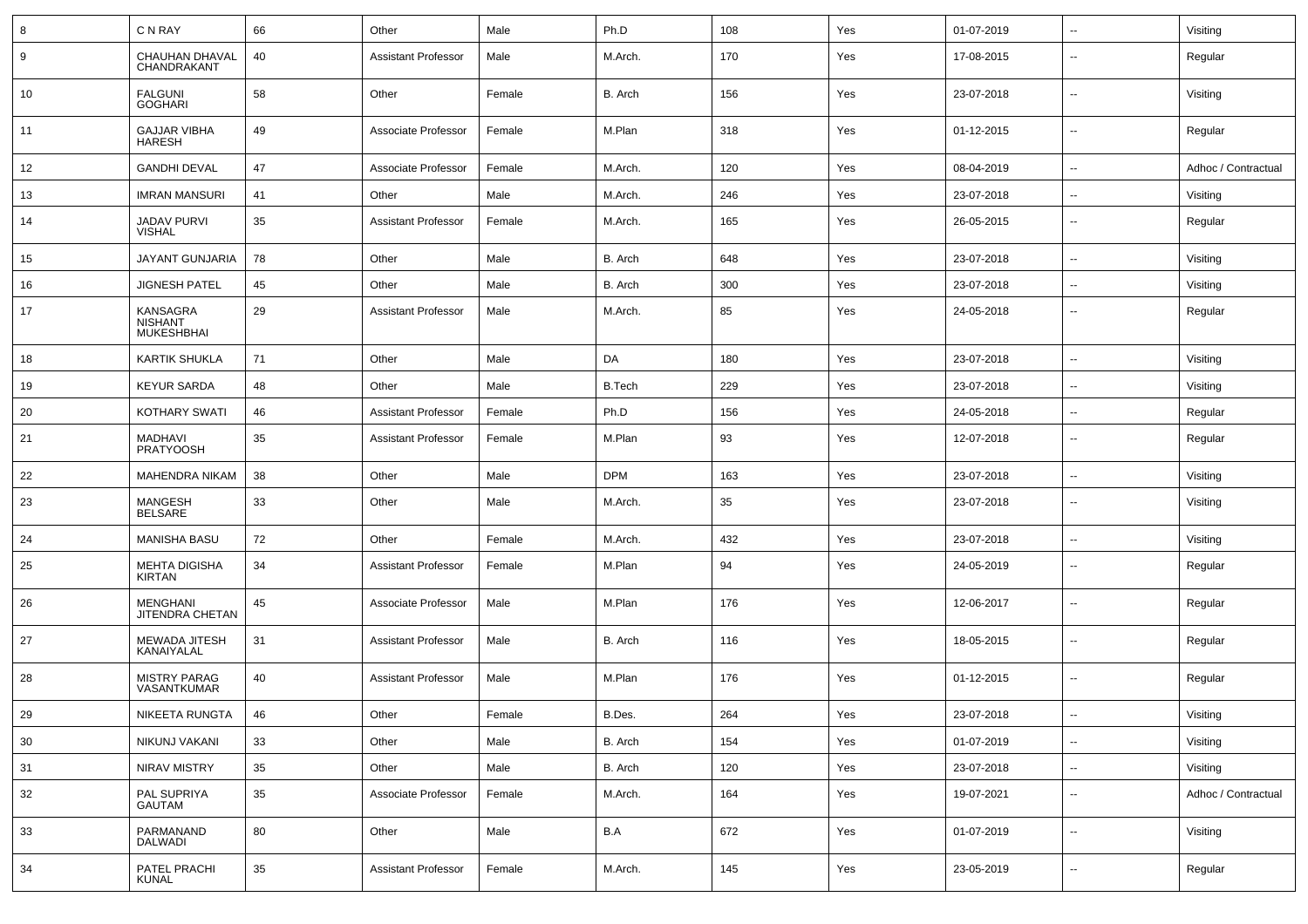| 35 | <b>RAMANI SNEHA</b><br><b>HARSHADBHAI</b>      | 31 | <b>Assistant Professor</b>                          | Female | M.Arch.       | 79             | Yes | 12-05-2018 | --                       | Regular             |
|----|------------------------------------------------|----|-----------------------------------------------------|--------|---------------|----------------|-----|------------|--------------------------|---------------------|
| 36 | REEMA PRAJAPATI                                | 36 | Other                                               | Female | M. Plan (URP) | 84             | Yes | 08-05-2021 | $\overline{\phantom{a}}$ | Visiting            |
| 37 | SANAL<br>THATHAPUZHA                           | 40 | Other                                               | Male   | B. Arch       | 91             | Yes | 23-07-2018 | --                       | Visiting            |
| 38 | <b>SHAH VINAY</b><br><b>RASIKLAL</b>           | 67 | Professor                                           | Male   | M.Arch.       | 438            | Yes | 17-09-2018 | --                       | Adhoc / Contractual |
| 39 | <b>SHARMA UTPAL</b>                            | 62 | Dean / Principal /<br>Director / Vice<br>Chancellor | Male   | Ph.D          | 456            | Yes | 12-06-2014 | --                       | Regular             |
| 40 | SHRIVASTAVA<br>RATNIL VIMAL RAI                | 32 | <b>Assistant Professor</b>                          | Male   | M.Plan        | 53             | No  | 18-06-2016 | 31-12-2020               | Regular             |
| 41 | SHUKLA RAHUL<br><b>DINESH</b>                  | 35 | <b>Assistant Professor</b>                          | Male   | M.Plan        | 43             | No  | 14-07-2017 | 12-03-2021               | Regular             |
| 42 | <b>SINGH PRATIMA</b><br><b>LALTA PRASAD</b>    | 50 | <b>Assistant Professor</b>                          | Female | M.Sc.         | 227            | Yes | 17-06-2010 | --                       | Regular             |
| 43 | SUHANE SHWETA<br>RAJESH                        | 46 | <b>Assistant Professor</b>                          | Female | M.Arch.       | 258            | Yes | 20-05-2016 | $\overline{\phantom{a}}$ | Regular             |
| 44 | UMARANIYA<br><b>SUJAN MANIBHAI</b>             | 33 | <b>Assistant Professor</b>                          | Male   | B. Arch       | 148            | Yes | 23-06-2020 | $\sim$                   | Regular             |
| 45 | V R SHAH                                       | 67 | Other                                               | Male   | M.E.          | 496            | Yes | 23-07-2018 | $\overline{\phantom{a}}$ | Visiting            |
| 46 | <b>VIRAL BHAVSAR</b>                           | 37 | Other                                               | Male   | M.Plan        | 60             | Yes | 01-07-2019 | -−                       | Visiting            |
| 47 | YADAV KRISHNA<br><b>KUMAR</b>                  | 32 | <b>Assistant Professor</b>                          | Male   | M. Phil       | 75             | Yes | 01-07-2017 | $\overline{\phantom{a}}$ | Regular             |
| 48 | A MADHUSUDAN<br><b>ACHARI</b>                  | 42 | Associate Professor                                 | Male   | Ph.D          | 179            | Yes | 05-07-2016 | $\overline{\phantom{a}}$ | Regular             |
| 49 | ADHYARU DIPAK<br>MUKUNDRAY                     | 47 | Professor                                           | Male   | Ph.D          | 306            | Yes | 05-08-1998 | $\overline{\phantom{a}}$ | Regular             |
| 50 | AGRAWAL KEDAR<br>PRASAD<br>RAMESHCHANDRA       | 58 | Associate Professor                                 | Male   | Ph.D          | 232            | No  | 13-09-2001 | 21-01-2021               | Regular             |
| 51 | <b>AGRAWAL SMITA</b><br><b>SURESHKUMAR</b>     | 39 | <b>Assistant Professor</b>                          | Female | Ph.D          | 192            | Yes | 15-01-2009 | --                       | Regular             |
| 52 | <b>AMIT KUMAR</b>                              | 39 | <b>Assistant Professor</b>                          | Male   | Ph.D          | 30             | Yes | 05-01-2019 | --                       | Regular             |
| 53 | AMROLIA HORMAZ<br>Z                            | 32 | <b>Assistant Professor</b>                          | Male   | M.Tech        | 107            | Yes | 11-07-2013 | $\overline{\phantom{a}}$ | Regular             |
| 54 | Angira Patel                                   | 45 | Other                                               | Female | Ph.D          | 230            | No  | 08-06-2019 | 30-09-2019               | Visiting            |
| 55 | ANNAMRAJU ANIL<br><b>KUMAR</b>                 | 32 | <b>Assistant Professor</b>                          | Male   | Ph.D          | $\overline{7}$ | No  | 01-12-2020 | 07-12-2020               | Regular             |
| 56 | Arjun Dhar                                     | 25 | Other                                               | Male   | M.A           | $\overline{4}$ | No  | 10-07-2019 | 10-12-2019               | Visiting            |
| 57 | Ashutosh Dave                                  | 28 | Other                                               | Male   | LLM           | 12             | Yes | 14-07-2020 |                          | Visiting            |
| 58 | B A Oza                                        | 71 | Professor                                           | Male   | M.E.          | 460            | Yes | 02-01-2020 | Щ,                       | Adhoc / Contractual |
| 59 | <b>BAGGA PRASHANT</b><br><b>JAGDISHCHANDRA</b> | 48 | <b>Assistant Professor</b>                          | Male   | M.Tech        | 310            | Yes | 13-07-2016 | $\sim$                   | Regular             |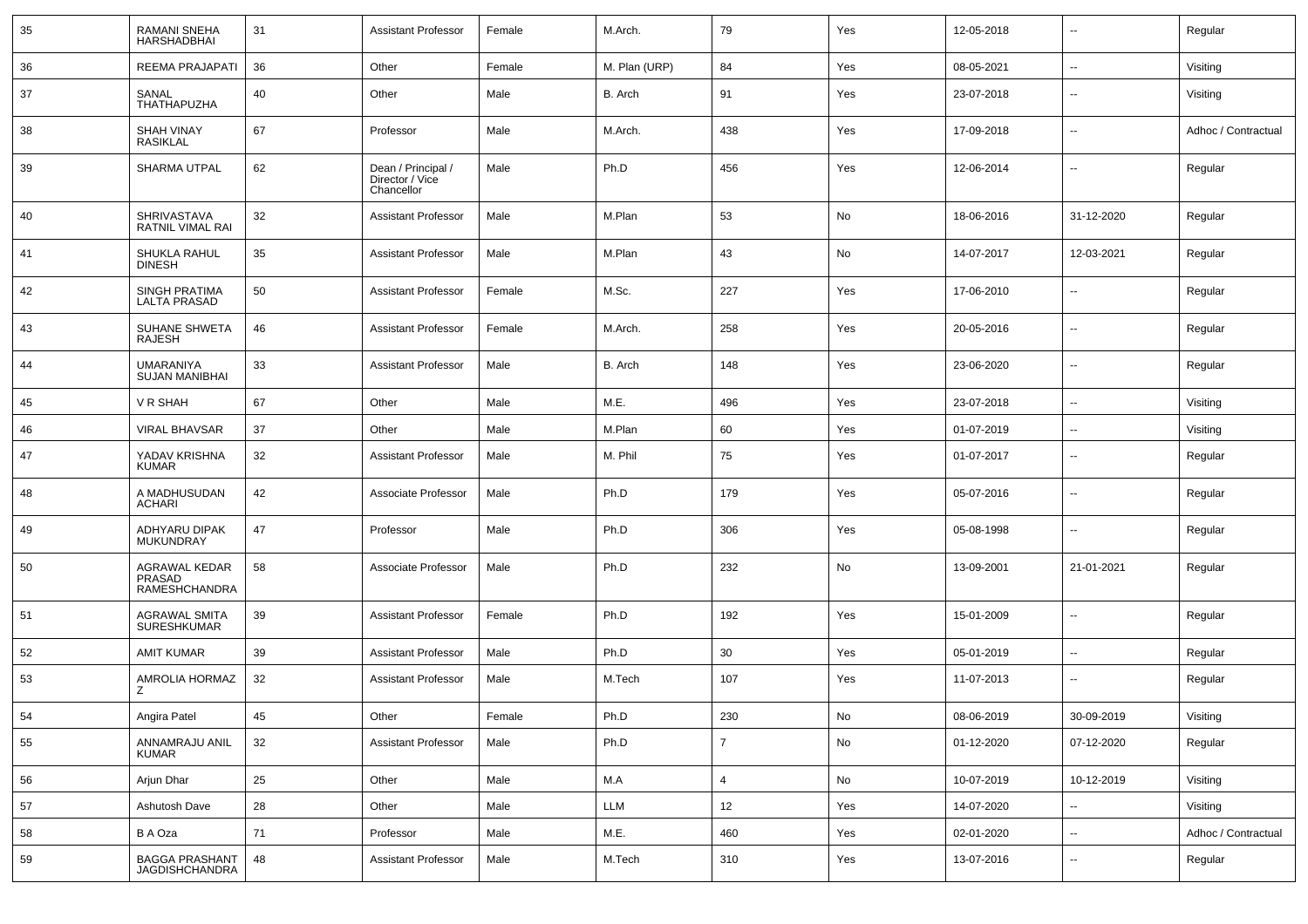| 60 | <b>BHATASANA</b><br>PIYUSH<br><b>MAGANBHAI</b>         | 42 | <b>Assistant Professor</b> | Male   | Ph.D   | 227 | Yes | 03-09-2004 | $\overline{\phantom{a}}$ | Regular |
|----|--------------------------------------------------------|----|----------------------------|--------|--------|-----|-----|------------|--------------------------|---------|
| 61 | <b>BHATI</b><br>PARULKUMARI<br><b>PADAMSINH</b>        | 38 | <b>Assistant Professor</b> | Female | Ph.D   | 208 | Yes | 14-12-2020 | $\sim$                   | Regular |
| 62 | <b>BHATT ANAND</b><br>AMBAPRASAD                       | 39 | <b>Assistant Professor</b> | Male   | M.Tech | 124 | Yes | 02-04-2012 | $\overline{\phantom{a}}$ | Regular |
| 63 | <b>BHATT CHANAKYA</b><br><b>BHARATBHAI</b>             | 39 | <b>Assistant Professor</b> | Male   | M.Tech | 190 | Yes | 18-07-2009 | $\overline{\phantom{a}}$ | Regular |
| 64 | <b>BHATT DVIJESH</b><br>NARESHKUMAR                    | 33 | <b>Assistant Professor</b> | Male   | M.Tech | 107 | Yes | 13-07-2013 | $\overline{\phantom{a}}$ | Regular |
| 65 | <b>BHATT SHRUTI</b><br><b>CHANAKYA</b>                 | 35 | <b>Assistant Professor</b> | Female | M.E.   | 141 | Yes | 26-02-2010 | $\overline{\phantom{a}}$ | Regular |
| 66 | <b>BHATTACHARJEE</b><br><b>KUNTAL TARIT</b><br>KANTI   | 42 | Associate Professor        | Male   | Ph.D   | 191 | Yes | 01-09-2016 | $\overline{\phantom{a}}$ | Regular |
| 67 | BHATTACHARYA<br><b>PRONAYA</b>                         | 34 | <b>Assistant Professor</b> | Male   | Ph.D   | 154 | Yes | 21-03-2018 | $\overline{\phantom{a}}$ | Regular |
| 68 | <b>BHAVSAR</b><br><b>MADHURI</b><br><b>DASHRATH</b>    | 49 | Professor                  | Female | Ph.D   | 332 | Yes | 20-11-2001 | $\overline{\phantom{a}}$ | Regular |
| 69 | <b>BHAVSAR</b><br><b>PRIYESH</b><br><b>ASHOKKUMAR</b>  | 25 | <b>Assistant Professor</b> | Male   | M.E.   | 27  | Yes | 31-08-2020 | $\overline{\phantom{a}}$ | Regular |
| 70 | <b>BHAVSAR</b><br><b>TWINKLE</b><br><b>KUSHALKUMAR</b> | 34 | <b>Assistant Professor</b> | Female | M.E.   | 152 | Yes | 22-07-2013 | $\overline{\phantom{a}}$ | Regular |
| 71 | <b>BHOJAWALA</b><br><b>VIPULKUKMAR</b><br>MANHARLAL    | 45 | <b>Assistant Professor</b> | Male   | Ph.D   | 271 | Yes | 12-08-2002 | $\overline{\phantom{a}}$ | Regular |
| 72 | <b>BHUT VIDITA</b><br>DHARMESHKUMA<br>R                | 37 | <b>Assistant Professor</b> | Female | M.Tech | 181 | Yes | 12-02-2009 | $\overline{\phantom{a}}$ | Regular |
| 73 | <b>BODKHE UMESH</b><br>SAKHARAM                        | 32 | <b>Assistant Professor</b> | Male   | M.Tech | 88  | Yes | 23-05-2018 | $\overline{\phantom{a}}$ | Regular |
| 74 | <b>BORA LEENA</b><br><b>VIJAYKUMAR</b>                 | 39 | <b>Assistant Professor</b> | Female | Ph.D   | 185 | Yes | 01-02-2006 | $\overline{\phantom{a}}$ | Regular |
| 75 | Chandarana Foram<br>Ashwinkumar                        | 33 | <b>Assistant Professor</b> | Female | M.A    | 35  | Yes | 27-07-2016 | $\overline{\phantom{a}}$ | Regular |
| 76 | CHANDRAN<br><b>VINEET P</b>                            | 33 | Assistant Professor        | Male   | M.Tech | 108 | Yes | 25-01-2021 |                          | Regular |
| 77 | CHAUDHARY<br>AMITA                                     | 41 | <b>Assistant Professor</b> | Female | Ph.D   | 125 | Yes | 01-06-2015 | $\overline{\phantom{a}}$ | Regular |
| 78 | CHAUHAN<br>CHETNA<br>CHATURBHAI                        | 44 | <b>Assistant Professor</b> | Female | Ph.D   | 152 | Yes | 02-11-2008 | $\overline{\phantom{a}}$ | Regular |
| 79 | CHAUHAN MIHIR<br>MAHENDRABHAI                          | 37 | <b>Assistant Professor</b> | Male   | Ph.D   | 169 | Yes | 28-05-2008 | $\overline{\phantom{a}}$ | Regular |
| 80 | CHAUHAN<br>SIDDHARTHSINGH<br>KAMALJITSINGH             | 39 | Associate Professor        | Male   | Ph.D   | 189 | Yes | 23-05-2016 | $\overline{\phantom{a}}$ | Regular |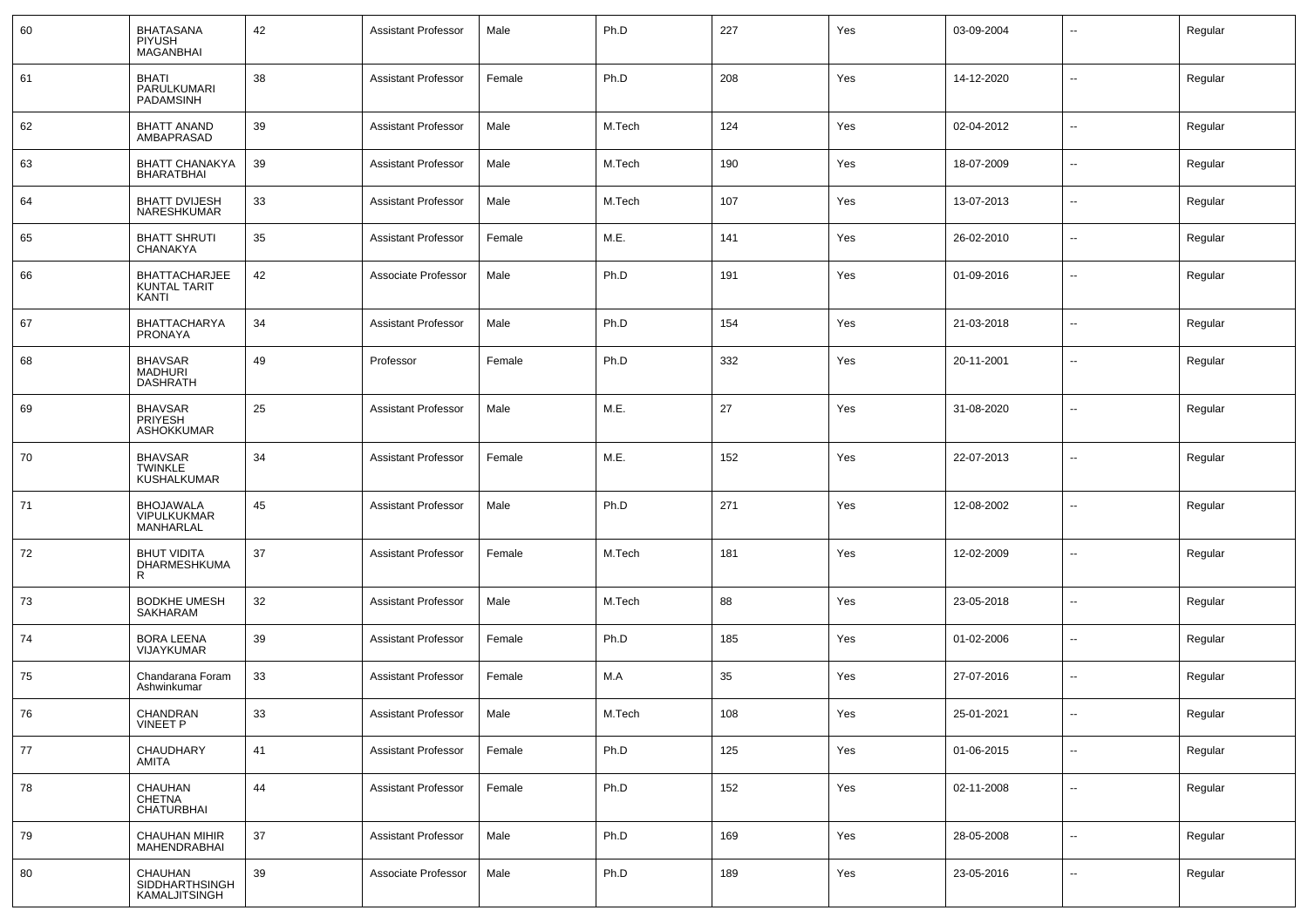| 81  | <b>CHITNIS</b><br><b>KARISHMA ASHISH</b>                | 34 | <b>Assistant Professor</b> | Female | M.E.       | 104 | Yes | 09-04-2018 | $\overline{\phantom{a}}$ | Regular  |
|-----|---------------------------------------------------------|----|----------------------------|--------|------------|-----|-----|------------|--------------------------|----------|
| 82  | CHOKSHI NIKITA<br>PIYUSHKUMAR                           | 41 | <b>Assistant Professor</b> | Female | Ph.D       | 186 | Yes | 28-01-2006 | $\overline{\phantom{a}}$ | Regular  |
| 83  | CHUDASAMA<br><b>VIPUL</b><br>HASMUKHLAL                 | 40 | <b>Assistant Professor</b> | Male   | M.E.       | 204 | Yes | 01-08-2005 | $\overline{\phantom{a}}$ | Regular  |
| 84  | DALWADI HEMANG<br>AMRUTLAL                              | 33 | <b>Assistant Professor</b> | Male   | M.Tech     | 117 | Yes | 01-05-2014 | $\overline{\phantom{a}}$ | Regular  |
| 85  | DARANDALE<br><b>SMITA SANDEEP</b>                       | 43 | <b>Assistant Professor</b> | Female | Ph.D       | 102 | Yes | 20-05-2019 | $\overline{\phantom{a}}$ | Regular  |
| 86  | DATT RAJAN<br>PRATAPRAI                                 | 44 | <b>Assistant Professor</b> | Male   | Ph.D       | 236 | Yes | 09-01-2009 | $\overline{\phantom{a}}$ | Regular  |
| 87  | <b>DAVE</b><br>JATINKUMAR<br><b>MAHESHKUMAR</b>         | 43 | <b>Assistant Professor</b> | Male   | <b>SET</b> | 227 | Yes | 01-08-2005 | $\overline{\phantom{a}}$ | Regular  |
| 88  | DAVE URMIL<br>VATSALBHAI                                | 49 | Professor                  | Male   | Ph.D       | 300 | Yes | 01-09-1997 | $\sim$                   | Regular  |
| 89  | Deepika Swaika                                          | 45 | Other                      | Female | <b>MBA</b> | 96  | No  | 02-01-2020 | 30-06-2020               | Visiting |
| 90  | <b>DESAI SAUMIL</b><br><b>HIRENBHAI</b>                 | 33 | <b>Assistant Professor</b> | Male   | M.E.       | 106 | Yes | 21-11-2013 | $\overline{\phantom{a}}$ | Regular  |
| 91  | <b>DESAI SHIVANI</b><br><b>DINESHBHAI</b>               | 34 | <b>Assistant Professor</b> | Female | M.Tech     | 108 | Yes | 21-07-2012 | $\overline{\phantom{a}}$ | Regular  |
| 92  | Devang Patel                                            | 47 | Other                      | Male   | M.E.       | 307 | Yes | 01-07-2019 | $\overline{\phantom{a}}$ | Visiting |
| 93  | DEVASHRYEE<br>NIRANJAN<br><b>MANEKLAL</b>               | 66 | Professor                  | Male   | Ph.D       | 520 | Yes | 12-12-2003 | $\overline{\phantom{a}}$ | Regular  |
| 94  | <b>DEWANGAN RAM</b><br><b>KISHAN</b>                    | 38 | <b>Assistant Professor</b> | Male   | Ph.D       | 14  | No  | 10-10-2019 | 08-01-2021               | Regular  |
| 95  | <b>DHARE VAISHALI</b><br>HITESH                         | 42 | <b>Assistant Professor</b> | Female | Ph.D       | 240 | Yes | 13-09-2004 | $\overline{\phantom{a}}$ | Regular  |
| 96  | Dipti Gadhavi                                           | 40 | Other                      | Female | <b>MBA</b> | 72  | No  | 11-07-2016 | 30-06-2020               | Visiting |
| 97  | <b>DWIVEDI ANKUR</b><br>HARSHADBHAI                     | 46 | <b>Assistant Professor</b> | Male   | Ph.D       | 220 | Yes | 01-07-2011 | $\overline{\phantom{a}}$ | Regular  |
| 98  | <b>FATANIYA</b><br><b>BHUPENDRA</b><br><b>DAMJIBHAI</b> | 38 | <b>Assistant Professor</b> | Male   | Ph.D       | 180 | Yes | 07-07-2008 | $\sim$                   | Regular  |
| 99  | GA.I.IAR<br>NAGENDRA<br>PRAKASHBHAI                     | 53 | Professor                  | Male   | Ph.D       | 373 | Yes | 19-03-1998 |                          | Regular  |
| 100 | <b>GAJJAR RUCHI</b><br><b>INDRAVADAN</b>                | 34 | <b>Assistant Professor</b> | Female | Ph.D       | 132 | Yes | 16-06-2011 | Ξ.                       | Regular  |
| 101 | <b>GAJJAR SACHIN</b><br><b>HARISHBHAI</b>               | 44 | Associate Professor        | Male   | Ph.D       | 262 | Yes | 06-08-2002 | $\sim$                   | Regular  |
| 102 | GANDHI<br><b>PURNIMABEN</b><br>CHETANKUMAR              | 44 | <b>Assistant Professor</b> | Female | Ph.D       | 218 | Yes | 18-01-2021 | $\overline{\phantom{a}}$ | Regular  |
| 103 | <b>GARG SANJAY</b><br><b>MADANLAL</b>                   | 50 | Professor                  | Male   | Ph.D       | 130 | No  | 19-05-2010 | 26-03-2021               | Regular  |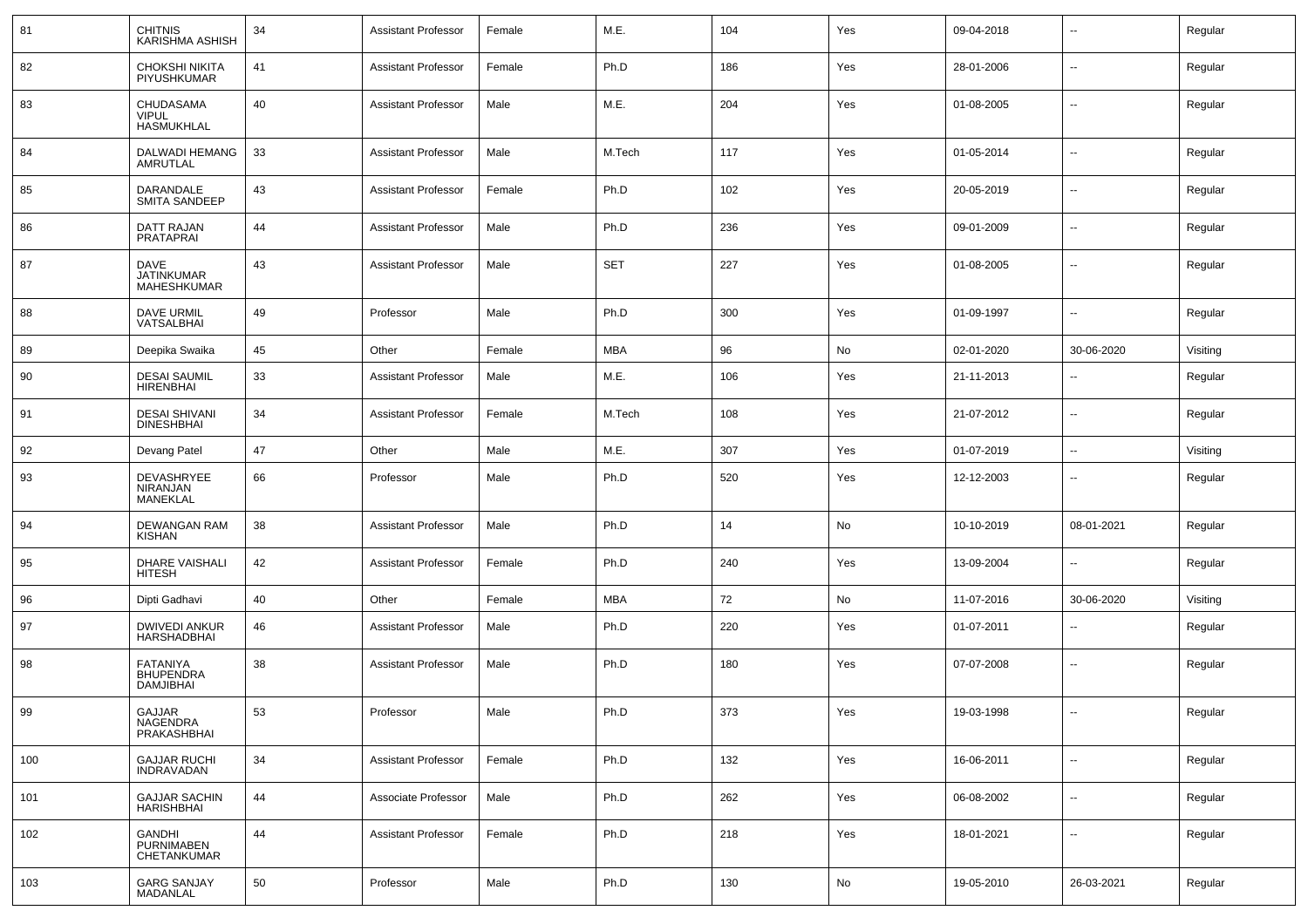| 104 | <b>GHETIYA NILESH</b><br>DHIRAJLAL                        | 42 | Associate Professor        | Male   | Ph.D   | 241 | Yes | 15-06-2001 | $\sim$                   | Regular  |
|-----|-----------------------------------------------------------|----|----------------------------|--------|--------|-----|-----|------------|--------------------------|----------|
| 105 | Ghosh Kunal                                               | 75 | Other                      | Male   | Ph.D   | 477 | Yes | 23-02-2016 | $\sim$                   | Visiting |
| 106 | <b>GODWAL</b><br><b>SHANKER</b><br>DALCHAND               | 40 | <b>Assistant Professor</b> | Male   | M.Tech | 139 | Yes | 16-03-2012 | --                       | Regular  |
| 107 | <b>GOHIL ASHISH</b><br>MULCHAND                           | 42 | <b>Assistant Professor</b> | Male   | M.E.   | 202 | Yes | 21-12-2005 | $\sim$                   | Regular  |
| 108 | <b>GOHIL LATA</b><br>AMRITLAL                             | 46 | <b>Assistant Professor</b> | Female | Ph.D   | 261 | Yes | 18-05-2016 | $\sim$                   | Regular  |
| 109 | <b>GUPTA ANNIMA</b>                                       | 31 | <b>Assistant Professor</b> | Female | M.Tech | 37  | Yes | 24-05-2017 | $\sim$                   | Regular  |
| 110 | <b>GUPTA TANUJ</b><br>MANOJ                               | 30 | <b>Assistant Professor</b> | Male   | M.Sc.  | 103 | Yes | 18-05-2016 | ۰.                       | Regular  |
| 111 | <b>JADON SHRUTI</b>                                       | 31 | <b>Assistant Professor</b> | Female | Ph.D   | 17  | No  | 23-07-2019 | 23-12-2020               | Regular  |
| 112 | <b>JAIN SANJAY</b><br><b>VIRENDRA</b>                     | 42 | Associate Professor        | Male   | Ph.D   | 248 | Yes | 01-11-2001 | $\overline{\phantom{a}}$ | Regular  |
| 113 | <b>JAIN SWATI</b><br>MANISH                               | 44 | Associate Professor        | Female | Ph.D   | 248 | Yes | 24-07-2001 | $\overline{\phantom{a}}$ | Regular  |
| 114 | JANI SWAPNIL<br>NALINKUMAR                                | 36 | <b>Assistant Professor</b> | Male   | M.Tech | 145 | Yes | 30-06-2009 | $\overline{\phantom{a}}$ | Regular  |
| 115 | JHA DHAVAL<br>SHARAD                                      | 33 | <b>Assistant Professor</b> | Male   | M.Tech | 119 | Yes | 21-07-2012 | $\overline{\phantom{a}}$ | Regular  |
| 116 | JODHANI KEVAL<br><b>HARESHBHAI</b>                        | 28 | <b>Assistant Professor</b> | Male   | M.E.   | 66  | Yes | 02-07-2018 | $\overline{\phantom{a}}$ | Regular  |
| 117 | JOSHI AKASH<br>NAYAN                                      | 27 | <b>Assistant Professor</b> | Male   | M.A    | 57  | Yes | 01-09-2018 | $\sim$                   | Regular  |
| 118 | JOSHI DIGESH<br><b>DILIPKUMAR</b>                         | 34 | <b>Assistant Professor</b> | Male   | Ph.D   | 131 | Yes | 06-06-2011 | $\overline{\phantom{a}}$ | Regular  |
| 119 | JOSHI HARDIK<br>YOGESHBHAI                                | 33 | <b>Assistant Professor</b> | Male   | M.E.   | 131 | Yes | 18-07-2013 | $\sim$                   | Regular  |
| 120 | JOSHI<br><b>SHASHIKANT</b><br>JAGMITRA                    | 45 | Professor                  | Male   | Ph.D   | 242 | Yes | 01-03-2003 | $\sim$                   | Regular  |
| 121 | JOSHI TEJAS<br>MUKUNDBHAI                                 | 36 | <b>Assistant Professor</b> | Male   | Ph.D   | 119 | Yes | 01-08-2013 | --                       | Regular  |
| 122 | <b>JOSHIPURA</b><br>MILIND<br>HIMKARBHAI                  | 42 | Professor                  | Male   | Ph.D   | 233 | Yes | 06-11-2004 | --                       | Regular  |
| 123 | <b>KAKAD SANTOSH</b><br>LAKHAMICHAND                      | 27 | <b>Assistant Professor</b> | Male   | M.Tech | 23  | No  | 10-10-2018 | 09-10-2020               | Regular  |
| 124 | <b>KAKANI BHAVIN</b><br>VALGIBHAI                         | 34 | <b>Assistant Professor</b> | Male   | M.E.   | 95  | Yes | 01-08-2013 | $\sim$                   | Regular  |
| 125 | KAMPLIMATH<br><b>HEMANTH K G</b><br>MALLIKARJUNA<br>SWAMY | 34 | <b>Assistant Professor</b> | Male   | M.Tech | 86  | Yes | 01-06-2015 | $\sim$                   | Regular  |
| 126 | KANOJIA SARIKA<br>SANJAY                                  | 39 | <b>Assistant Professor</b> | Female | M.Tech | 192 | Yes | 01-02-2010 | Ξ.                       | Regular  |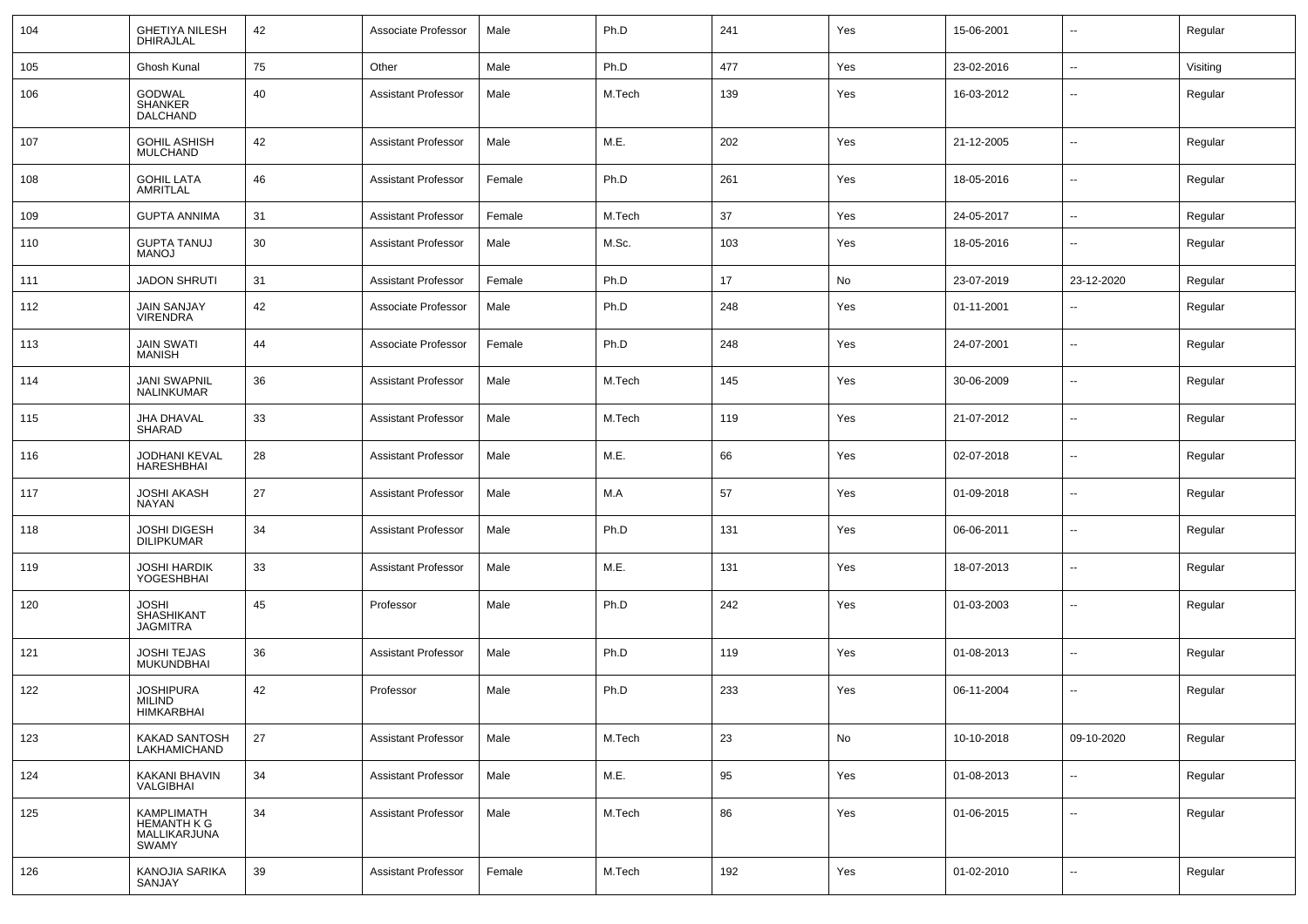| 127 | KAPADIA HARSH<br><b>KHODIDAS</b>                           | 32 | <b>Assistant Professor</b> | Male   | M.Tech     | 108 | Yes | 23-07-2012 | $\overline{\phantom{a}}$ | Regular  |
|-----|------------------------------------------------------------|----|----------------------------|--------|------------|-----|-----|------------|--------------------------|----------|
| 128 | <b>KAPDI RUPAL AMIT</b>                                    | 40 | <b>Assistant Professor</b> | Female | Ph.D       | 221 | Yes | 01-07-2010 | $\sim$                   | Regular  |
| 129 | KARRI V V<br>SATYANARAYANA                                 | 36 | <b>Assistant Professor</b> | Male   | M.Tech     | 154 | Yes | 23-05-2017 | $\overline{\phantom{a}}$ | Regular  |
| 130 | <b>KATHIRIA PREETI</b><br><b>VIPUL</b>                     | 47 | <b>Assistant Professor</b> | Female | <b>MCA</b> | 203 | Yes | 09-08-2004 | $\overline{\phantom{a}}$ | Regular  |
| 131 | KHANPARA PIMAL<br>SHANTILAL                                | 33 | <b>Assistant Professor</b> | Female | Ph.D       | 114 | Yes | 02-01-2012 | $\overline{\phantom{a}}$ | Regular  |
| 132 | <b>KHETRAPAL</b><br>PAVAN                                  | 46 | Associate Professor        | Male   | Ph.D       | 254 | Yes | 09-07-2018 | $\mathbf{u}$             | Regular  |
| 133 | Khushbu Madia                                              | 33 | Other                      | Female | M. Phil    | 96  | No  | 23-08-2019 | 17-12-2021               | Visiting |
| 134 | KOSHTI UTSAV<br>KAMALBHAI                                  | 35 | <b>Assistant Professor</b> | Male   | M.Tech     | 136 | Yes | 29-03-2014 | $\overline{\phantom{a}}$ | Regular  |
| 135 | KOTADIA RONAK<br>NURDINBHAI                                | 28 | <b>Assistant Professor</b> | Male   | M.Tech     | 33  | Yes | 31-08-2020 | $\overline{\phantom{a}}$ | Regular  |
| 136 | <b>KOTHARI</b><br><b>DILIPKUMAR</b><br>MANAKCHAND          | 60 | Professor                  | Male   | Ph.D       | 437 | Yes | 15-12-1997 | $\overline{\phantom{a}}$ | Regular  |
| 137 | KOTHARI VINEET<br>GAUTAMCHAND                              | 30 | <b>Assistant Professor</b> | Male   | M.Tech     | 84  | Yes | 18-04-2016 | --                       | Regular  |
| 138 | <b>KUMHAR</b><br>MALARAM<br><b>KUPARAM</b>                 | 39 | <b>Assistant Professor</b> | Male   | M.Tech     | 178 | Yes | 16-02-2009 | --                       | Regular  |
| 139 | LAKDAWALA<br>ABSAR<br>MOHAMMADHUSE<br>N                    | 43 | Associate Professor        | Male   | Ph.D       | 240 | Yes | 02-07-2001 | $\overline{\phantom{a}}$ | Regular  |
| 140 | LAKHERA VIKAS<br><b>JANARDHANPRAS</b><br>AD                | 54 | Professor                  | Male   | Ph.D       | 345 | Yes | 15-01-1997 | $\mathbf{u}$             | Regular  |
| 141 | <b>LAVINGIA KRUTI</b><br>RAJESH                            | 35 | <b>Assistant Professor</b> | Female | M.Tech     | 143 | Yes | 20-08-2011 | --                       | Regular  |
| 142 | <b>MACWAN</b><br>KAMALKUMAR<br><b>RAMANLAL</b>             | 32 | <b>Assistant Professor</b> | Male   | Ph.D       | 29  | Yes | 19-04-2021 | $\overline{\phantom{a}}$ | Regular  |
| 143 | MAHAJAN SAMIR<br>NIRMAL CHANDRA                            | 49 | <b>Assistant Professor</b> | Male   | Ph.D       | 251 | Yes | 01-08-2013 | $\overline{\phantom{a}}$ | Regular  |
| 144 | MAKHESANA<br>MAYURKUMAR<br><b>ASHWINBHAI</b>               | 34 | <b>Assistant Professor</b> | Male   | Ph.D       | 131 | Yes | 12-06-2012 | $\overline{\phantom{a}}$ | Regular  |
| 145 | <b>MAKWANA</b><br><b>RUDRESHKUMAR</b><br><b>DINESHBHAI</b> | 35 | <b>Assistant Professor</b> | Male   | M.E.       | 118 | Yes | 01-07-2013 | $\mathbf{u}$             | Regular  |
| 146 | <b>MALHOTRA</b><br>SANDEEP<br>HIDESHKUMAR                  | 40 | <b>Assistant Professor</b> | Male   | Ph.D       | 189 | Yes | 22-05-2014 | $\sim$                   | Regular  |
| 147 | <b>MANKAD SAPAN</b><br>HARESH                              | 38 | <b>Assistant Professor</b> | Male   | Ph.D       | 198 | Yes | 04-10-2005 | $\overline{\phantom{a}}$ | Regular  |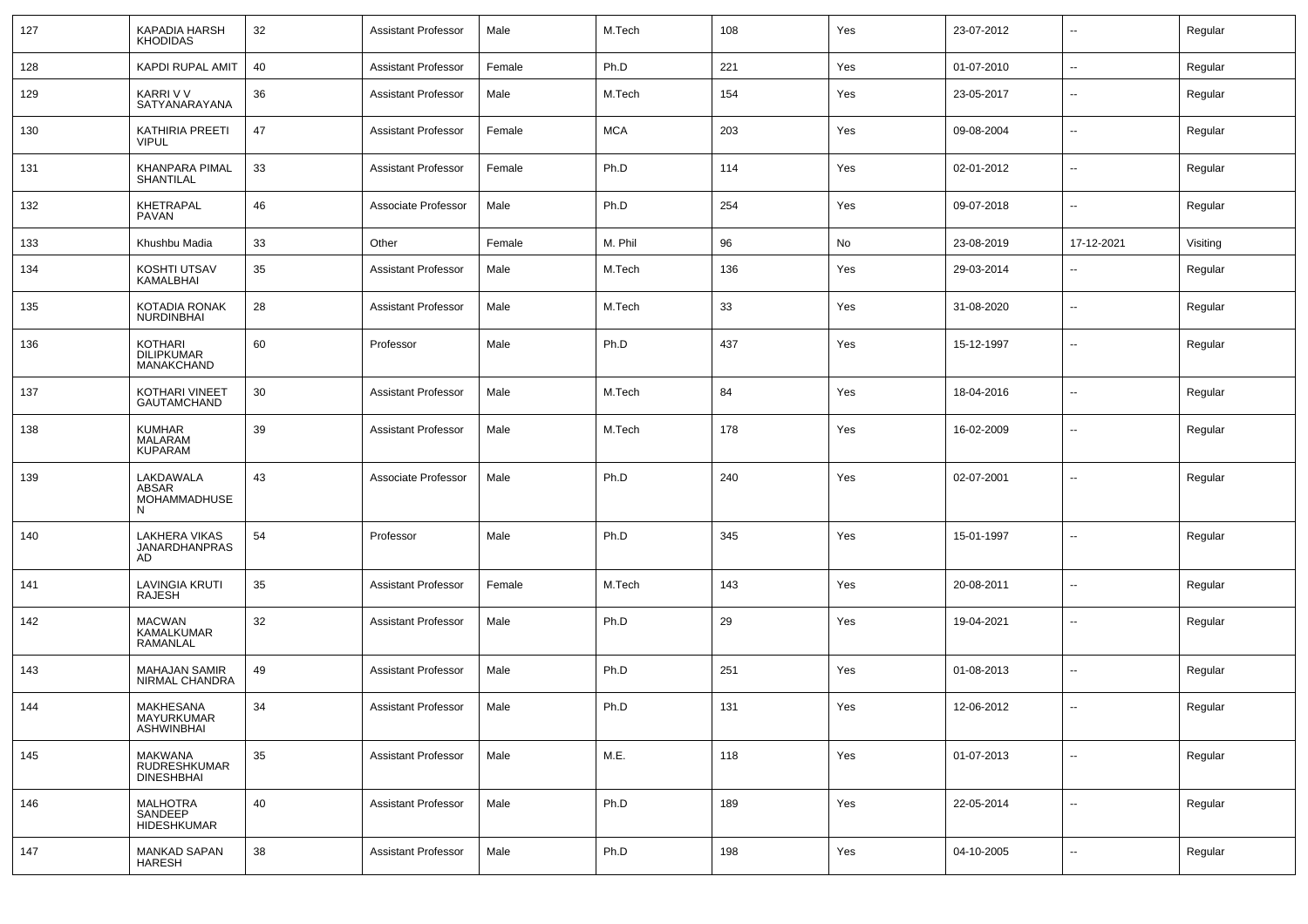| 148 | MAWANDIYA<br><b>BIMAL KUMAR</b><br>JAIRAMLAL      | 54 | Associate Professor        | Male   | Ph.D       | 321 | Yes | 03-05-2003 | --                       | Regular  |
|-----|---------------------------------------------------|----|----------------------------|--------|------------|-----|-----|------------|--------------------------|----------|
| 149 | <b>MECWAN AKASH</b><br><b>ISHUDAS</b>             | 38 | <b>Assistant Professor</b> | Male   | Ph.D       | 192 | Yes | 04-07-2005 | $\mathbf{u}$             | Regular  |
| 150 | <b>MEHTA CHINTAN</b><br>RAJESHKUMAR               | 42 | <b>Assistant Professor</b> | Male   | Ph.D       | 224 | Yes | 11-05-2010 | $\overline{\phantom{a}}$ | Regular  |
| 151 | <b>MEHTA RACHANA</b>                              | 28 | <b>Assistant Professor</b> | Female | M.E.       | 61  | Yes | 23-05-2019 | $\sim$                   | Regular  |
| 152 | <b>MEHTA SANDIP</b><br>ANILBHAI                   | 41 | <b>Assistant Professor</b> | Male   | Ph.D       | 221 | Yes | 03-02-2003 | $\sim$                   | Regular  |
| 153 | MEHTA USHA<br>SANDEEP                             | 47 | Assistant Professor        | Female | Ph.D       | 300 | Yes | 07-06-2001 | $\sim$                   | Regular  |
| 154 | <b>MEHTA VISHAL</b><br><b>KETANKUMAR</b>          | 30 | <b>Assistant Professor</b> | Male   | M.Tech     | 59  | Yes | 01-08-2016 | $\sim$                   | Regular  |
| 155 | <b>MEMON</b><br>SHEBAZAHEMAD<br><b>ABDULLATIF</b> | 30 | Assistant Professor        | Male   | M.Tech     | 60  | Yes | 13-07-2016 | $\sim$                   | Regular  |
| 156 | <b>MISHRA AMIT</b><br><b>BRAHMANAND</b>           | 45 | <b>Assistant Professor</b> | Male   | Ph.D       | 230 | No  | 09-11-2001 | 13-01-2021               | Regular  |
| 157 | MISHRA RASENDU<br><b>BRIJESHKUMAR</b>             | 41 | <b>Assistant Professor</b> | Male   | <b>MCA</b> | 113 | No  | 12-03-2011 | 04-09-2020               | Regular  |
| 158 | <b>MISHRA RICHA</b><br>PATANJALI                  | 48 | <b>Assistant Professor</b> | Female | Ph.D       | 144 | Yes | 25-02-2011 | $\sim$                   | Regular  |
| 159 | <b>MITTAL SONIA</b><br>TUSHAR                     | 49 | Assistant Professor        | Female | <b>MCA</b> | 267 | Yes | 23-06-2000 | $\overline{\phantom{a}}$ | Regular  |
| 160 | MODI ANITHA<br><b>VISHAL</b>                      | 40 | <b>Assistant Professor</b> | Female | M.Tech     | 140 | Yes | 30-03-2015 | $\sim$                   | Regular  |
| 161 | <b>MODI</b><br><b>BHARATKUMAR</b><br>AMRUTLAL     | 51 | Professor                  | Male   | Ph.D       | 355 | Yes | 14-12-1996 | $\mathbf{u}$             | Regular  |
| 162 | NAIK AMISHA<br>PARIMAL                            | 48 | Associate Professor        | Female | Ph.D       | 258 | Yes | 28-06-2001 | --                       | Regular  |
| 163 | <b>NAIK MEHUL</b><br>RATILAL                      | 53 | Associate Professor        | Male   | Ph.D       | 332 | Yes | 01-07-2008 | $\overline{\phantom{a}}$ | Regular  |
| 164 | NAIR ANUJA<br><b>RAMACHANDRAN</b>                 | 34 | <b>Assistant Professor</b> | Female | M.Tech     | 121 | Yes | 23-07-2014 | $\overline{\phantom{a}}$ | Regular  |
| 165 | NARASIMHA<br><b>REDDY RAVURU</b>                  | 43 | <b>Assistant Professor</b> | Male   | Ph.D       | 241 | Yes | 18-06-2001 | $\mathbf{u}$             | Regular  |
| 166 | NARMAWALA<br>ZUNNUN ARAOOF                        | 40 | Associate Professor        | Male   | Ph.D       | 228 | Yes | 31-07-2002 | $\sim$                   | Regular  |
| 167 | Nikita Mackwan                                    | 32 | Other                      | Female | <b>MBA</b> | 108 | No  | 02-01-2020 | 30-06-2020               | Visiting |
| 168 | NIMJE AKHILESH<br>ARVIND                          | 45 | Associate Professor        | Male   | Ph.D       | 226 | Yes | 17-06-2016 | $\sim$                   | Regular  |
| 169 | <b>Nipul Patel</b>                                | 40 | Other                      | Male   | M.Tech     | 212 | Yes | 01-07-2020 | $\sim$                   | Visiting |
| 170 | OZA PARITA RAJIV                                  | 37 | <b>Assistant Professor</b> | Female | M.Tech     | 192 | Yes | 02-06-2008 | $\sim$                   | Regular  |
| 171 | PANCHAL DIPESH<br><b>JASHVANTBHAI</b>             | 41 | <b>Assistant Professor</b> | Male   | M.Tech     | 221 | Yes | 10-06-2008 | $\sim$                   | Regular  |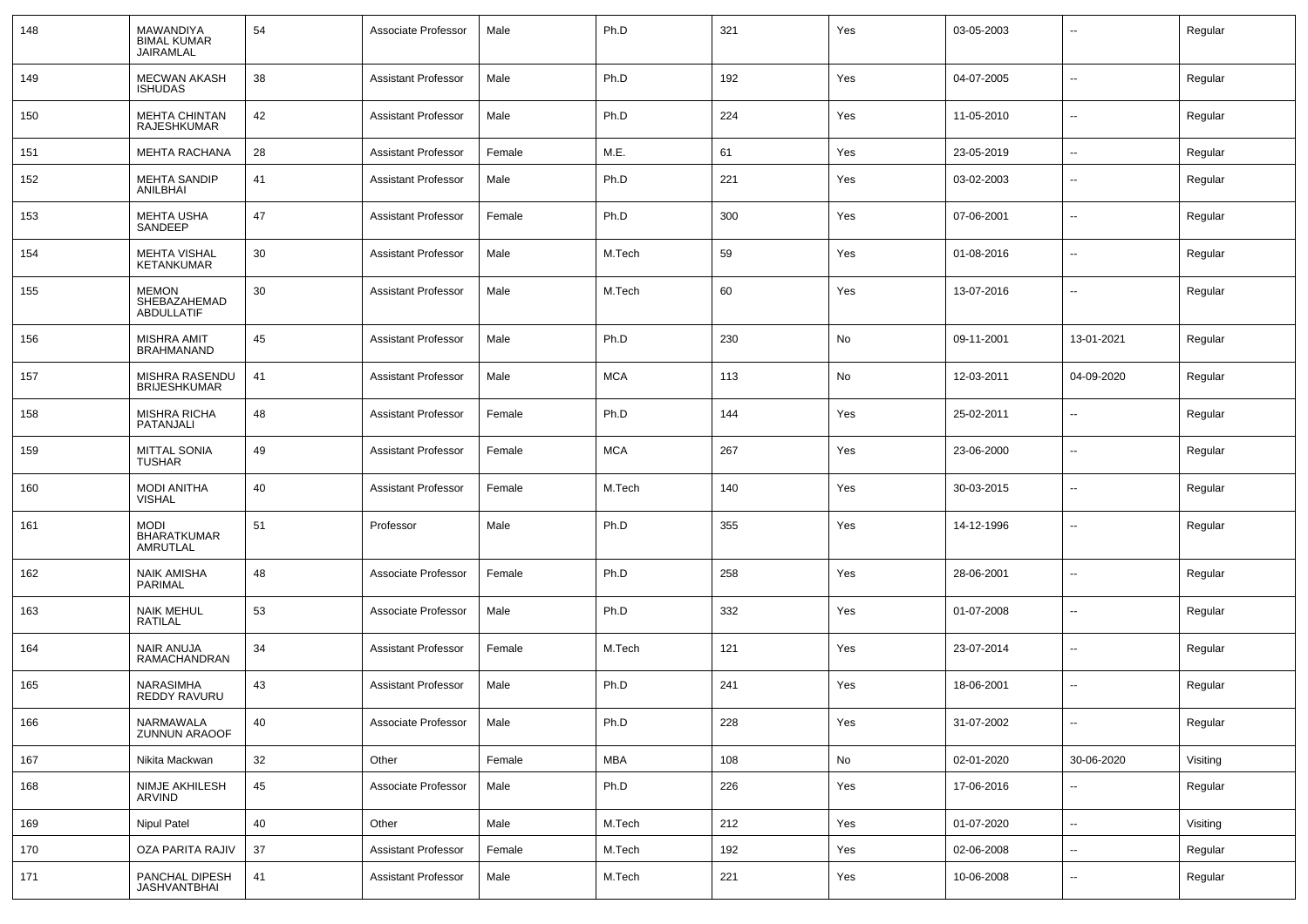| 172 | PANCHAL<br><b>MITESHBHAI</b><br><b>BIPINBHAI</b> | 44 | Associate Professor        | Male   | Ph.D   | 70  | No  | 05-05-2015 | 09-03-2021               | Regular |
|-----|--------------------------------------------------|----|----------------------------|--------|--------|-----|-----|------------|--------------------------|---------|
| 173 | PANCHAL TEJAS<br>HARIPRASAD                      | 41 | <b>Assistant Professor</b> | Male   | M.E.   | 198 | Yes | 16-05-2005 | $\overline{\phantom{a}}$ | Regular |
| 174 | PANDIT DHIREN<br><b>DIPAKKUMAR</b>               | 39 | <b>Assistant Professor</b> | Male   | Ph.D   | 188 | Yes | 12-04-2018 | $\overline{\phantom{a}}$ | Regular |
| 175 | PANDYA ANKUR<br>ARVINDBHAI                       | 41 | <b>Assistant Professor</b> | Male   | Ph.D   | 153 | Yes | 25-10-2008 | $\overline{\phantom{a}}$ | Regular |
| 176 | PANIGRAHI<br><b>MOTILAL</b>                      | 50 | Associate Professor        | Male   | Ph.D   | 270 | Yes | 02-06-2017 | $\overline{\phantom{a}}$ | Regular |
| 177 | PANWAR<br>AKHILESH<br><b>BALIRAM</b>             | 31 | <b>Assistant Professor</b> | Male   | M.Tech | 48  | No  | 04-08-2016 | 21-08-2020               | Regular |
| 178 | PARASHAR<br>SONAM                                | 32 | <b>Assistant Professor</b> | Female | Ph.D   | 42  | Yes | 20-10-2020 | $\overline{\phantom{a}}$ | Regular |
| 179 | PAREEK PREKSHA<br>ANIL                           | 32 | <b>Assistant Professor</b> | Female | M.Tech | 49  | Yes | 23-05-2017 | $\overline{\phantom{a}}$ | Regular |
| 180 | PAREKH VIRAJ<br><b>MUKESHBHAI</b>                | 29 | <b>Assistant Professor</b> | Female | M.Tech | 62  | Yes | 29-08-2016 | $\overline{\phantom{a}}$ | Regular |
| 181 | PARIKH SAURIN<br>SHARAD                          | 48 | <b>Assistant Professor</b> | Male   | Ph.D   | 262 | Yes | 05-07-2001 | $\overline{\phantom{a}}$ | Regular |
| 182 | PARIKH VISHAL<br><b>UMESHKUMAR</b>               | 39 | <b>Assistant Professor</b> | Male   | M.Tech | 191 | Yes | 23-05-2008 | $\overline{\phantom{a}}$ | Regular |
| 183 | PATEL AJAY<br><b>MADHUBHAI</b>                   | 35 | <b>Assistant Professor</b> | Male   | M.Tech | 180 | Yes | 27-07-2006 | $\overline{\phantom{a}}$ | Regular |
| 184 | <b>PATEL</b><br>ALPESHKUMAR<br><b>ISHWARBHAI</b> | 35 | <b>Assistant Professor</b> | Male   | M.Tech | 120 | Yes | 21-07-2012 | $\overline{\phantom{a}}$ | Regular |
| 185 | PATEL AMISHA<br>RAMESHBHAI                       | 41 | <b>Assistant Professor</b> | Female | Ph.D   | 199 | Yes | 31-12-2019 | --                       | Regular |
| 186 | PATEL AMIT<br>NARAYANBHAI                        | 43 | <b>Assistant Professor</b> | Male   | Ph.D   | 240 | Yes | 08-10-2003 | --                       | Regular |
| 187 | PATEL ANAND<br>SOMABHAI                          | 41 | <b>Assistant Professor</b> | Male   | M.Tech | 241 | Yes | 20-07-2016 | --                       | Regular |
| 188 | PATEL ANANT<br>DARSHANBHAI                       | 28 | <b>Assistant Professor</b> | Male   | M.E.   | 76  | Yes | 27-06-2017 | --                       | Regular |
| 189 | PATEL ARTH<br><b>JITENDRAKUMAR</b>               | 28 | <b>Assistant Professor</b> | Male   | M.Tech | 62  | Yes | 28-07-2016 | --                       | Regular |
| 190 | PATEL CHINTAN<br><b>DALSUKH</b>                  | 30 | <b>Assistant Professor</b> | Male   | M.Tech | 50  | Yes | 22-05-2017 | -−                       | Regular |
| 191 | PATEL DHAVAL<br>VALLABHBHAI                      | 35 | <b>Assistant Professor</b> | Male   | M.Tech | 144 | Yes | 01-07-2009 | --                       | Regular |
| 192 | PATEL HIMANSHU<br><b>KANTILAL</b>                | 49 | Associate Professor        | Male   | Ph.D   | 327 | Yes | 16-05-2000 | $\overline{\phantom{a}}$ | Regular |
| 193 | PATEL<br>JAYESHKUMAR<br>JASHVANTBHAI             | 48 | <b>Assistant Professor</b> | Male   | M.Tech | 305 | Yes | 03-11-2001 | $\overline{\phantom{a}}$ | Regular |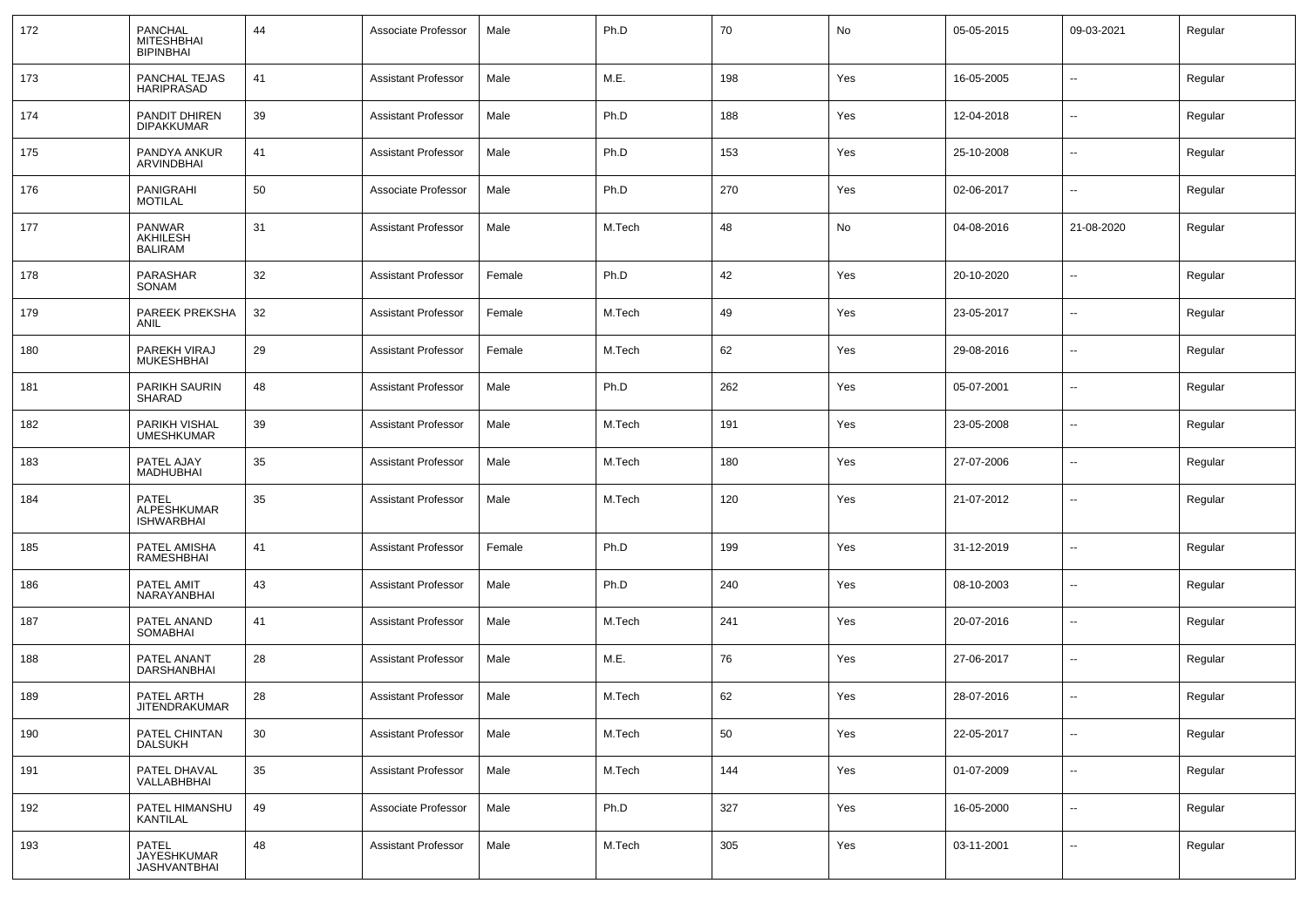| 194 | PATEL JIGNA<br><b>ASHISH</b>                     | 36 | <b>Assistant Professor</b>                          | Female | Ph.D   | 170 | Yes | 14-02-2011 | $\overline{\phantom{a}}$ | Regular  |
|-----|--------------------------------------------------|----|-----------------------------------------------------|--------|--------|-----|-----|------------|--------------------------|----------|
| 195 | PATEL JIGNESH<br>BALDEVBHAI                      | 48 | Associate Professor                                 | Male   | Ph.D   | 305 | Yes | 02-09-1997 | $\sim$                   | Regular  |
| 196 | PATEL JITALI<br><b>DINESHKUMAR</b>               | 37 | <b>Assistant Professor</b>                          | Female | M.Tech | 178 | Yes | 18-08-2011 | $\overline{\phantom{a}}$ | Regular  |
| 197 | PATEL<br><b>KAUSHIKKUMAR</b><br><b>MITHABHAI</b> | 51 | Professor                                           | Male   | Ph.D   | 355 | Yes | 07-01-1997 | $\sim$                   | Regular  |
| 198 | PATEL MANISH<br><b>ISHVARLAL</b>                 | 40 | <b>Assistant Professor</b>                          | Male   | Ph.D   | 206 | Yes | 29-11-2019 | $\overline{\phantom{a}}$ | Regular  |
| 199 | PATEL NITAL<br>SANJAY                            | 45 | <b>Assistant Professor</b>                          | Female | M.E.   | 143 | Yes | 29-06-2011 | $\overline{\phantom{a}}$ | Regular  |
| 200 | PATEL PARESH<br>VARDHMANDAS                      | 52 | Professor                                           | Male   | Ph.D   | 339 | Yes | 01-01-1997 | $\overline{\phantom{a}}$ | Regular  |
| 201 | PATEL PARUL<br><b>RUCHIR</b>                     | 53 | Professor                                           | Female | Ph.D   | 373 | Yes | 17-08-1995 | $\overline{\phantom{a}}$ | Regular  |
| 202 | PATEL<br>RAJESHKUMAR<br>NARANBHAI                | 51 | Dean / Principal /<br>Director / Vice<br>Chancellor | Male   | Ph.D   | 370 | Yes | 16-08-1995 | $\overline{\phantom{a}}$ | Regular  |
| 203 | PATEL RUTUL<br>ANILKUMAR                         | 32 | <b>Assistant Professor</b>                          | Male   | M.E.   | 108 | Yes | 29-07-2016 | $\mathbf{u}$             | Regular  |
| 204 | PATEL SANJAY<br>SURENDRABHAI                     | 48 | Professor                                           | Male   | Ph.D   | 289 | Yes | 03-08-1998 | $\overline{\phantom{a}}$ | Regular  |
| 205 | PATEL USHA<br><b>DINESHBHAI</b>                  | 41 | <b>Assistant Professor</b>                          | Female | M.Tech | 192 | Yes | 12-12-2007 | $\mathbf{u}$             | Regular  |
| 206 | PATHAK KUNAL<br><b>BALDEVBHAI</b>                | 41 | <b>Assistant Professor</b>                          | Male   | Ph.D   | 179 | Yes | 17-08-2006 | $\overline{\phantom{a}}$ | Regular  |
| 207 | <b>PATHAN</b><br>JAFARULLAKHAN<br>NAVABKHAN      | 42 | <b>Assistant Professor</b>                          | Male   | M.E.   | 192 | Yes | 15-05-2017 | $\mathbf{u}$             | Regular  |
| 208 | PATIL SUREKHA<br><b>ROHIDAS</b>                  | 38 | <b>Assistant Professor</b>                          | Female | Ph.D   | 162 | Yes | 01-12-2020 | $\overline{\phantom{a}}$ | Regular  |
| 209 | PATNI NEHA                                       | 37 | <b>Assistant Professor</b>                          | Female | Ph.D   | 178 | Yes | 18-11-2008 | $\overline{\phantom{a}}$ | Regular  |
| 210 | PATTATH KAPIL N                                  | 35 | <b>Assistant Professor</b>                          | Male   | M.Tech | 145 | Yes | 29-06-2009 | $\mathbf{u}$             | Regular  |
| 211 | PILLAI SHIBU N<br><b>GOPINATHAN</b>              | 43 | <b>Assistant Professor</b>                          | Male   | Ph.D   | 181 | Yes | 26-06-2006 | $\overline{\phantom{a}}$ | Regular  |
| 212 | PRAJAPATI HIREN<br>MANILAL                       | 31 | Assistant Professor                                 | Male   | M.E.   | 107 | Yes | 01-07-2013 |                          | Regular  |
| 213 | PRASAD VIVEK<br>KUMAR SAHDEO                     | 39 | Assistant Professor                                 | Male   | Ph.D   | 158 | Yes | 21-08-2012 | Ξ.                       | Regular  |
| 214 | Pratik Raval                                     | 28 | Other                                               | Male   | M.Sc.  | 65  | Yes | 12-03-2021 | Ξ.                       | Visiting |
| 215 | Preeti Sutradhar                                 | 44 | Other                                               | Female | M.Sc.  | 192 | No  | 23-09-2019 | 05-12-2019               | Visiting |
| 216 | Priyanka Sharma                                  | 40 | <b>Assistant Professor</b>                          | Female | Ph.D   | 131 | No  | 11-08-2017 | 03-07-2019               | Regular  |
| 217 | PUJARA DHAVAL<br>AMRUTBHAI                       | 46 | Professor                                           | Male   | Ph.D   | 294 | Yes | 20-02-1998 | $\overline{\phantom{a}}$ | Regular  |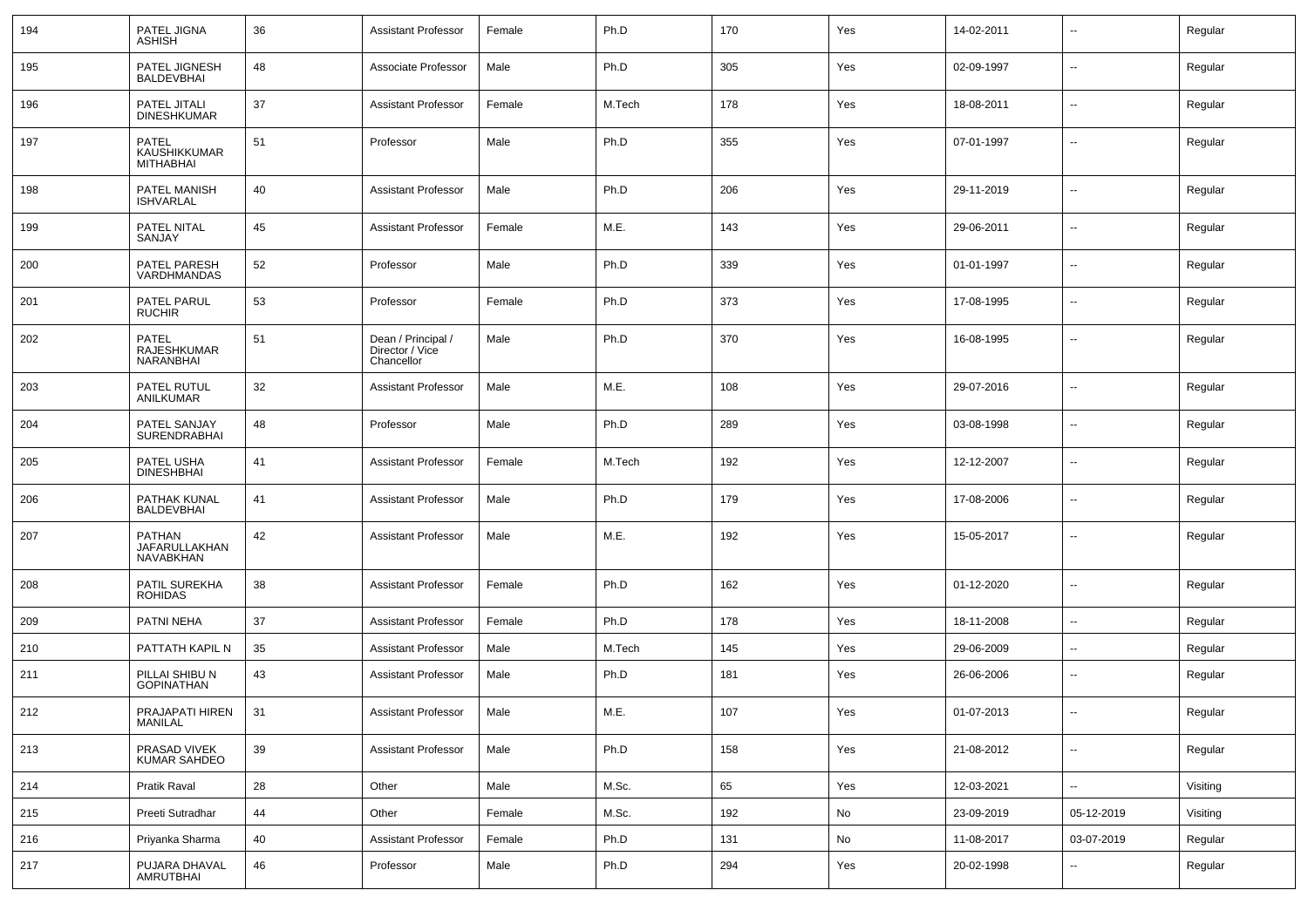| 218 | <b>PUROHIT</b><br>SHARADKUMAR<br>PURNANAND            | 47 | Professor                  | Male   | Ph.D       | 320 | Yes | 28-02-2003 | $\overline{a}$           | Regular  |
|-----|-------------------------------------------------------|----|----------------------------|--------|------------|-----|-----|------------|--------------------------|----------|
| 219 | <b>RAIYANI SUNIL</b><br><b>DINESHBHAI</b>             | 35 | <b>Assistant Professor</b> | Male   | M.Tech     | 132 | Yes | 25-05-2015 | $\overline{\phantom{a}}$ | Regular  |
| 220 | Raj Bhavsar                                           | 25 | Other                      | Male   | M.Tech     | 14  | No  | 08-06-2019 | 21-09-2019               | Visiting |
| 221 | RANGWALA<br><b>HASAN</b><br><b>MOHAMMEDI</b>          | 34 | Assistant Professor        | Male   | Ph.D       | 90  | Yes | 30-05-2015 | $\sim$                   | Regular  |
| 222 | RAO RATNA<br>VENKATESHWARA                            | 55 | <b>Assistant Professor</b> | Female | Ph.D       | 150 | Yes | 22-08-2016 | $\sim$                   | Regular  |
| 223 | RAVAL CHIRAG<br><b>HARESHKUMAR</b>                    | 30 | <b>Assistant Professor</b> | Male   | M.E.       | 49  | Yes | 15-05-2017 | $\sim$                   | Regular  |
| 224 | RAVAL GAURANG<br><b>AMRUTBHAI</b>                     | 45 | Associate Professor        | Male   | Ph.D       | 276 | Yes | 15-10-2005 | $\overline{\phantom{a}}$ | Regular  |
| 225 | RAVAL TEJAS<br><b>NITINKUMAR</b>                      | 34 | <b>Assistant Professor</b> | Male   | M.Tech     | 131 | Yes | 11-06-2012 | $\sim$                   | Regular  |
| 226 | Ruchi Mankad                                          | 42 | Other                      | Female | <b>MBA</b> | 96  | No  | 01-01-2018 | 30-06-2020               | Visiting |
| 227 | Rupal Shah                                            | 54 | Other                      | Male   | M.E.       | 392 | Yes | 01-07-2020 | $\overline{\phantom{a}}$ | Visiting |
| 228 | <b>RUPARELIA</b><br><b>JAYESH</b><br><b>PRABHUDAS</b> | 47 | Professor                  | Male   | Ph.D       | 290 | Yes | 03-08-1998 | $\overline{\phantom{a}}$ | Regular  |
| 229 | SAIYAD MAMTA<br><b>MAINAK</b>                         | 53 | Associate Professor        | Female | Ph.D       | 351 | Yes | 10-02-2020 | $\overline{\phantom{a}}$ | Regular  |
| 230 | Sanjay Shukla                                         | 57 | Other                      | Male   | Ph.D       | 288 | Yes | 01-07-2020 | $\overline{\phantom{a}}$ | Visiting |
| 231 | SANKHLA ARVIND<br>м                                   | 44 | <b>Assistant Professor</b> | Male   | M.Tech     | 264 | Yes | 17-09-2016 | $\overline{\phantom{a}}$ | Regular  |
| 232 | SARASWAT<br><b>DEEPTI</b>                             | 31 | Assistant Professor        | Female | M.Tech     | 84  | Yes | 21-05-2019 | $\sim$                   | Regular  |
| 233 | Sarita Raisinghani                                    | 39 | Other                      | Female | M.Sc.      | 135 | Yes | 13-04-2017 | $\overline{\phantom{a}}$ | Visiting |
| 234 | SAVANI VIJAY<br><b>GOPALBHAI</b>                      | 41 | <b>Assistant Professor</b> | Male   | Ph.D       | 250 | Yes | 11-07-2005 | $\sim$                   | Regular  |
| 235 | SHAH ALKA<br><b>MURARI</b>                            | 35 | <b>Assistant Professor</b> | Female | M.E.       | 127 | Yes | 29-05-2015 | $\overline{\phantom{a}}$ | Regular  |
| 236 | <b>SHAH</b><br><b>BALKRUSHNA</b><br>ARVINDBHAI        | 39 | <b>Assistant Professor</b> | Male   | M.E.       | 206 | Yes | 21-07-2006 | $\overline{\phantom{a}}$ | Regular  |
| 237 | SHAH BHAVIN<br>DILIPKUMAR                             | 47 | <b>Assistant Professor</b> | Male   | <b>MCA</b> | 261 | Yes | 01-10-2018 | $\overline{\phantom{a}}$ | Regular  |
| 238 | SHAH DARSHITA<br>JIGAR                                | 43 | <b>Assistant Professor</b> | Female | M.Tech     | 241 | Yes | 07-06-2001 | $\overline{\phantom{a}}$ | Regular  |
| 239 | SHAH DHAVAL<br>BIPINCHANDRA                           | 35 | <b>Assistant Professor</b> | Male   | Ph.D       | 154 | Yes | 01-07-2009 | $\overline{\phantom{a}}$ | Regular  |
| 240 | SHAH DHAVAL<br><b>GOPALCHANDRA</b>                    | 39 | <b>Assistant Professor</b> | Male   | Ph.D       | 180 | Yes | 13-08-2007 | $\overline{\phantom{a}}$ | Regular  |
| 241 | <b>SHAH KAUMIL</b><br><b>BHARATKUMAR</b>              | 42 | <b>Assistant Professor</b> | Male   | Ph.D       | 242 | Yes | 19-11-2020 | $\overline{\phantom{a}}$ | Regular  |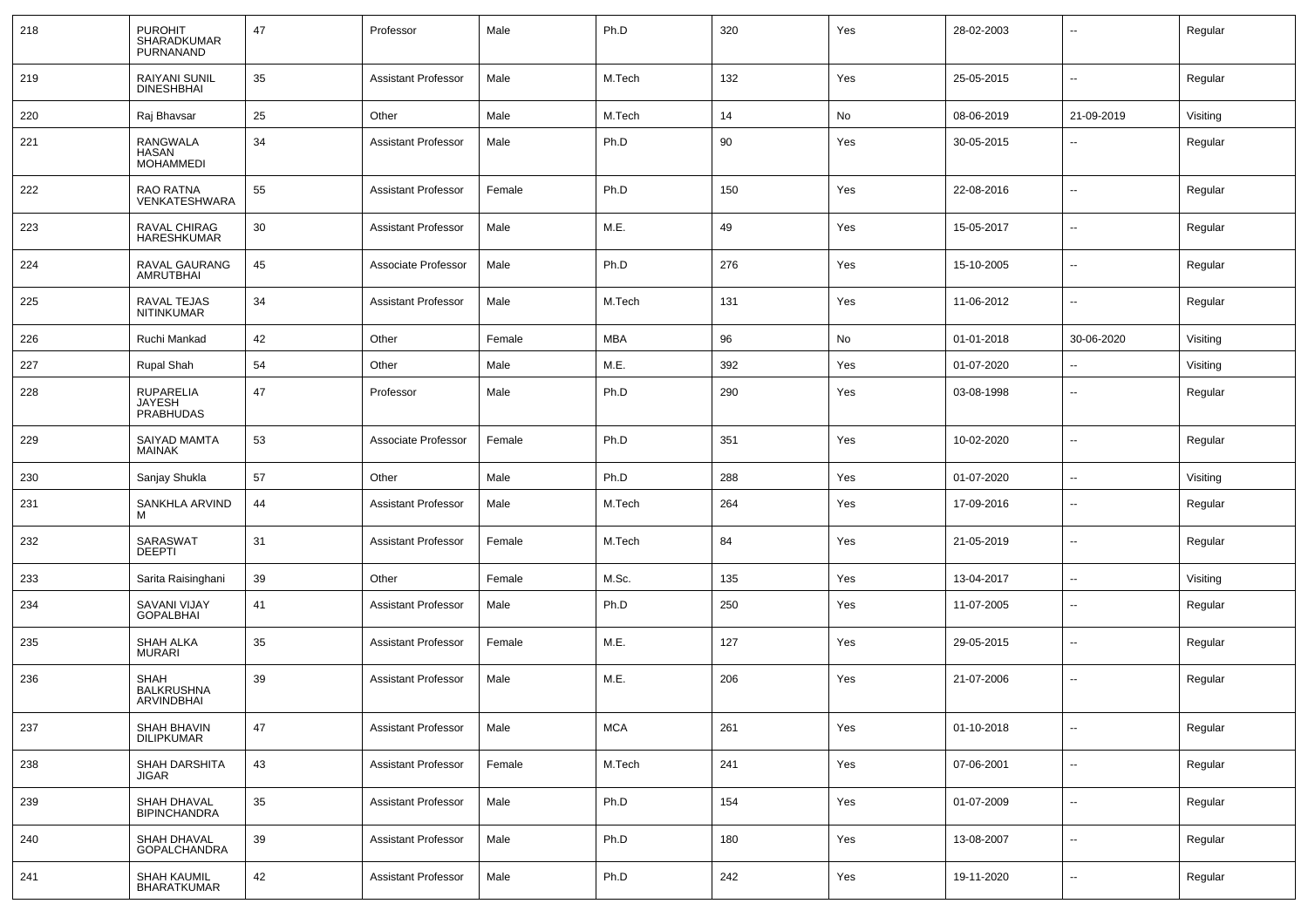| 242 | <b>SHAH MANISHA</b><br><b>TUSHAR</b>           | 41     | <b>Assistant Professor</b> | Female | Ph.D       | 193 | Yes | 06-06-2005 |                          | Regular  |
|-----|------------------------------------------------|--------|----------------------------|--------|------------|-----|-----|------------|--------------------------|----------|
| 243 | SHAH MONIKA<br>GUNVANTBHAI                     | 46     | Assistant Professor        | Female | M.E.       | 275 | Yes | 07-06-2001 | $\sim$                   | Regular  |
| 244 | SHAH NIMISH<br><b>RAJNIKANT</b>                | 48     | Associate Professor        | Male   | Ph.D       | 262 | Yes | 21-09-1999 | $\mathbf{u}$             | Regular  |
| 245 | <b>SHAH</b><br>NIRAJKUMAR<br><b>KIRITKUMAR</b> | 46     | Associate Professor        | Male   | Ph.D       | 292 | Yes | 21-10-1999 | $\mathbf{u}$             | Regular  |
| 246 | SHAH POOJA<br>PRAKASHBHAI                      | 38     | Assistant Professor        | Female | Ph.D       | 191 | Yes | 22-10-2007 | $\mathbf{u}$             | Regular  |
| 247 | <b>SHAH PRATIMA</b><br>JAYESH                  | 44     | Assistant Professor        | Female | Ph.D       | 7   | Yes | 01-12-2020 | $\overline{\phantom{a}}$ | Regular  |
| 248 | SHAH RUSHABH<br>RAMESHCHANDRA                  | 42     | Assistant Professor        | Male   | <b>MCA</b> | 210 | Yes | 03-08-2007 | $\mathbf{u}$             | Regular  |
| 249 | <b>SHAH SAMYAK</b><br>SHREYANSH                | 29     | Assistant Professor        | Male   | M.Tech     | 52  | Yes | 01-08-2016 | $\mathbf{u}$             | Regular  |
| 250 | <b>SHAH</b><br>VANDITKUMAR<br>RAJENDRAKUMAR    | 26     | Assistant Professor        | Male   | M.Tech     | 28  | Yes | 01-03-2019 | $\mathbf{u}$             | Regular  |
| 251 | <b>SHARMA ANKIT</b><br><b>RAVINDRA</b>         | 34     | <b>Assistant Professor</b> | Male   | Ph.D       | 140 | Yes | 30-11-2011 | $\overline{a}$           | Regular  |
| 252 | <b>SHARMA</b><br>PRIYANKA RAHUL                | 43     | Professor                  | Female | Ph.D       | 231 | Yes | 10-04-2002 | $\mathbf{u}$             | Regular  |
| 253 | SHARMA RACHNA                                  | 43     | <b>Assistant Professor</b> | Female | M.Tech     | 162 | Yes | 24-01-2008 |                          | Regular  |
| 254 | SHARMA SANDIP<br>PRAHLADBHAI                   | 37     | <b>Assistant Professor</b> | Male   | Ph.D       | 195 | Yes | 20-08-2019 | $\sim$                   | Regular  |
| 255 | Shivmohan                                      | 70     | Other                      | Male   | Ph.D       | 600 | Yes | 01-07-2019 | $\sim$                   | Visiting |
| 256 | Shreya Garg                                    | 31     | Other                      | Female | <b>LLM</b> | 12  | Yes | 18-01-2021 | $\overline{\phantom{a}}$ | Visiting |
| 257 | SHRIVASTAVA<br>SHIVAM                          | 31     | <b>Assistant Professor</b> | Male   | M.Tech     | 35  | Yes | 14-06-2018 | $\overline{a}$           | Regular  |
| 258 | Shubhanshi Gupta                               | 23     | Other                      | Female | M.Sc.      | 12  | No  | 15-07-2019 | 22-02-2020               | Visiting |
| 259 | SHUKLA DEEPIKA<br>AJAY                         | 49     | <b>Assistant Professor</b> | Female | Ph.D       | 228 | Yes | 04-07-2006 | $\overline{\phantom{a}}$ | Regular  |
| 260 | SHUKLA SUNIL<br><b>KUMAR</b>                   | 32     | <b>Assistant Professor</b> | Male   | Ph.D       | 58  | Yes | 29-10-2020 | $\overline{\phantom{a}}$ | Regular  |
| 261 | SINGH MANGAL                                   | 44     | Associate Professor        | Male   | Ph.D       | 241 | Yes | 01-08-2018 | --                       | Regular  |
| 262 | SINGHA PRONOY                                  | 31     | <b>Assistant Professor</b> | Male   | M.A        | 88  | Yes | 20-06-2017 | $\sim$                   | Regular  |
| 263 | SINGHAL ATH<br><b>SATISH</b>                   | $35\,$ | <b>Assistant Professor</b> | Male   | M.Tech     | 148 | Yes | 09-07-2009 | $\sim$                   | Regular  |
| 264 | Solanki Himmat                                 | 79     | Other                      | Male   | M.Tech     | 510 | Yes | 03-09-2014 | $\sim$                   | Visiting |
| 265 | SONI SNEH<br>KALPESH                           | $30\,$ | <b>Assistant Professor</b> | Male   | M.Tech     | 78  | Yes | 20-12-2018 | $\sim$                   | Regular  |
| 266 | SUTHAR JAHANVI<br>MITESHKUMAR                  | 36     | <b>Assistant Professor</b> | Female | M.E.       | 156 | Yes | 15-05-2009 | $\sim$                   | Regular  |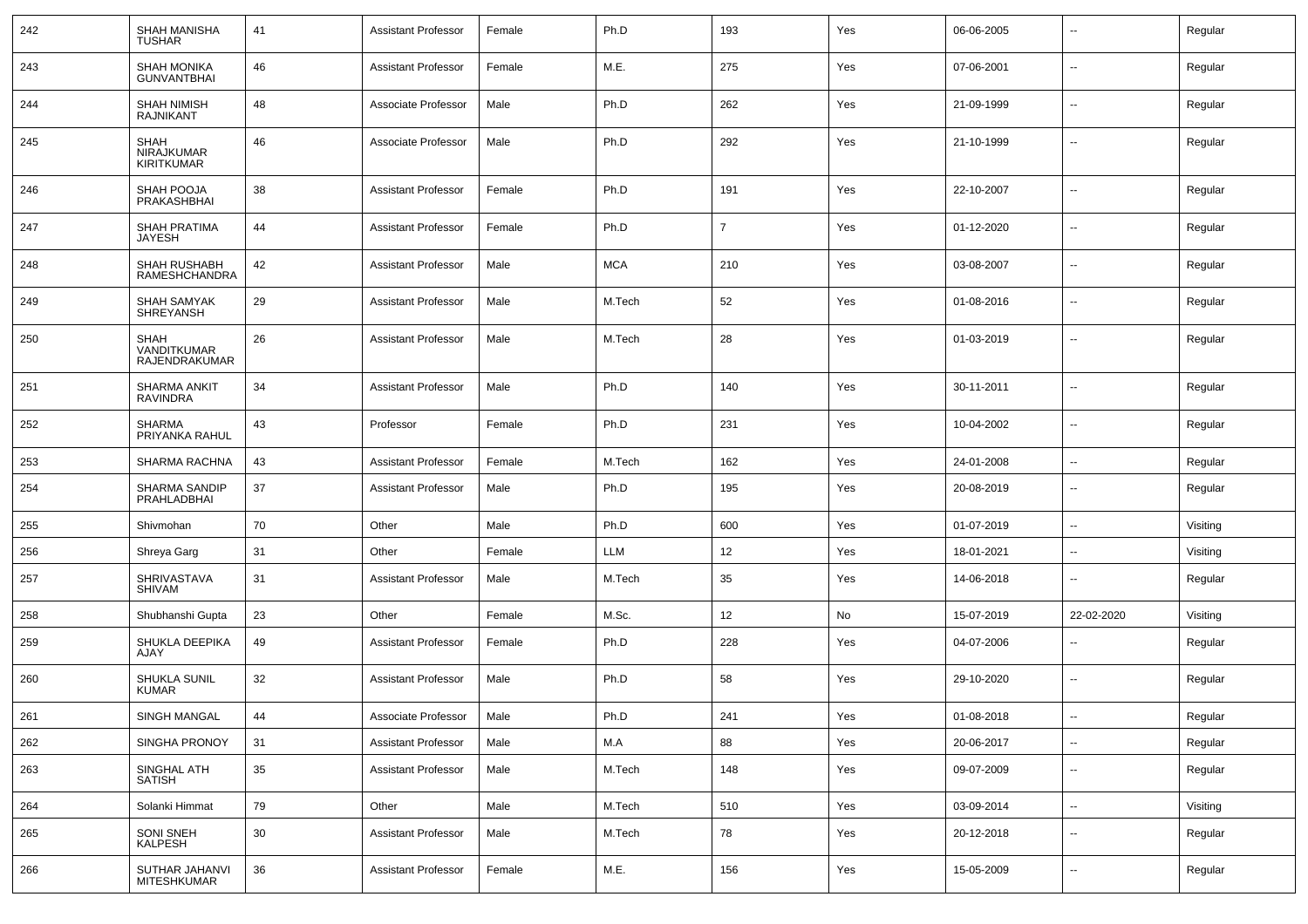| 267 | Sweta Patel                                                 | 31 | Other                      | Female | M.Sc.      | 120 | No  | 31-08-2015 | 12-03-2021               | Visiting            |
|-----|-------------------------------------------------------------|----|----------------------------|--------|------------|-----|-----|------------|--------------------------|---------------------|
| 268 | <b>TAILOR</b><br><b>TARUNKUMAR</b><br><b>RAMESHCHANDRA</b>  | 35 | <b>Assistant Professor</b> | Male   | Ph.D       | 130 | Yes | 24-05-2017 | $\overline{\phantom{a}}$ | Regular             |
| 269 | <b>TANDEL</b><br><b>ROSHANKUMAR</b><br><b>RAMESHCHANDRA</b> | 29 | <b>Assistant Professor</b> | Male   | M.Tech     | 59  | Yes | 03-08-2016 | $\overline{\phantom{a}}$ | Regular             |
| 270 | TANWAR SUDEEP<br><b>JANARDHAN</b>                           | 40 | Professor                  | Male   | Ph.D       | 224 | Yes | 02-07-2016 | $\overline{\phantom{a}}$ | Regular             |
| 271 | <b>TEKWANI</b><br>PRAGNESHKUMAR<br>NATVARLAL                | 45 | Professor                  | Male   | Ph.D       | 293 | Yes | 17-08-2001 | $\overline{\phantom{a}}$ | Regular             |
| 272 | <b>TEWANI KAVITA</b>                                        | 30 | <b>Assistant Professor</b> | Female | M.Tech     | 47  | Yes | 24-07-2017 | $\mathbf{u}$             | Regular             |
| 273 | <b>THAKAR HIRAL</b><br><b>VISHAL</b>                        | 33 | <b>Assistant Professor</b> | Female | M.E.       | 113 | Yes | 25-07-2016 | $\overline{\phantom{a}}$ | Regular             |
| 274 | <b>THAKKAR</b><br>ANKITKUMAR<br><b>RAJESHKUMAR</b>          | 39 | Associate Professor        | Male   | Ph.D       | 226 | Yes | 09-08-2004 | $\overline{\phantom{a}}$ | Regular             |
| 275 | <b>THAKKAR</b><br><b>PRIYANK</b><br><b>BHUPENDRABHAI</b>    | 42 | Associate Professor        | Male   | Ph.D       | 249 | Yes | 30-03-2012 | $\overline{\phantom{a}}$ | Regular             |
| 276 | THAKKAR SONAL<br>PRAGNESH                                   | 52 | <b>Assistant Professor</b> | Female | Ph.D       | 259 | Yes | 21-12-1999 | $\overline{\phantom{a}}$ | Regular             |
| 277 | THANKACHAN<br><b>JOSE</b>                                   | 34 | <b>Assistant Professor</b> | Male   | Ph.D       | 38  | Yes | 26-11-2020 | $\overline{\phantom{a}}$ | Regular             |
| 278 | <b>TRIVEDI CHANDAN</b>                                      | 29 | <b>Assistant Professor</b> | Male   | M.Tech     | 82  | Yes | 23-05-2017 | $\overline{\phantom{a}}$ | Regular             |
| 279 | <b>TRIVEDI REENA</b><br><b>RAJANIKANT</b>                   | 49 | Associate Professor        | Female | Ph.D       | 326 | Yes | 05-09-1997 | $\overline{\phantom{a}}$ | Regular             |
| 280 | <b>TRIVEDI YOGESH</b><br>NAGARLAL                           | 49 | Professor                  | Male   | Ph.D       | 310 | Yes | 04-10-1996 | $\overline{\phantom{a}}$ | Regular             |
| 281 | <b>Twinkle Agrawal</b>                                      | 32 | Other                      | Female | <b>MBA</b> | 52  | No  | 20-07-2018 | 16-03-2020               | Visiting            |
| 282 | UKANI<br>VIJAYKUMAR<br><b>SHANTILAL</b>                     | 42 | Associate Professor        | Male   | Ph.D       | 238 | Yes | 22-04-2002 | $\overline{\phantom{a}}$ | Regular             |
| 283 | Umedbhai A Patel                                            | 72 | Professor                  | Male   | M.E.       | 589 | Yes | 01-07-2019 | $\mathbf{u}$             | Adhoc / Contractual |
| 284 | <b>UPADHYAY</b><br><b>DARSHIT</b><br><b>SHAILESHKUMAR</b>   | 32 | Assistant Professor        | Male   | Ph.D       | 108 | Yes | 20-10-2012 | $\mathbf{u}$             | Regular             |
| 285 | UPADHYAY<br><b>MANISHA</b><br><b>ASITBHAI</b>               | 50 | Associate Professor        | Female | Ph.D       | 298 | Yes | 05-08-1998 | $\overline{\phantom{a}}$ | Regular             |
| 286 | UPADHYAY TEJAL<br><b>UNMESH</b>                             | 46 | Assistant Professor        | Female | M.E.       | 292 | Yes | 15-02-2000 | $\overline{\phantom{a}}$ | Regular             |
| 287 | Urvashi Sharma                                              | 31 | Other                      | Female | LLM        | 48  | No  | 15-07-2019 | 30-06-2020               | Visiting            |
| 288 | VAIDYA VISHAL<br>MAJOJKUMAR                                 | 39 | <b>Assistant Professor</b> | Male   | M.E.       | 150 | Yes | 20-01-2009 | $\overline{\phantom{a}}$ | Regular             |
| 289 | VASHI<br>DEVENDRASINH<br><b>ISHWARSINH</b>                  | 43 | <b>Assistant Professor</b> | Male   | Ph.D       | 192 | Yes | 10-07-2006 | $\overline{\phantom{a}}$ | Regular             |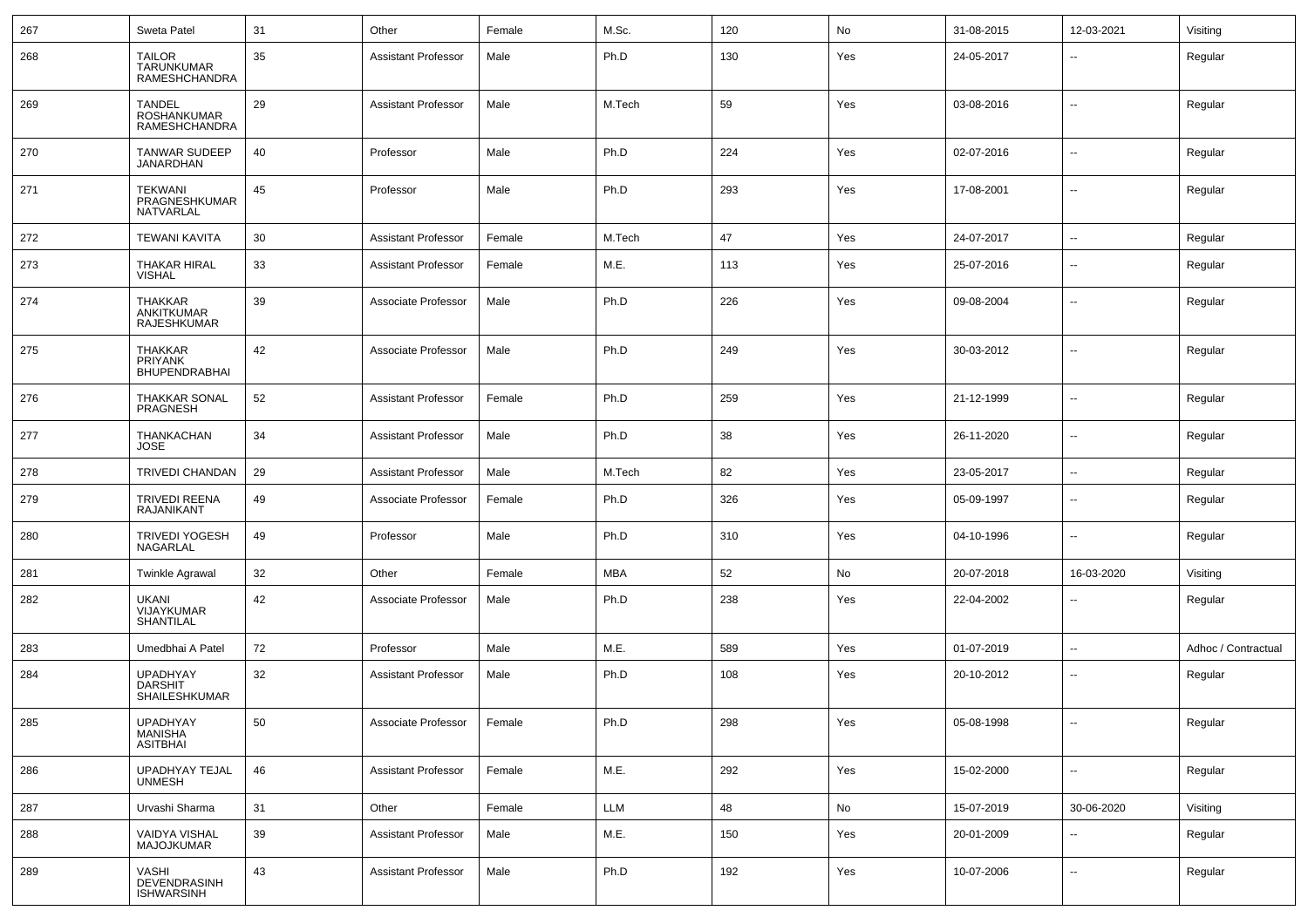| 290 | <b>VELIVETI</b><br><b>SHARADA</b><br>RAMAKRISHNA | 42 | Associate Professor        | Female | Ph.D       | 249 | Yes | 01-01-2001 |                          | Regular             |
|-----|--------------------------------------------------|----|----------------------------|--------|------------|-----|-----|------------|--------------------------|---------------------|
| 291 | VELLALA<br>PARAMSIVAN<br>SIVASOORIYAN            | 52 | <b>Assistant Professor</b> | Male   | Ph.D       | 177 | Yes | 18-10-2006 | $\overline{\phantom{a}}$ | Regular             |
| 292 | <b>VERMA ASHWIN</b>                              | 35 | <b>Assistant Professor</b> | Male   | M.Tech     | 82  | Yes | 06-07-2019 | $\overline{\phantom{a}}$ | Regular             |
| 293 | VERMA<br><b>JAIPRAKASH</b><br><b>VIBODKUMAR</b>  | 41 | Associate Professor        | Male   | Ph.D       | 201 | Yes | 08-07-2006 | $\overline{\phantom{a}}$ | Regular             |
| 294 | <b>VORA</b><br>SANTOSHKUMAR<br>CHANDRAVADAN      | 47 | Professor                  | Male   | Ph.D       | 279 | Yes | 29-07-1998 | $\overline{\phantom{a}}$ | Regular             |
| 295 | <b>VYAS DAIWAT</b><br>AMIT                       | 32 | <b>Assistant Professor</b> | Male   | M.Tech     | 95  | Yes | 15-07-2014 | --                       | Regular             |
| 296 | <b>VYAS TARJNI</b><br>KETANBHAI                  | 32 | <b>Assistant Professor</b> | Female | Ph.D       | 118 | Yes | 02-07-2011 | --                       | Regular             |
| 297 | YADAV VIJAY<br><b>KUMAR</b>                      | 31 | <b>Assistant Professor</b> | Male   | Ph.D       | 20  | Yes | 06-11-2019 | --                       | Regular             |
| 298 | YEOLEKAR BIJAL<br><b>MAHESH</b>                  | 35 | <b>Assistant Professor</b> | Female | Ph.D       | 94  | Yes | 15-05-2018 | --                       | Regular             |
| 299 | <b>ZAVERI TANISH</b><br>HEMAL                    | 46 | Professor                  | Male   | Ph.D       | 240 | No  | 04-07-2000 | 05-07-2020               | Regular             |
| 300 | <b>ZUHAIR MOHD</b>                               | 36 | <b>Assistant Professor</b> | Male   | Ph.D       | 32  | Yes | 17-09-2019 | --                       | Regular             |
| 301 | Anand Deo                                        | 64 | Associate Professor        | Male   | <b>MMS</b> | 206 | Yes | 01-10-2015 | $\overline{\phantom{a}}$ | Adhoc / Contractual |
| 302 | Anurodh Khanuja                                  | 34 | Other                      | Male   | Ph.D       | 24  | No  | 20-06-2020 | 10-05-2021               | Visiting            |
| 303 | Ashwini Awasthi                                  | 56 | Professor                  | Male   | Ph.D       | 401 | Yes | 05-06-2007 | --                       | Regular             |
| 304 | Balakrishnan Unny                                | 37 | <b>Assistant Professor</b> | Male   | <b>MBA</b> | 157 | Yes | 16-05-2016 | $\overline{\phantom{a}}$ | Regular             |
| 305 | <b>BHATIA MAYANK</b>                             | 42 | <b>Assistant Professor</b> | Male   | Ph.D       | 207 | Yes | 20-05-2019 | $\overline{\phantom{a}}$ | Regular             |
| 306 | <b>BHATT AMOLA</b><br><b>SHAHIR</b>              | 36 | <b>Assistant Professor</b> | Female | Ph.D       | 168 | Yes | 25-05-2015 | --                       | Regular             |
| 307 | Chandan Shamnani                                 | 38 | Other                      | Male   | <b>MBA</b> | 181 | No  | 08-07-2020 | 10-05-2021               | Visiting            |
| 308 | CHAUHAN<br><b>HIMANSHU</b><br><b>ASHOKKUMAR</b>  | 44 | <b>Assistant Professor</b> | Male   | Ph.D       | 253 | Yes | 20-05-2019 | $\overline{\phantom{a}}$ | Regular             |
| 309 | Chetan Jhaveri                                   | 48 | <b>Assistant Professor</b> | Male   | Ph.D       | 311 | Yes | 15-06-2011 | --                       | Regular             |
| 310 | CHUGAN PAWAN<br><b>KUMAR</b>                     | 69 | Other                      | Male   | Ph.D       | 516 | No  | 08-06-2020 | 10-05-2021               | Visiting            |
| 311 | <b>DANAK</b><br>DEEPAKKUMAR<br><b>JAYKRISHNA</b> | 65 | Professor                  | Male   | Ph.D       | 219 | Yes | 14-11-2002 | $\sim$                   | Regular             |
| 312 | Deepa Sanghavi                                   | 56 | Other                      | Female | M.A        | 240 | No  | 08-06-2020 | 10-05-2021               | Visiting            |
| 313 | Deepak Shukla                                    | 65 | Other                      | Male   | LLM        | 481 | No  | 08-06-2020 | 10-05-2021               | Visiting            |
| 314 | DESAI KHYATI M                                   | 43 | <b>Assistant Professor</b> | Female | Ph.D       | 168 | Yes | 26-12-2013 | Щ,                       | Regular             |
| 315 | Firdose Kapadia                                  | 55 | Other                      | Male   | M.A        | 276 | No  | 08-06-2020 | 10-05-2021               | Visiting            |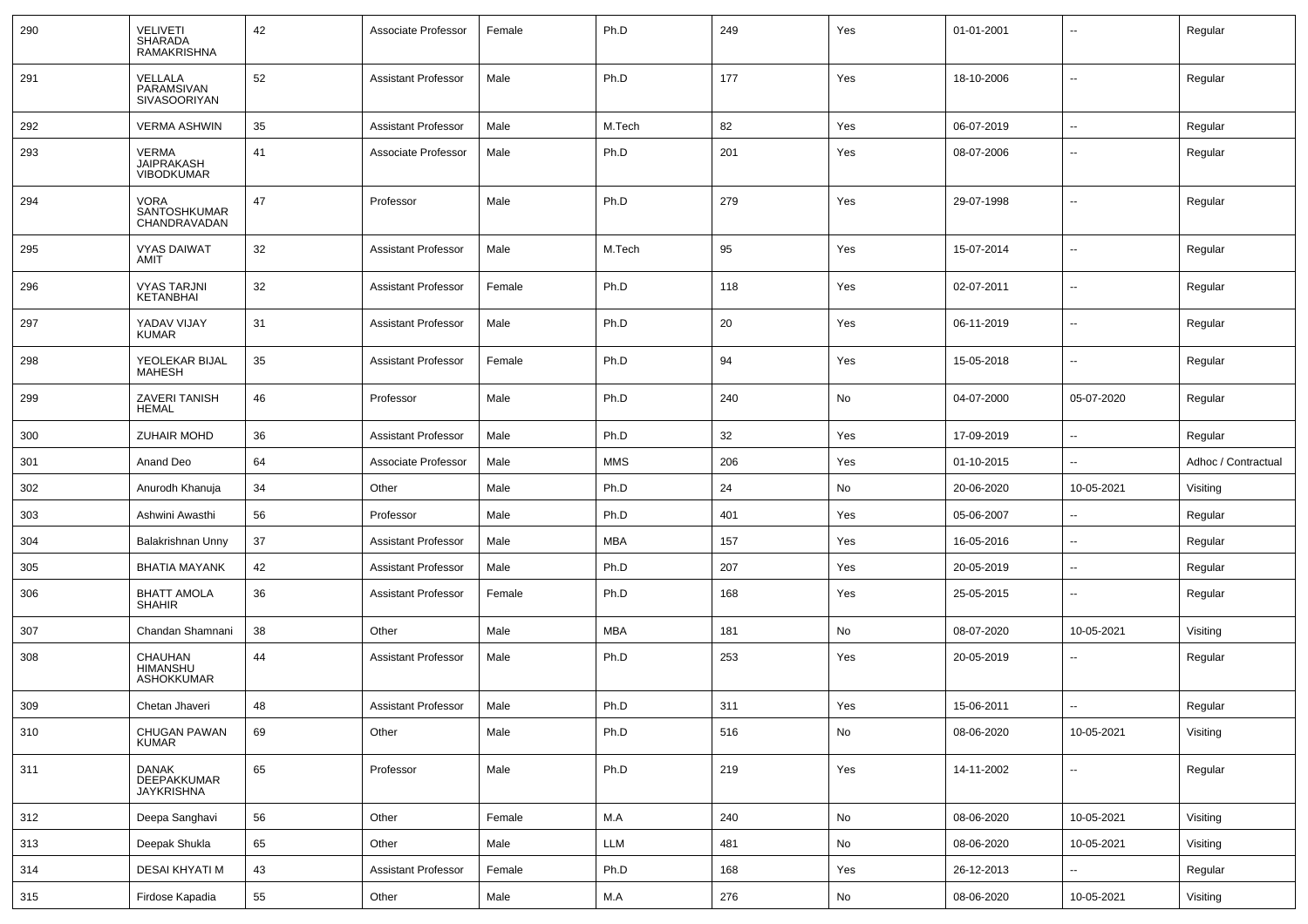| 316 | G Padma                                         | 61       | Other                      | Female | M.A          | 264 | No  | 08-06-2020 | 10-05-2021               | Visiting            |
|-----|-------------------------------------------------|----------|----------------------------|--------|--------------|-----|-----|------------|--------------------------|---------------------|
| 317 | <b>GURU SUNITA</b>                              | 42       | <b>Assistant Professor</b> | Female | Ph.D         | 214 | Yes | 10-10-2013 | --                       | Regular             |
| 318 | Hardik Shah                                     | 40       | Associate Professor        | Male   | Ph.D         | 223 | Yes | 07-09-2017 | --                       | Regular             |
| 319 | <b>JAIN SANJAY A</b>                            | 46       | Associate Professor        | Male   | Ph.D         | 265 | Yes | 11-12-2010 | ۰.                       | Regular             |
| 320 | Jayesh Aagja                                    | 51       | Associate Professor        | Male   | Ph.D         | 267 | Yes | 12-05-2009 | --                       | Regular             |
| 321 | Jigar Pandya                                    | 43       | Other                      | Male   | <b>PGDBA</b> | 265 | No  | 08-06-2020 | 10-05-2021               | Visiting            |
| 322 | JOSHI<br><b>TRIPURASUNDARI</b><br><b>PANKAJ</b> | 58       | Assistant Professor        | Female | MBA          | 168 | Yes | 02-07-2007 | --                       | Regular             |
| 323 | <b>KANABAR</b><br><b>KRISHNA</b>                | 37       | <b>Assistant Professor</b> | Female | Ph.D         | 121 | Yes | 29-10-2018 | $\overline{\phantom{a}}$ | Regular             |
| 324 | KAUR RAJWINDER                                  | 34       | <b>Assistant Professor</b> | Female | Ph.D         | 147 | Yes | 20-05-2019 | $\sim$                   | Regular             |
| 325 | KAUTISH<br><b>PRADEEP</b>                       | 42       | Associate Professor        | Male   | Ph.D         | 188 | Yes | 21-12-2019 | $-$                      | Regular             |
| 326 | KHARI CHITRA                                    | 37       | <b>Assistant Professor</b> | Female | Ph.D         | 14  | No  | 26-06-2019 | 27-08-2020               | Regular             |
| 327 | KIKANI RAJESH                                   | 67       | Associate Professor        | Male   | <b>PGDBM</b> | 248 | Yes | 11-08-2014 |                          | Adhoc / Contractual |
| 328 | LAL BHAJAN<br><b>GIRRAJ SINGH</b>               | 36       | <b>Assistant Professor</b> | Male   | Ph.D         | 81  | Yes | 15-05-2017 | --                       | Regular             |
| 329 | M C Gupta                                       | 62       | Other                      | Male   | <b>MBA</b>   | 469 | No  | 08-06-2020 | 10-05-2021               | Visiting            |
| 330 | M MALLIKARJUN                                   | 50       | Professor                  | Male   | Ph.D         | 326 | Yes | 02-07-1997 |                          | Regular             |
| 331 | M Samir Gopalan                                 | 43       | Other                      | Male   | Ph.D         | 204 | No  | 08-06-2020 | 10-05-2021               | Visiting            |
| 332 | Mahesh KC                                       | 45       | <b>Assistant Professor</b> | Male   | Ph.D         | 228 | Yes | 01-01-2014 | $\overline{\phantom{a}}$ | Regular             |
| 333 | Meeta Munshi                                    | 51       | Assistant Professor        | Female | Ph.D         | 326 | Yes | 16-06-2014 | $\overline{\phantom{a}}$ | Regular             |
| 334 | <b>MEHTA BINDI</b>                              | 70       | Other                      | Female | Ph.D         | 420 | No  | 08-06-2020 | 10-05-2021               | Visiting            |
| 335 | MODI<br>TEJASKUMAR<br><b>MUKESHKUMAR</b>        | 36       | Assistant Professor        | Male   | M.COM        | 109 | Yes | 29-11-2019 | ۰.                       | Regular             |
| 336 | MUNCHERJI NINA<br><b>BOMI</b>                   | 59       | Associate Professor        | Female | Ph.D         | 390 | Yes | 01-07-1997 | --                       | Regular             |
| 337 | Naresh Mehta                                    | 60       | Other                      | Male   | Ph.D         | 480 | No  | 08-06-2020 | 10-05-2021               | Visiting            |
| 338 | Neeta Sinha                                     | 54       | Other                      | Female | Ph.D         | 336 | No  | 08-06-2020 | 10-05-2021               | Visiting            |
| 339 | Neil Harwani                                    | 40       | Other                      | Male   | M.Tech       | 210 | No  | 08-06-2020 | 10-05-2021               | Visiting            |
| 340 | Nikunj Patel                                    | 41       | <b>Assistant Professor</b> | Male   | Ph.D         | 225 | Yes | 26-05-2015 |                          | Regular             |
| 341 | Nirmal Soni                                     | 47       | Assistant Professor        | Male   | Ph.D         | 239 | Yes | 26-05-2015 | $\sim$                   | Regular             |
| 342 | Nityesh Bhatt                                   | $\bf 45$ | Professor                  | Male   | Ph.D         | 249 | Yes | 04-06-2007 | $\sim$                   | Regular             |
| 343 | Parag Rijwani                                   | 39       | Associate Professor        | Male   | Ph.D         | 194 | Yes | 16-05-2009 | $\sim$                   | Regular             |
| 344 | PARASHAR SAPNA<br>CHAMANLAL                     | 50       | Associate Professor        | Female | Ph.D         | 246 | Yes | 01-08-2007 | ₩.                       | Regular             |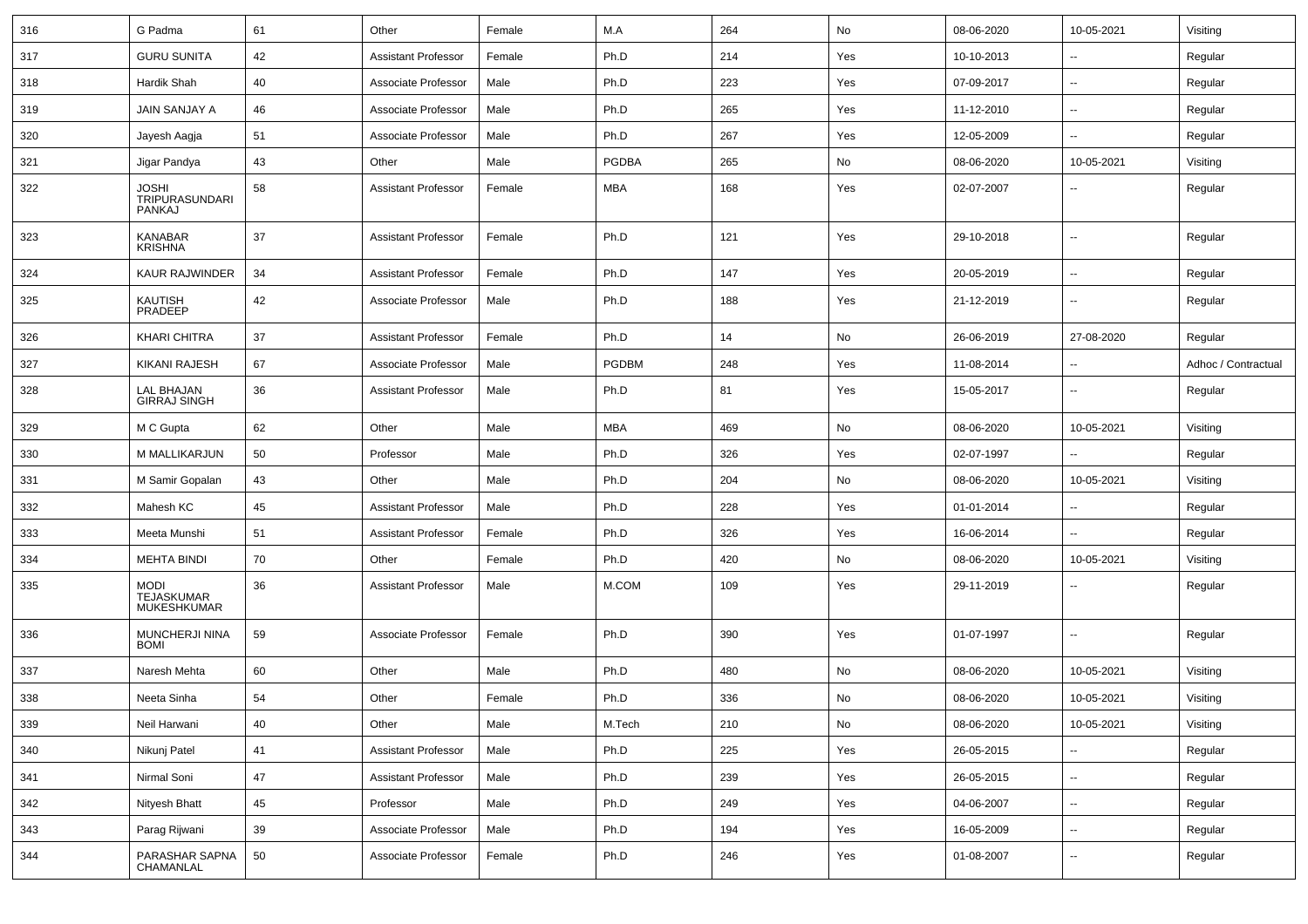| 345 | PATEL<br><b>BHAVESHKUMAR</b><br>KANTILAL  | 42 | <b>Assistant Professor</b> | Male   | Ph.D                              | 225 | Yes | 16-02-2019 | --                       | Regular             |
|-----|-------------------------------------------|----|----------------------------|--------|-----------------------------------|-----|-----|------------|--------------------------|---------------------|
| 346 | <b>PATEL</b><br>RITESHKUMAR<br>JAYANTILAL | 33 | <b>Assistant Professor</b> | Male   | Ph.D                              | 131 | Yes | 16-05-2016 | $\overline{\phantom{a}}$ | Regular             |
| 347 | Poonam Chhaniwal                          | 41 | <b>Assistant Professor</b> | Female | Ph.D                              | 168 | Yes | 01-12-2017 | $\overline{\phantom{a}}$ | Regular             |
| 348 | Praneti Shah                              | 40 | <b>Assistant Professor</b> | Female | Ph.D                              | 202 | Yes | 23-05-2017 | $\overline{\phantom{a}}$ | Regular             |
| 349 | Prem Gadhavi                              | 38 | Other                      | Male   | MA(MC): M.A.Mass<br>Communication | 37  | No  | 08-06-2020 | 10-05-2021               | Visiting            |
| 350 | <b>Prshant Nair</b>                       | 38 | Other                      | Male   | <b>MBA</b>                        | 85  | No  | 08-06-2020 | 10-05-2021               | Visiting            |
| 351 | Punita Rajpurohit                         | 29 | <b>Assistant Professor</b> | Female | Ph.D                              | 91  | Yes | 15-05-2018 | $\overline{a}$           | Regular             |
| 352 | <b>Rahul Ghatak</b>                       | 53 | Other                      | Male   | M.A                               | 241 | No  | 08-06-2020 | 10-05-2021               | Visiting            |
| 353 | RAJA ABHAY<br><b>DHIRENDRABHAI</b>        | 37 | <b>Assistant Professor</b> | Male   | Ph.D                              | 17  | Yes | 13-12-2019 | --                       | Regular             |
| 354 | Rajesh Shah                               | 58 | Other                      | Male   | <b>PGDIM</b>                      | 421 | No  | 08-06-2020 | 10-05-2021               | Visiting            |
| 355 | Rajeshkumar Jain                          | 52 | Professor                  | Male   | Ph.D                              | 374 | Yes | 03-11-2004 |                          | Regular             |
| 356 | Rakesh Ranjan                             | 45 | Other                      | Male   | <b>MBA</b>                        | 241 | No  | 08-06-2020 | 10-05-2021               | Visiting            |
| 357 | Richa Mehta                               | 31 | Other                      | Female | MBA                               | 80  | No  | 08-06-2020 | 10-05-2021               | Visiting            |
| 358 | Ritu Sharma                               | 39 | Other                      | Female | Ph.D                              | 180 | No  | 08-06-2020 | 10-05-2021               | Visiting            |
| 359 | <b>Rohit Swarup</b>                       | 50 | Other                      | Male   | <b>PGDBM</b>                      | 300 | No  | 08-06-2020 | 10-05-2021               | Visiting            |
| 360 | Samik Shome                               | 44 | Associate Professor        | Male   | Ph.D                              | 224 | Yes | 02-06-2017 |                          | Regular             |
| 361 | Sandip Trada                              | 40 | <b>Assistant Professor</b> | Male   | Ph.D                              | 140 | Yes | 25-05-2017 | $\overline{\phantom{a}}$ | Regular             |
| 362 | Sarika Singh                              | 45 | Other                      | Female | <b>MBA</b>                        | 216 | No  | 08-06-2020 | 10-05-2021               | Visiting            |
| 363 | <b>SAURABH PUNIT</b>                      | 38 | <b>Assistant Professor</b> | Male   | Ph.D                              | 143 | Yes | 29-05-2017 | $\overline{\phantom{a}}$ | Regular             |
| 364 | SHAH KHYATI<br><b>SURESH</b>              | 34 | <b>Assistant Professor</b> | Female | Ph.D                              | 91  | Yes | 16-12-2013 | $\overline{\phantom{a}}$ | Regular             |
| 365 | SHAH TEJAS<br><b>RAJESHBHAI</b>           | 38 | <b>Assistant Professor</b> | Male   | Ph.D                              | 191 | Yes | 18-05-2017 | $\overline{\phantom{a}}$ | Regular             |
| 366 | <b>SHAH TIRTHANK</b>                      | 37 | <b>Assistant Professor</b> | Male   | Ph.D                              | 162 | Yes | 18-11-2019 | $\overline{\phantom{a}}$ | Regular             |
| 367 | <b>Shahir Bhatt</b>                       | 37 | <b>Assistant Professor</b> | Male   | Ph.D                              | 165 | Yes | 26-05-2015 |                          | Regular             |
| 368 | Shantanu Mehta                            | 64 | Professor                  | Male   | Ph.D                              | 433 | Yes | 18-06-2018 | Щ,                       | Adhoc / Contractual |
| 369 | SHARMA ADITYA                             | 34 | <b>Assistant Professor</b> | Male   | Ph.D                              | 40  | Yes | 10-02-2021 | н.                       | Regular             |
| 370 | Snehal Desai                              | 45 | Other                      | Male   | <b>MBA</b>                        | 217 | No  | 08-06-2020 | 10-05-2021               | Visiting            |
| 371 | <b>THANKI</b><br>SHASHANK                 | 45 | Associate Professor        | Male   | Ph.D                              | 260 | Yes | 21-06-2019 | $\overline{\phantom{a}}$ | Regular             |
| 372 | TRIVEDI<br>HARISMITA<br>ANUBHAI           | 62 | Associate Professor        | Female | Ph.D                              | 470 | Yes | 24-03-2003 | н.                       | Regular             |
| 373 | <b>Uday Sinh</b>                          | 50 | Other                      | Male   | <b>MSW</b>                        | 324 | No  | 08-06-2020 | 10-05-2021               | Visiting            |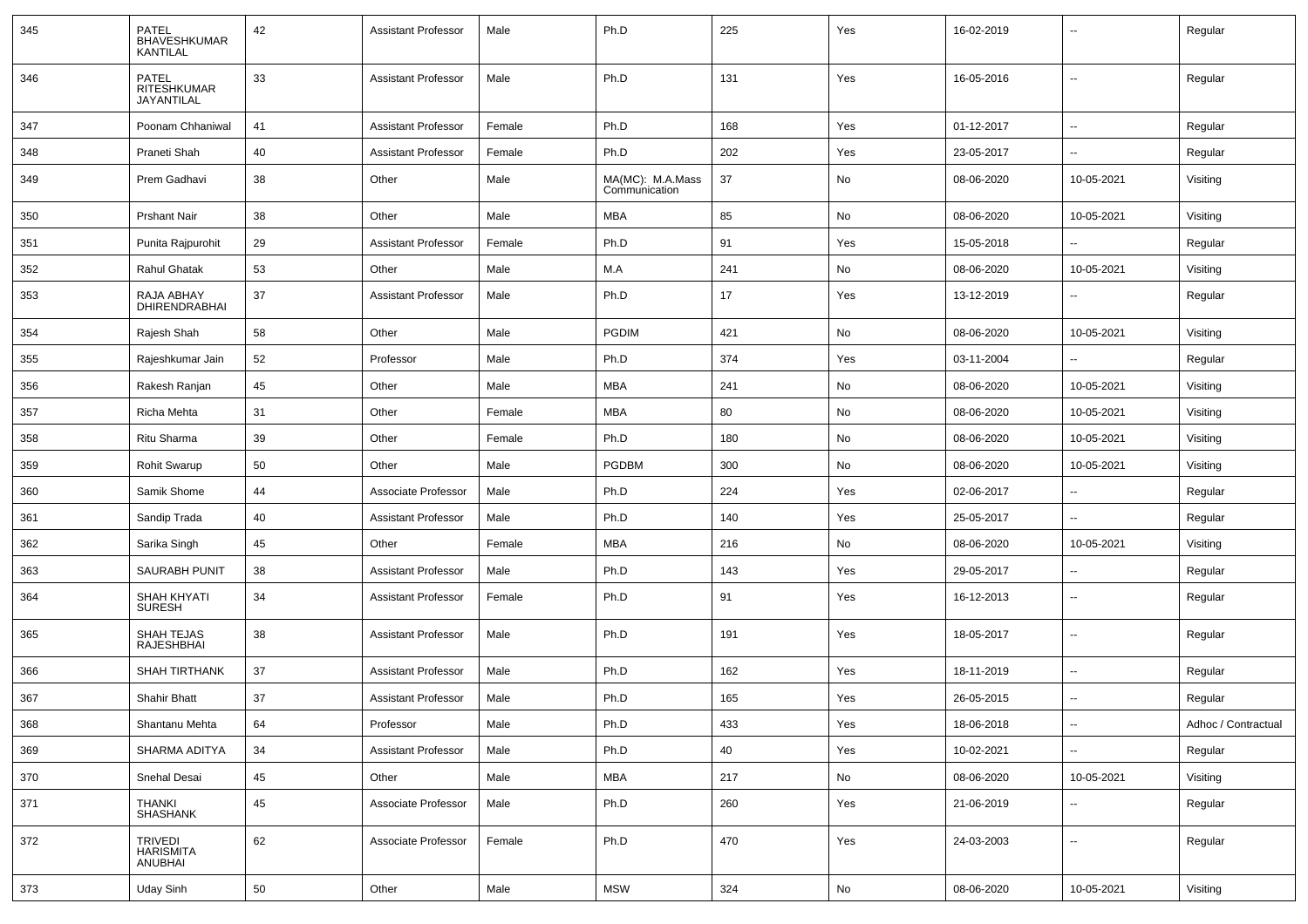| 374 | <b>VERMA SUBIR</b>                         | 59 | Dean / Principal /<br>Director / Vice<br>Chancellor | Male   | Ph.D | 354 | Yes | 21-05-2021 | $\overline{\phantom{a}}$ | Regular  |
|-----|--------------------------------------------|----|-----------------------------------------------------|--------|------|-----|-----|------------|--------------------------|----------|
| 375 | Viral Nagori                               | 41 | Other                                               | Male   | Ph.D | 180 | No  | 08-06-2020 | 10-05-2021               | Visiting |
| 376 | YADAV<br>PRABHATKUMAR<br><b>VYANKATRAO</b> | 52 | Associate Professor                                 | Male   | Ph.D | 269 | Yes | 14-06-1999 | $\overline{\phantom{a}}$ | Regular  |
| 377 | Dr Renuka Deepak<br>Mishra                 | 39 | Other                                               | Female | Ph.D | 216 | No  | 24-10-2020 | 19-02-2021               | Visiting |
| 378 | <b>BUTANI SHITAL</b><br><b>BHAVIN</b>      | 41 | Associate Professor                                 | Female | Ph.D | 207 | Yes | 15-06-2009 | $\overline{a}$           | Regular  |
| 379 | Dr Mayur<br>Mahendrabhai Patel             | 40 | Associate Professor                                 | Male   | Ph.D | 180 | Yes | 03-07-2006 | $\overline{\phantom{a}}$ | Regular  |
| 380 | Dr Ankit Borisa                            | 31 | Other                                               | Male   | Ph.D | 36  | No  | 02-01-2020 | 24-05-2020               | Visiting |
| 381 | Dr Bhagwati Saxena                         | 38 | Assistant Professor                                 | Female | Ph.D | 89  | Yes | 10-10-2018 | $\overline{\phantom{a}}$ | Regular  |
| 382 | Dr Bhaswat<br>Chakraborty                  | 62 | Other                                               | Male   | Ph.D | 444 | No  | 17-07-2019 | 30-11-2019               | Visiting |
| 383 | Dr Bhoomika Mayur<br>Patel                 | 39 | <b>Assistant Professor</b>                          | Female | Ph.D | 187 | Yes | 12-12-2005 | $\overline{\phantom{a}}$ | Regular  |
| 384 | Dr Bhumika Dipen<br>Patel                  | 37 | <b>Assistant Professor</b>                          | Female | Ph.D | 170 | Yes | 22-09-2008 | Ξ.                       | Regular  |
| 385 | Dr Charmy Shital<br>Kothari                | 39 | Associate Professor                                 | Female | Ph.D | 206 | Yes | 01-11-2010 | $\overline{\phantom{a}}$ | Regular  |
| 386 | Dr Dhaivat<br>Chandrakant Parikh           | 38 | <b>Assistant Professor</b>                          | Male   | Ph.D | 185 | Yes | 03-07-2006 | $\overline{a}$           | Regular  |
| 387 | Dr Dipal<br>Mahendrabhai<br>Gandhi         | 37 | <b>Assistant Professor</b>                          | Female | Ph.D | 161 | Yes | 01-01-2008 | $\overline{\phantom{a}}$ | Regular  |
| 388 | Dr Hardik<br>Girishkumar Bhatt             | 40 | Associate Professor                                 | Male   | Ph.D | 202 | Yes | 18-07-2005 | $\overline{\phantom{a}}$ | Regular  |
| 389 | Dr Heena V Dave                            | 47 | <b>Assistant Professor</b>                          | Female | Ph.D | 312 | Yes | 14-06-2018 | $\overline{\phantom{a}}$ | Regular  |
| 390 | Dr Jigar<br>Nareshkumar Shah               | 39 | <b>Assistant Professor</b>                          | Male   | Ph.D | 200 | Yes | 06-06-2007 | $\overline{\phantom{a}}$ | Regular  |
| 391 | Dr Jigna Samir Shah                        | 47 | Professor                                           | Female | Ph.D | 287 | Yes | 02-09-2013 | $\sim$                   | Regular  |
| 392 | Dr Jignasa Ketan<br>Savjani                | 42 | <b>Assistant Professor</b>                          | Female | Ph.D | 219 | Yes | 23-07-2007 | $\overline{\phantom{a}}$ | Regular  |
| 393 | Dr Manjunath Ghate   50                    |    | Dean / Principal /<br>Director / Vice<br>Chancellor | Male   | Ph.D | 296 | Yes | 14-09-2009 | $\overline{\phantom{a}}$ | Regular  |
| 394 | Dr Maya P Nair                             | 57 | Other                                               | Female | Ph.D | 300 | Yes | 08-02-2021 | $\mathbb{Z}^2$           | Other    |
| 395 | Dr Mohit Prakash<br>Shah                   | 36 | <b>Assistant Professor</b>                          | Male   | Ph.D | 115 | Yes | 28-05-2015 | Щ,                       | Regular  |
| 396 | Dr Nagja<br>Vidushekhar Tripathi           | 45 | <b>Assistant Professor</b>                          | Female | Ph.D | 223 | Yes | 17-12-2007 | $\sim$                   | Regular  |
| 397 | Dr Niyati Sanjeev<br>Acharya               | 42 | <b>Assistant Professor</b>                          | Female | Ph.D | 228 | Yes | 25-06-2009 | $\overline{\phantom{a}}$ | Regular  |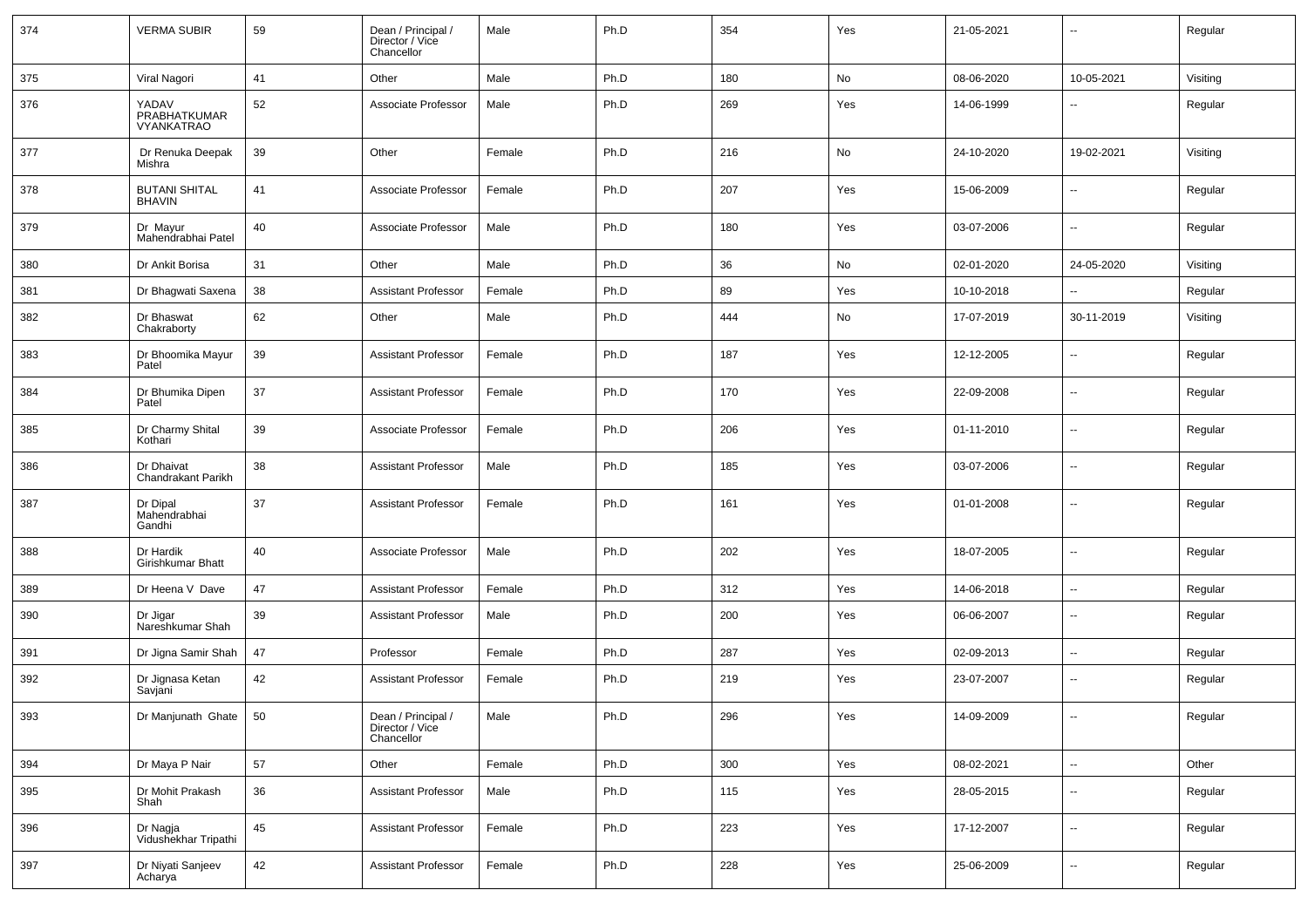| 398 | Dr Nrupesh<br>Ramanbhai Patel     | 40     | <b>Assistant Professor</b> | Male   | Ph.D               | 181 | Yes           | 25-01-2008 | $\overline{\phantom{a}}$ | Regular  |
|-----|-----------------------------------|--------|----------------------------|--------|--------------------|-----|---------------|------------|--------------------------|----------|
| 399 | Dr Priti Jignesh<br>Mehta         | 45     | Professor                  | Female | Ph.D               | 278 | Yes           | 25-03-2008 | $\overline{\phantom{a}}$ | Regular  |
| 400 | Dr Renu Singh                     | 39     | Other                      | Female | Ph.D               | 180 | No            | 16-07-2018 | 30-04-2020               | Visiting |
| 401 | Dr Shital Sharad<br>Panchal       | 41     | <b>Assistant Professor</b> | Female | Ph.D               | 213 | Yes           | 13-09-2008 | $\overline{\phantom{a}}$ | Regular  |
| 402 | Dr Shivani P Patel                | 31     | Other                      | Female | Ph.D               | 48  | Yes           | 02-01-2020 | $\overline{\phantom{a}}$ | Regular  |
| 403 | Dr Shraddha Vikas<br>Bhadada      | 39     | Other                      | Female | Ph.D               | 196 | Yes           | 16-07-2018 | $\overline{\phantom{a}}$ | Visiting |
| 404 | Dr Snehal<br>Sanjaykumar Patel    | 43     | <b>Assistant Professor</b> | Female | Ph.D               | 238 | Yes           | 02-11-2010 | $\mathbf{u}$             | Regular  |
| 405 | Dr Tejal Amit Mehta               | 47     | Professor                  | Female | Ph.D               | 288 | Yes           | 09-10-2003 | $\mathbf{u}$             | Regular  |
| 406 | Dr Udit Chaube                    | 30     | Other                      | Male   | Ph.D               | 29  | No            | 02-01-2020 | 24-05-2020               | Visiting |
| 407 | Dr Vivek Shantilal<br>Vyas        | 40     | <b>Assistant Professor</b> | Male   | Ph.D               | 172 | Yes           | 12-12-2008 | $\overline{\phantom{a}}$ | Regular  |
| 408 | Jahanvi Patel                     | 33     | Other                      | Female | M. Pharm           | 51  | Yes           | 16-07-2018 | $\mathbf{u}$             | Visiting |
| 409 | Ms Alka Sanghavi                  | 57     | Other                      | Female | M.Sc.              | 252 | No            | 16-07-2018 | 30-04-2020               | Visiting |
| 410 | Ms Dhara T Patel                  | 31     | Other                      | Female | M.Sc.              | 99  | Yes           | 09-09-2019 | $\mathbf{u}$             | Visiting |
| 411 | Ms Dharitri Kansara               | 41     | Other                      | Female | Master of Pharmacy | 132 | No            | 02-01-2020 | 30-04-2020               | Visiting |
| 412 | Ms Dipa<br>Rameshchandra<br>Mehta | 40     | Other                      | Female | M. Pharm           | 204 | No            | 28-10-2020 | 19-02-2021               | Visiting |
| 413 | Ms Jithina Pillai                 | 25     | Other                      | Female | M.A                | 24  | No            | 09-09-2019 | 24-04-2021               | Visiting |
| 414 | Ms Krishna Solanki                | 33     | Other                      | Female | M.A                | 60  | No            | 17-12-2020 | 24-04-2021               | Visiting |
| 415 | Ms Mangalika<br>Shukla            | 25     | Other                      | Female | M.A                | 24  | No            | 09-09-2019 | 24-04-2021               | Visiting |
| 416 | Ms Monica<br>Bhatnagar            | 31     | Other                      | Female | M.Tech             | 60  | No            | 16-07-2018 | 20-08-2021               | Visiting |
| 417 | Ms Nima Solanki                   | 33     | Other                      | Female | Master of Pharmacy | 66  | No            | 17-07-2019 | 31-12-2020               | Visiting |
| 418 | Ms Palak Kirtibhai<br>Parikh      | 32     | <b>Assistant Professor</b> | Female | M. Pharm           | 119 | No            | 02-09-2013 | 31-08-2020               | Regular  |
| 419 | Ms Rajvi Patel                    | 38     | <b>Assistant Professor</b> | Female | M.S                | 78  | Yes           | 27-01-2020 | $\overline{\phantom{a}}$ | Regular  |
| 420 | Ms Shikha K Patel                 | 33     | <b>Assistant Professor</b> | Female | Master of Pharmacy | 72  | Yes           | 30-01-2020 | $\ddotsc$                | Regular  |
| 421 | Prof Sanjib<br>Bhattacharyya      | $42\,$ | Other                      | Male   | Ph.D               | 144 | Yes           | 31-01-2021 | $\overline{\phantom{a}}$ | Other    |
| 422 | Prof Virinder S<br>Parmar         | 72     | Other                      | Male   | Ph.D               | 612 | Yes           | 08-02-2021 | $\overline{\phantom{a}}$ | Other    |
| 423 | Shivangi Sheth                    | 48     | Other                      | Female | M.Sc.              | 108 | No            | 16-07-2018 | 30-03-2020               | Visiting |
| 424 | Vidhi Shah                        | 31     | <b>Assistant Professor</b> | Female | Ph.D               | 34  | No            | 15-10-2018 | 31-08-2020               | Regular  |
| 425 | ARCHITA<br>PRAJAPATI              | 27     | Other                      | Female | LLM                | 66  | $\mathsf{No}$ | 19-01-2019 | 30-06-2019               | Visiting |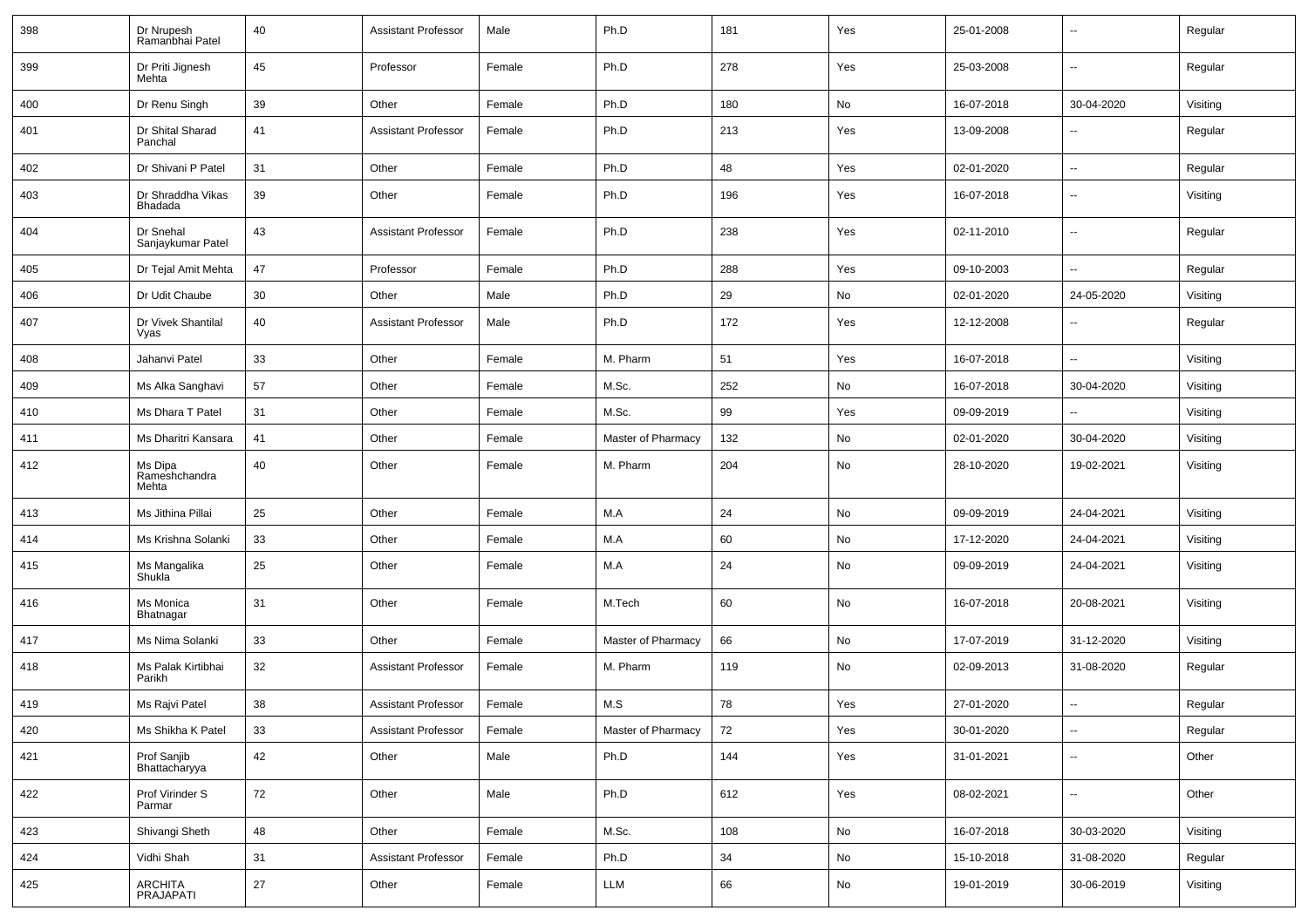| 426 | <b>ARJUN DOSHI</b>                                           | 31 | Other                      | Male   | LLM                        | 73  | No  | 04-08-2020 | 31-12-2020               | Visiting            |
|-----|--------------------------------------------------------------|----|----------------------------|--------|----------------------------|-----|-----|------------|--------------------------|---------------------|
| 427 | <b>ARORA GUNJAN</b>                                          | 31 | <b>Assistant Professor</b> | Female | LLM                        | 71  | Yes | 31-07-2019 | $\sim$                   | Regular             |
| 428 | ASHA BAJPAI                                                  | 68 | Other                      | Female | Ph.D                       | 300 | No  | 22-01-2021 | 30-06-2021               | Visiting            |
| 429 | <b>BATRA</b><br>YOGENDRAKUMA<br>R                            | 65 | Professor                  | Male   | M.A                        | 180 | No  | 14-06-2016 | 13-06-2021               | Adhoc / Contractual |
| 430 | <b>BHUMESH VERMA</b>                                         | 51 | Other                      | Male   | LLB                        | 270 | No  | 05-09-2020 | 31-12-2020               | Visiting            |
| 431 | <b>BHURANEY NEHA</b>                                         | 29 | <b>Assistant Professor</b> | Female | LLM                        | 30  | No  | 07-09-2020 | 07-04-2021               | Regular             |
| 432 | <b>BINI B S</b>                                              | 43 | <b>Assistant Professor</b> | Female | Ph.D                       | 182 | Yes | 03-02-2020 | $\overline{\phantom{a}}$ | Regular             |
| 433 | CHAUDHARY<br>NITESH<br>SURENDRAMOHA<br>N                     | 39 | <b>Assistant Professor</b> | Male   | M.A.(Political<br>Science) | 148 | Yes | 12-05-2009 | $\overline{\phantom{a}}$ | Regular             |
| 434 | <b>CHHTRAPATI</b><br>DEVANG<br>NAVNITLAL                     | 41 | <b>Assistant Professor</b> | Male   | LLM                        | 76  | Yes | 08-07-2020 | --                       | Regular             |
| 435 | DAMINI DIXIT                                                 | 28 | Lecturer                   | Female | LLM                        | 18  | No  | 21-08-2020 | 31-12-2020               | Regular             |
| 436 | <b>DASH BISHWA</b><br>KALYAN                                 | 34 | <b>Assistant Professor</b> | Male   | Ph.D                       | 55  | No  | 21-12-2016 | 09-08-2021               | Regular             |
| 437 | <b>DEVANG PATEL</b>                                          | 43 | Other                      | Male   | M.A                        | 162 | No  | 04-09-2020 | 31-12-2020               | Visiting            |
| 438 | <b>DUNGDUNG</b><br><b>ANUBHUTI PREM</b><br>SULSE             | 31 | <b>Assistant Professor</b> | Female | LLM                        | 110 | Yes | 14-03-2016 | ۰.                       | Regular             |
| 439 | <b>G RAJESH BABU</b>                                         | 49 | Other                      | Male   | Ph.D                       | 246 | No  | 31-01-2019 | 30-06-2019               | Visiting            |
| 440 | <b>GANDHI VISHAKHA</b><br><b>VINOD</b>                       | 24 | <b>Assistant Professor</b> | Female | M.Sc.                      | 24  | Yes | 01-12-2020 | ۰.                       | Regular             |
| 441 | <b>GANGULY VARSHA</b>                                        | 56 | Professor                  | Female | Ph.D                       | 106 | Yes | 30-10-2020 | $\sim$                   | Regular             |
| 442 | <b>GARG SUKRIT</b>                                           | 27 | <b>Assistant Professor</b> | Male   | LLM                        | 20  | Yes | 27-01-2020 | --                       | Regular             |
| 443 | <b>GEORGE DAFY B</b>                                         | 28 | <b>Assistant Professor</b> | Female | LLM                        | 11  | No  | 03-02-2020 | 07-01-2021               | Regular             |
| 444 | <b>GOYAL SAKSHI</b>                                          | 27 | <b>Assistant Professor</b> | Female | LLM                        | 10  | No  | 17-02-2020 | 01-01-2021               | Regular             |
| 445 | <b>GUPTA NEERAJ</b><br>KUMAR                                 | 33 | <b>Assistant Professor</b> | Male   | LLM                        | 75  | Yes | 22-05-2018 | $\overline{\phantom{a}}$ | Regular             |
| 446 | <b>INDRAYAN</b><br>NIRBHAYAKUMAR<br><b>MAHESH</b><br>PRAKASH | 68 | Professor                  | Male   | Ph.D                       | 556 | Yes | 02-09-2020 | --                       | Adhoc / Contractual |
| 447 | <b>JAISWAL MUKTI</b>                                         | 40 | <b>Assistant Professor</b> | Female | Ph.D                       | 137 | Yes | 02-03-2020 | $\sim$                   | Regular             |
| 448 | JAKHAR TARUNA<br>MAHESH                                      | 27 | <b>Assistant Professor</b> | Female | LLM                        | 24  | Yes | 15-07-2019 | $\sim$                   | Regular             |
| 449 | JITENDRA KUMAR                                               | 64 | Professor                  | Male   | Ph.D                       | 182 | Yes | 25-07-2019 | $\sim$                   | Regular             |
| 450 | <b>KAMLESH DAVE</b>                                          | 35 | Other                      | Male   | <b>B.COM</b>               | 175 | Yes | 04-09-2020 | --                       | Visiting            |
| 451 | <b>KASHYAP AMIT</b><br>KUMAR                                 | 39 | <b>Assistant Professor</b> | Male   | LLM                        | 130 | Yes | 25-11-2014 | --                       | Regular             |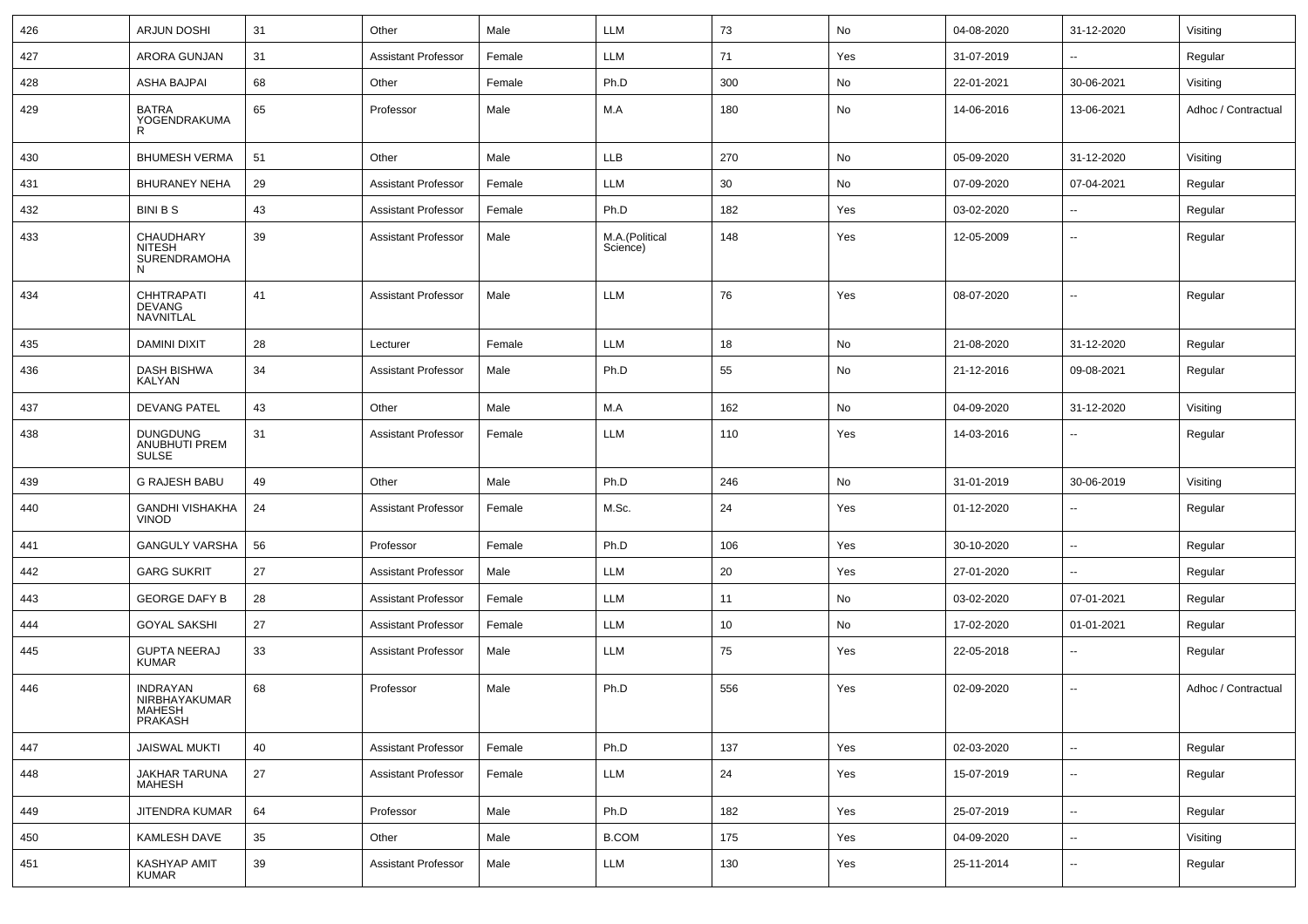| 452 | <b>KASHYAP JOSHI</b>                             | 55 | Other                                               | Male   | LLM        | 276            | Yes | 30-07-2020 | $\sim$                   | Visiting |
|-----|--------------------------------------------------|----|-----------------------------------------------------|--------|------------|----------------|-----|------------|--------------------------|----------|
| 453 | <b>KAUSHAL</b><br><b>MEENAKSHI</b>               | 28 | <b>Assistant Professor</b>                          | Female | LLM        | 12             | No  | 07-02-2020 | 26-02-2021               | Regular  |
| 454 | KHAN NADIM ALI<br><b>HAIDER</b>                  | 39 | <b>Assistant Professor</b>                          | Male   | <b>LLM</b> | $\overline{7}$ | No  | 22-03-2021 | 24-06-2021               | Regular  |
| 455 | <b>KINJESH THAKKAR</b>                           | 30 | Other                                               | Male   | CA         | 66             | No  | 01-02-2021 | 30-06-2021               | Visiting |
| 456 | <b>KORADIA NIKITA</b>                            | 31 | <b>Assistant Professor</b>                          | Female | LLM        | 37             | Yes | 22-06-2018 |                          | Regular  |
| 457 | KRISHNENDU<br><b>GHOSH</b>                       | 63 | Other                                               | Male   | LLM        | 468            | No  | 30-07-2018 | 31-12-2018               | Visiting |
| 458 | KUMARI MAMTA                                     | 29 | <b>Assistant Professor</b>                          | Female | LLM        | 10             | No  | 06-02-2020 | 10-12-2020               | Regular  |
| 459 | KUNAL KISHORE                                    | 35 | <b>Assistant Professor</b>                          | Male   | Ph.D       | 83             | Yes | 28-02-2020 |                          | Regular  |
| 460 | MAWANDIYA<br><b>SWATIKUMARI</b><br><b>PRAMOD</b> | 33 | <b>Assistant Professor</b>                          | Female | LLM        | 38             | Yes | 22-05-2018 | $\overline{\phantom{a}}$ | Regular  |
| 461 | <b>MEHTA RAJ</b><br><b>NARENDRA</b>              | 32 | <b>Assistant Professor</b>                          | Male   | <b>LLM</b> | 26             | No  | 01-09-2020 | 27-11-2020               | Regular  |
| 462 | MISHRA ABHISHEK<br>SURENDRAKUMAR                 | 40 | Associate Professor                                 | Male   | Ph.D       | 180            | No  | 05-07-2021 | 31-07-2021               | Regular  |
| 463 | <b>MOLIA TARKESH</b><br><b>JAMANBHAI</b>         | 49 | Associate Professor                                 | Male   | Ph.D       | 120            | No  | 16-07-2011 | 23-08-2021               | Regular  |
| 464 | NAGESH SOOD                                      | 50 | Other                                               | Male   | <b>LLM</b> | 294            | Yes | 30-01-2021 | --                       | Visiting |
| 465 | <b>NANDWANI</b><br><b>KAUSHAL</b>                | 29 | <b>Assistant Professor</b>                          | Male   | LLM        | 27             | Yes | 14-02-2020 | ۵.                       | Regular  |
| 466 | <b>NUPUR SINHA</b>                               | 49 | Other                                               | Female | <b>LLM</b> | 300            | Yes | 13-07-2020 | $\overline{a}$           | Visiting |
| 467 | <b>PACHORI</b><br>ANVIKSHA                       | 28 | <b>Assistant Professor</b>                          | Female | LLM        | 38             | Yes | 18-06-2018 | $\overline{\phantom{a}}$ | Regular  |
| 468 | PANDEY YASH                                      | 26 | <b>Assistant Professor</b>                          | Male   | LLM        | 11             | No  | 13-07-2020 | 22-06-2021               | Regular  |
| 469 | PARIKH MADHURI<br><b>AMITKUMAR</b>               | 48 | Associate Professor                                 | Female | Ph.D       | 170            | Yes | 16-05-2007 | --                       | Regular  |
| 470 | POKHARIYAL<br><b>PURVI ANANT</b><br>ANAND        | 45 | Dean / Principal /<br>Director / Vice<br>Chancellor | Female | Ph.D       | 261            | Yes | 14-08-2007 | --                       | Regular  |
| 471 | POORNIMA GAUR                                    | 39 | Other                                               | Female | M. Phil    | 72             | No  | 12-09-2019 | 31-12-2019               | Visiting |
| 472 | PRASAD ARUN<br>BALKRISHNA                        | 43 | <b>Assistant Professor</b>                          | Male   | Ph.D       | 202            | Yes | 09-12-2013 |                          | Regular  |
| 473 | RAO NARSIMHA<br><b>GOGISETTI</b><br>VENKATA      | 62 | Associate Professor                                 | Male   | Ph.D       | 286            | No  | 11-02-2019 | 31-12-2020               | Regular  |
| 474 | S L VAYA                                         | 68 | Other                                               | Female | Ph.D       | 492            | No  | 30-07-2018 | 31-12-2018               | Visiting |
| 475 | <b>SAI SWAPNA</b>                                | 41 | Other                                               | Female | MBA        | 234            | No  | 05-09-2020 | 31-12-2020               | Visiting |
| 476 | SARASWAT<br>PRANAV                               | 39 | <b>Assistant Professor</b>                          | Male   | Ph.D       | 108            | No  | 25-06-2012 | 07-07-2021               | Regular  |
| 477 | SAURABH<br>RACHCHH                               | 24 | Other                                               | Male   | LLB        | 30             | No  | 16-04-2021 | 30-06-2021               | Visiting |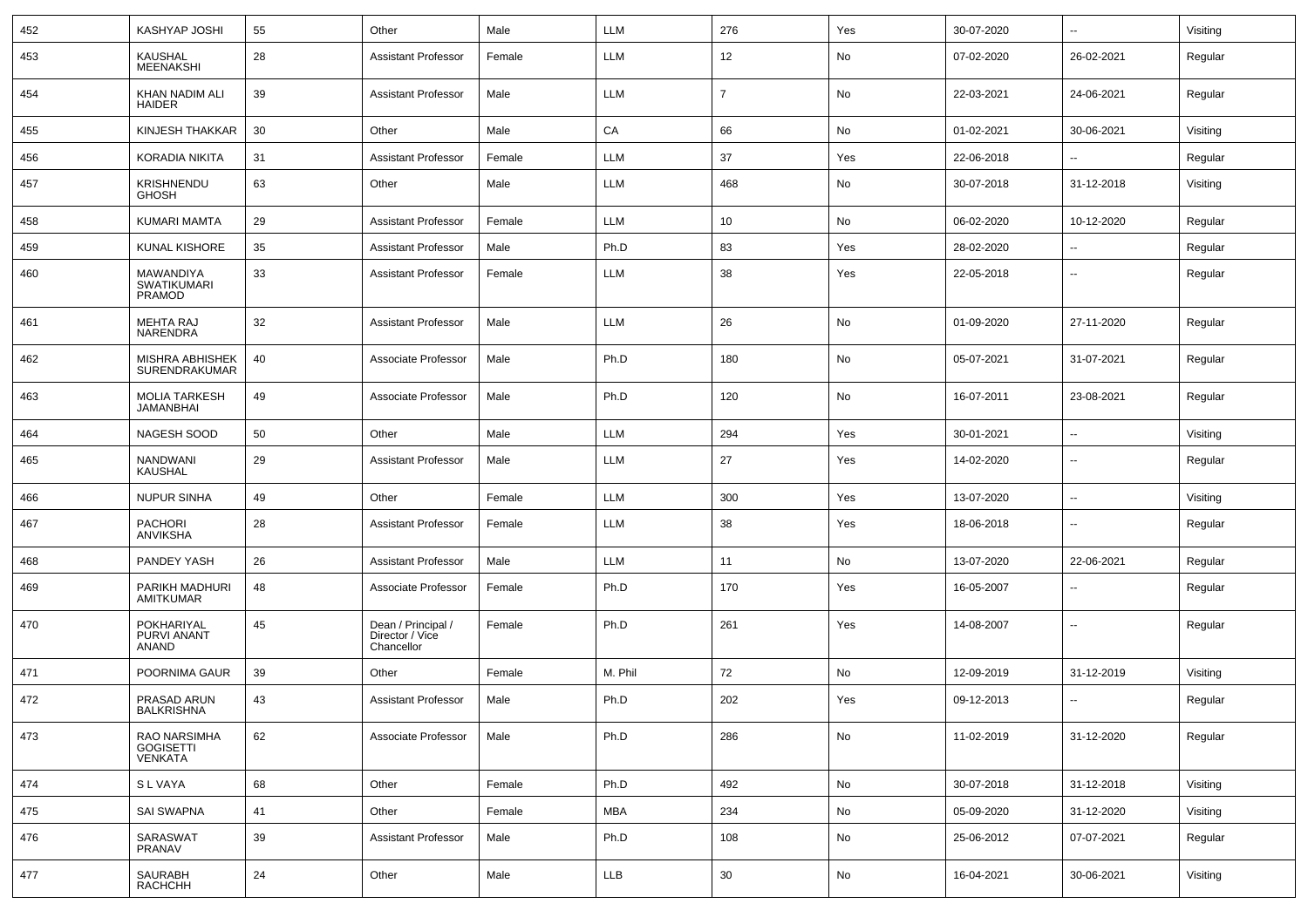| 478 | <b>SHALINI S</b>                                     | 44 | <b>Assistant Professor</b>                          | Female | Ph.D       | 222            | Yes | 25-06-2012 | $\sim$                   | Regular             |
|-----|------------------------------------------------------|----|-----------------------------------------------------|--------|------------|----------------|-----|------------|--------------------------|---------------------|
| 479 | <b>SHARMA ARPIT</b>                                  | 31 | <b>Assistant Professor</b>                          | Male   | <b>LLM</b> | 46             | Yes | 19-06-2018 | ⊷.                       | Regular             |
| 480 | SHARMA AYUSHI                                        | 26 | <b>Assistant Professor</b>                          | Female | LLM        | 11             | No  | 03-02-2020 | 08-01-2021               | Regular             |
| 481 | SHARMA NEERAJ                                        | 36 | <b>Assistant Professor</b>                          | Male   | LLM        | 100            | Yes | 18-06-2018 |                          | Regular             |
| 482 | <b>SHINDHE</b><br>ANANDKUMAR<br>RAMAKRISHNA          | 39 | <b>Assistant Professor</b>                          | Male   | Ph.D       | 163            | Yes | 29-06-2010 | --                       | Regular             |
| 483 | <b>SHRIVASTAVA</b><br><b>ALAUKIK</b>                 | 27 | Assistant Professor                                 | Male   | LLM        | 31             | Yes | 14-09-2020 | --                       | Regular             |
| 484 | SHUKLA NEELESH                                       | 27 | <b>Assistant Professor</b>                          | Male   | LLM        | 20             | Yes | 08-03-2021 | $\overline{\phantom{a}}$ | Regular             |
| 485 | SRIVASTAVA<br>ABHAS                                  | 27 | <b>Assistant Professor</b>                          | Male   | LLM        | 26             | Yes | 19-03-2021 | --                       | Regular             |
| 486 | SRIVASTAVA<br><b>MRINALINI</b>                       | 29 | <b>Assistant Professor</b>                          | Female | <b>LLM</b> | 3              | No  | 16-03-2020 | 04-07-2020               | Regular             |
| 487 | SRIVASTAVA<br><b>SHREYA</b>                          | 30 | <b>Assistant Professor</b>                          | Female | LLM        | 59             | Yes | 17-01-2018 | --                       | Regular             |
| 488 | TAKTAWALA<br>PRIYANKA PARAG                          | 26 | Lecturer                                            | Female | LLM        | 25             | No  | 12-02-2020 | 30-10-2020               | Regular             |
| 489 | <b>TALARI SUREKHA</b>                                | 44 | <b>Assistant Professor</b>                          | Female | M. Phil    | 156            | No  | 03-02-2020 | 15-06-2021               | Adhoc / Contractual |
| 490 | TRIVEDI VIKAS<br>INDRAVADAN                          | 40 | <b>Assistant Professor</b>                          | Male   | Ph.D       | 131            | Yes | 28-05-2015 | $\overline{a}$           | Regular             |
| 491 | <b>UPADHYAY</b><br>ABHAYKANT                         | 42 | <b>Assistant Professor</b>                          | Male   | Ph.D       | 5              | No  | 03-02-2020 | 04-07-2020               | Regular             |
| 492 | <b>UPADHYAY</b><br><b>ALANKAR</b>                    | 30 | <b>Assistant Professor</b>                          | Male   | <b>LLM</b> | $\overline{4}$ | No  | 24-02-2020 | 04-07-2020               | Regular             |
| 493 | <b>UPADHYAY</b><br>VIKASHKUMAR<br><b>DEVIPRASAD</b>  | 37 | <b>Assistant Professor</b>                          | Male   | Ph.D       | 55             | Yes | 24-05-2018 |                          | Regular             |
| 494 | <b>VYAS ADITI</b>                                    | 26 | Lecturer                                            | Female | <b>LLM</b> | 20             | Yes | 05-02-2020 | $\overline{\phantom{a}}$ | Regular             |
| 495 | CHATTERJEE<br><b>MONALIS</b>                         | 41 | Assistant Professor                                 | Female | Ph.D       | 132            | Yes | 26-05-2015 | --                       | Regular             |
| 496 | <b>DABRAL</b><br><b>SHRESTHA</b>                     | 34 | <b>Assistant Professor</b>                          | Female | Ph.D       | 142            | Yes | 18-05-2017 | --                       | Regular             |
| 497 | KHAN RAFIA<br><b>DILNAWAS</b>                        | 31 | <b>Assistant Professor</b>                          | Female | M. Phil    | 15             | Yes | 16-03-2020 | --                       | Regular             |
| 498 | MAKHIJA<br>DILJEETKAUR<br>GURBHEJSINGH               | 36 | <b>Assistant Professor</b>                          | Female | Ph.D       | 108            | Yes | 16-05-2017 | $\overline{\phantom{a}}$ | Regular             |
| 499 | MEHTA BHOOMI<br><b>RUCHIT</b>                        | 35 | Assistant Professor                                 | Female | Ph.D       | 110            | Yes | 29-05-2017 | $\sim$                   | Regular             |
| 500 | MEHTA DHYANI J                                       | 34 | <b>Assistant Professor</b>                          | Male   | <b>MBA</b> | 72             | Yes | 15-05-2017 | $\sim$                   | Regular             |
| 501 | <b>MISRA</b><br><b>HRUDANAND</b><br><b>GUNANIDHI</b> | 42 | Dean / Principal /<br>Director / Vice<br>Chancellor | Male   | Ph.D       | 180            | Yes | 02-03-2019 | --                       | Regular             |
| 502 | RAVAL AVANI<br><b>VISHAL</b>                         | 33 | <b>Assistant Professor</b>                          | Female | Ph.D       | 144            | Yes | 23-05-2019 | н.                       | Regular             |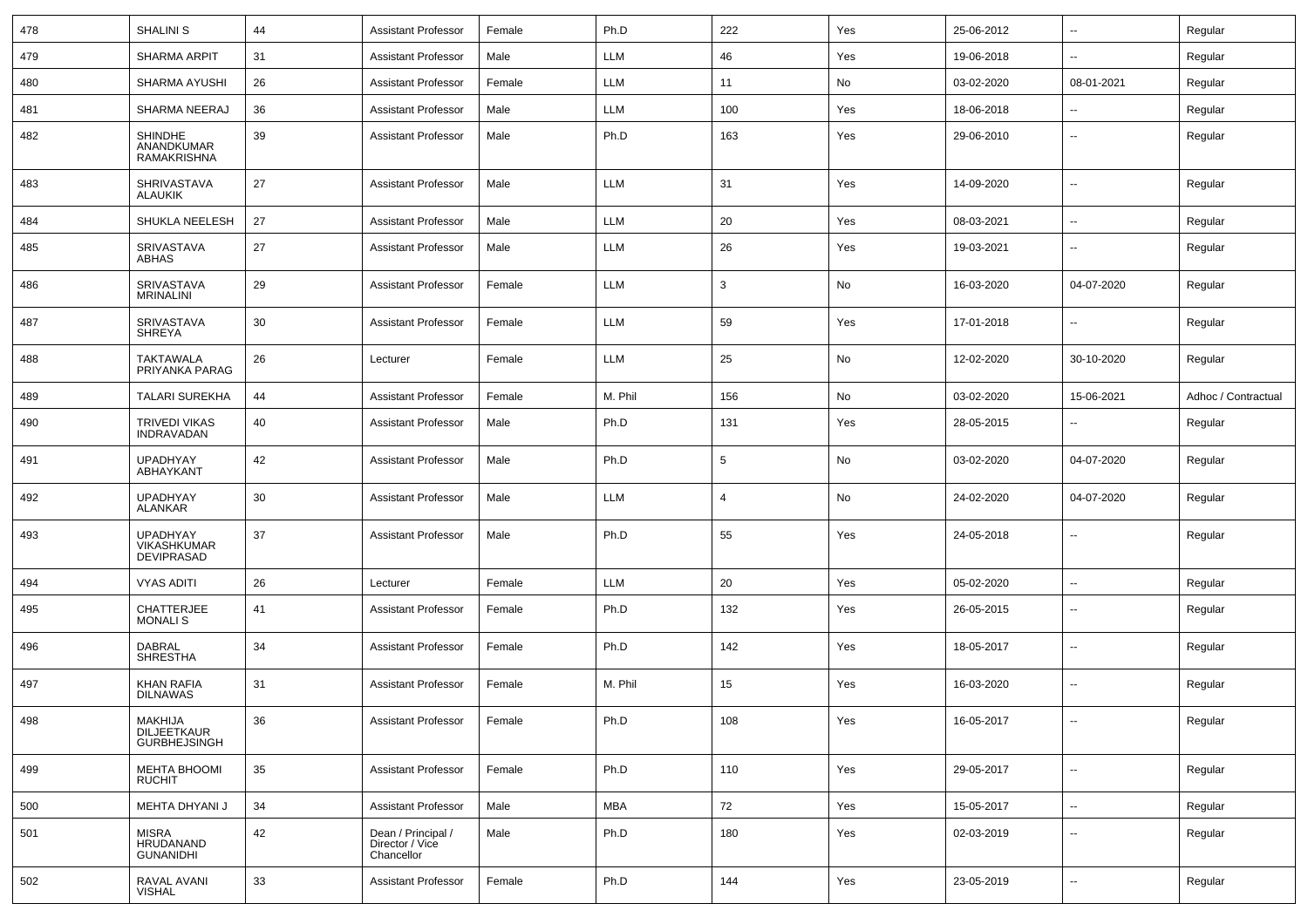| 503 | <b>SHAIKH</b><br>AZHARUDDIN<br>SARFUDDIN | 30 | <b>Assistant Professor</b>                          | Male   | Ph.D          | 94  | Yes                          | 21-03-2020 | $\overline{\phantom{a}}$ | Regular             |
|-----|------------------------------------------|----|-----------------------------------------------------|--------|---------------|-----|------------------------------|------------|--------------------------|---------------------|
| 504 | <b>Trilok Sharma</b>                     | 56 | Other                                               | Male   | Ph.D          | 372 | Yes                          | 28-06-2019 | Ξ.                       | Visiting            |
| 505 | <b>Vishal Goel</b>                       | 44 | <b>Assistant Professor</b>                          | Male   | Ph.D          | 276 | Yes                          | 02-07-2018 | $\overline{\phantom{a}}$ | Regular             |
| 506 | Sarat Dalai                              | 51 | Dean / Principal /<br>Director / Vice<br>Chancellor | Male   | Ph.D          | 331 | Yes                          | 01-10-2011 | --                       | Regular             |
| 507 | Amee Nair                                | 41 | <b>Assistant Professor</b>                          | Female | Ph.D          | 134 | Yes                          | 12-05-2010 | $\overline{\phantom{a}}$ | Regular             |
| 508 | Nasreen Munshi                           | 46 | <b>Assistant Professor</b>                          | Female | Ph.D          | 161 | Yes                          | 07-06-2009 | н.                       | Regular             |
| 509 | Sonal Bakshi                             | 58 | <b>Assistant Professor</b>                          | Female | Ph.D          | 385 | Yes                          | 06-05-2010 | $\overline{\phantom{a}}$ | Regular             |
| 510 | Sriram Seshadri                          | 45 | <b>Assistant Professor</b>                          | Male   | Ph.D          | 208 | Yes                          | 05-07-2007 | $\overline{\phantom{a}}$ | Regular             |
| 511 | Vijay Kothari                            | 39 | <b>Assistant Professor</b>                          | Male   | Ph.D          | 195 | Yes                          | 02-12-2007 | --                       | Regular             |
| 512 | Shalini Rajkumar                         | 47 | Professor                                           | Female | Ph.D          | 202 | Yes                          | 10-11-2004 | $\overline{\phantom{a}}$ | Regular             |
| 513 | Dabhu Lal Gupta                          | 37 | <b>Assistant Professor</b>                          | Male   | Ph.D          | 27  | No                           | 24-07-2018 | 30-10-2020               | Regular             |
| 514 | Kuldeep Verma                            | 37 | <b>Assistant Professor</b>                          | Male   | Ph.D          | 53  | Yes                          | 01-08-2018 | $\overline{\phantom{a}}$ | Regular             |
| 515 | Udai Lal Paliwal                         | 48 | Dean / Principal /<br>Director / Vice<br>Chancellor | Male   | Ph.D          | 276 | Yes                          | 10-11-2017 | $\overline{\phantom{a}}$ | Regular             |
| 516 | Avani Shah                               | 38 | <b>Assistant Professor</b>                          | Female | Ph.D          | 88  | Yes                          | 04-10-2016 | $\overline{\phantom{a}}$ | Regular             |
| 517 | Sumita Bharat Goyal                      | 38 | <b>Assistant Professor</b>                          | Female | Ph.D          | 196 | Yes                          | 30-06-2017 | ⊷.                       | Regular             |
| 518 | Nitin Kishore<br>Saxena                  | 35 | <b>Assistant Professor</b>                          | Male   | Ph.D          | 124 | Yes                          | 13-07-2018 | $\overline{\phantom{a}}$ | Regular             |
| 519 | Ashutosh Pandey                          | 32 | <b>Assistant Professor</b>                          | Male   | M.A           | 76  | Yes                          | 23-05-2019 | $\overline{\phantom{a}}$ | Regular             |
| 520 | Karishma Butani                          | 28 | <b>Assistant Professor</b>                          | Female | M.COM         | 72  | Yes                          | 11-07-2019 | --                       | Regular             |
| 521 | Ishu Mittal                              | 26 | <b>Assistant Professor</b>                          | Female | M.COM         | 24  | Yes                          | 01-07-2019 | $\overline{\phantom{a}}$ | Adhoc / Contractual |
| 522 | DR NAYAN PATEL                           | 37 | Other                                               | Male   | Ph.D          | 166 | No                           | 15-07-2019 | 15-12-2019               | Visiting            |
| 523 | DR PURVI ZAVERI                          | 33 | Other                                               | Female | Ph.D          | 28  | No                           | 15-07-2019 | 15-12-2019               | Visiting            |
| 524 | <b>JYOTI PATEL</b>                       | 47 | Other                                               | Female | B.P.Ed        | 188 | Yes                          | 15-07-2019 |                          | Visiting            |
| 525 | CA NIYATI SHAH                           | 33 | Other                                               | Female | CA            | 96  | No                           | 15-07-2019 | 15-12-2019               | Visiting            |
| 526 | CS YASHREE DIXIT                         | 27 | Other                                               | Female | $\mathtt{CS}$ | 60  | $\operatorname{\mathsf{No}}$ | 15-07-2019 | 15-12-2019               | Visiting            |
| 527 | MS BUSHRA<br>KURESHI                     | 25 | Other                                               | Female | $M.$ COM      | 36  | No                           | 15-07-2019 | 15-12-2019               | Visiting            |
| 528 | MS SHREYA<br>CHATTERJEE                  | 35 | Other                                               | Female | M.A           | 12  | No                           | 15-07-2019 | 15-12-2019               | Visiting            |
| 529 | Dr Pranati Sar                           | 39 | Other                                               | Female | Ph.D          | 12  | No                           | 17-07-2019 | 10-12-2021               | Visiting            |
| 530 | Prof Shailesh R<br>Dave                  | 68 | Other                                               | Male   | Ph.D          | 300 | No                           | 16-07-2021 | 28-10-2021               | Visiting            |
| 531 | JADHAV VANITA<br>CHANDRAKANT             | 30 | Lecturer                                            | Female | <b>MBA</b>    | 38  | Yes                          | 25-10-2018 | $\sim$                   | Regular             |